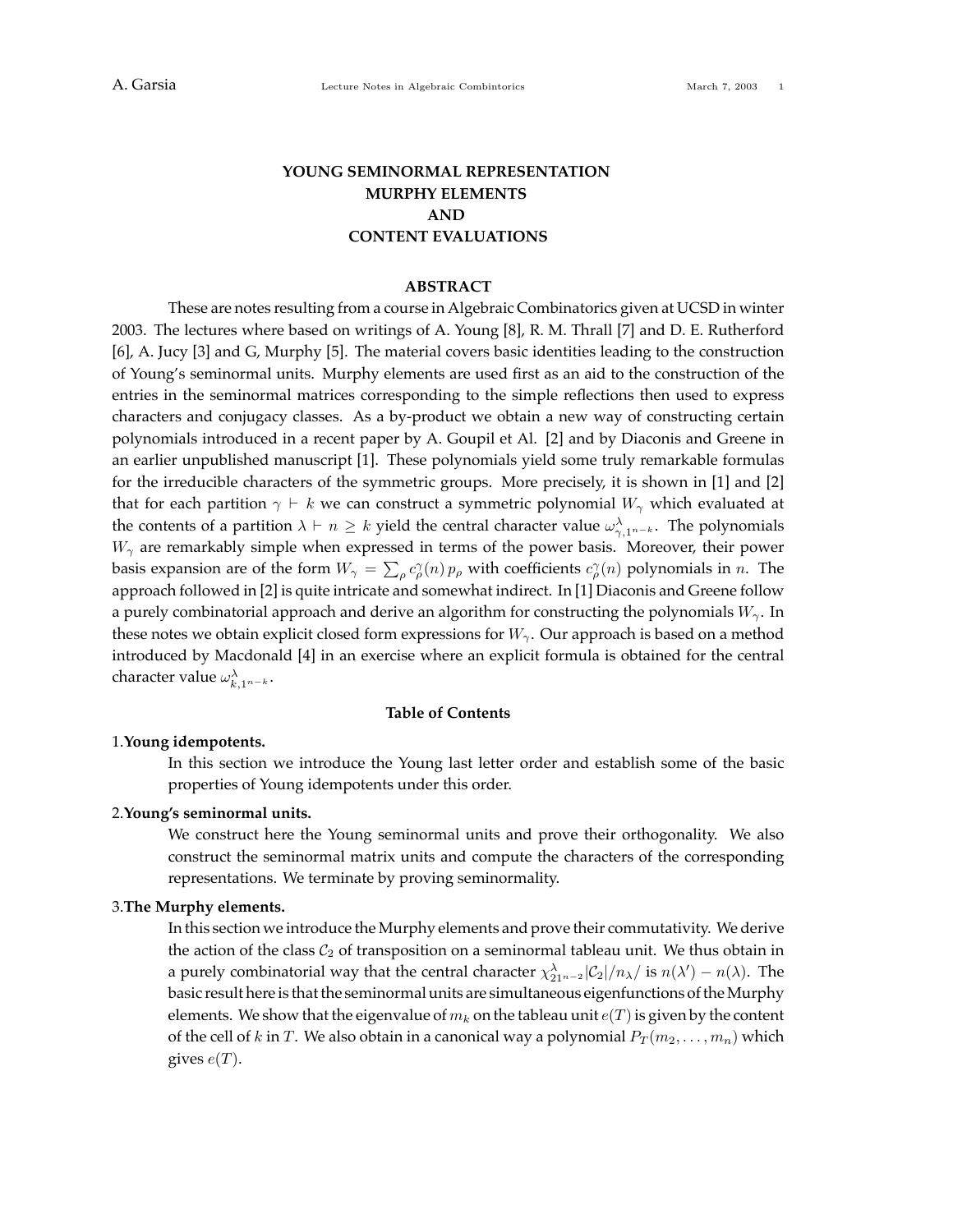## 4.**The seminormal matrices.**

In this section we derive the entries in Young's seminormal matrices from the action of Murphy elements on the seminormal matrix units.

## 5.**Murphy elements and conjugacy classes.**

We start by giving two different proofs that symmetric polynomials evaluated at the Murphy elements yield class functions. This done our main goal is to obtain explicit formulas for the symmetric polynomials that yield the Characters and the Classes. Tablesof these polynomials are included in a few special cases.

## **1. The Young idempotents**

In this section we recall some basic properties of the Young idempotents and set notation. Most of the material covered in this section is presented in full detail in the lecture notes on the "*Young's Natural Representation*" . References to these notes will be indicated by the symbol [YNR].

We shall use the French convention of depicting Ferrers diagrams as left justified rows of lattice cells of lengths decreasing from bottom to top.

Recall that a tableau *T* of shape  $\lambda \vdash n$  is a filling of the cells of the Ferrers diagram of  $\lambda$  with the letters 1*,* 2*,...,n*. If the filling is row and column increasing then *T* is said to be "*standard*". The shape of *T* will be simply denoted  $\lambda(T)$ . Given a tableau *T*, we let  $R(T)$  and  $C(T)$  respectively denote the "*Row Group*" and "*Column Group*" of *T*. As in [YNR] we set

$$
P(T) = \sum_{\alpha \in R(T)} \alpha , \qquad N(T) = \sum_{\beta \in C(T)} sign(\beta) \beta , \qquad 1.1
$$

and

$$
E(T) = P(T)N(T). \qquad 1.2
$$

Note that if *T* has *n* cells and  $\sigma \in S_n$  then  $\sigma T$  denotes the tableau obtained by replacing in *T* the index *i* by  $\sigma_i$  for  $i = 1, \ldots, n$ . It is easily seen that we have

$$
R(\sigma T) = \sigma R(T) \sigma^{-1} , \quad C(\sigma T) = \sigma C(T) \sigma^{-1}
$$

thus

$$
P(\sigma T) = \sigma P(T) \sigma^{-1}, \quad N(\sigma T) = \sigma N(T) \sigma^{-1} \qquad 1.3
$$

In particular if  $T_1$  and  $T_2$  are tableaux of the same shape and  $\sigma_{T_1,T_2}$  is the permutation that sends  $T_2$ into  $T_1$  we have the identities

$$
\sigma_{T_1, T_2} P(T_2) = P(T_1) \sigma_{T_1, T_2}, \n\sigma_{T_1, T_2} N(T_2) = N(T_1) \sigma_{T_1, T_2}, \n\sigma_{T_1, T_2} E(T_2) = E(T_1) \sigma_{T_1, T_2}.
$$
\n(1.4)

We have the following basic fact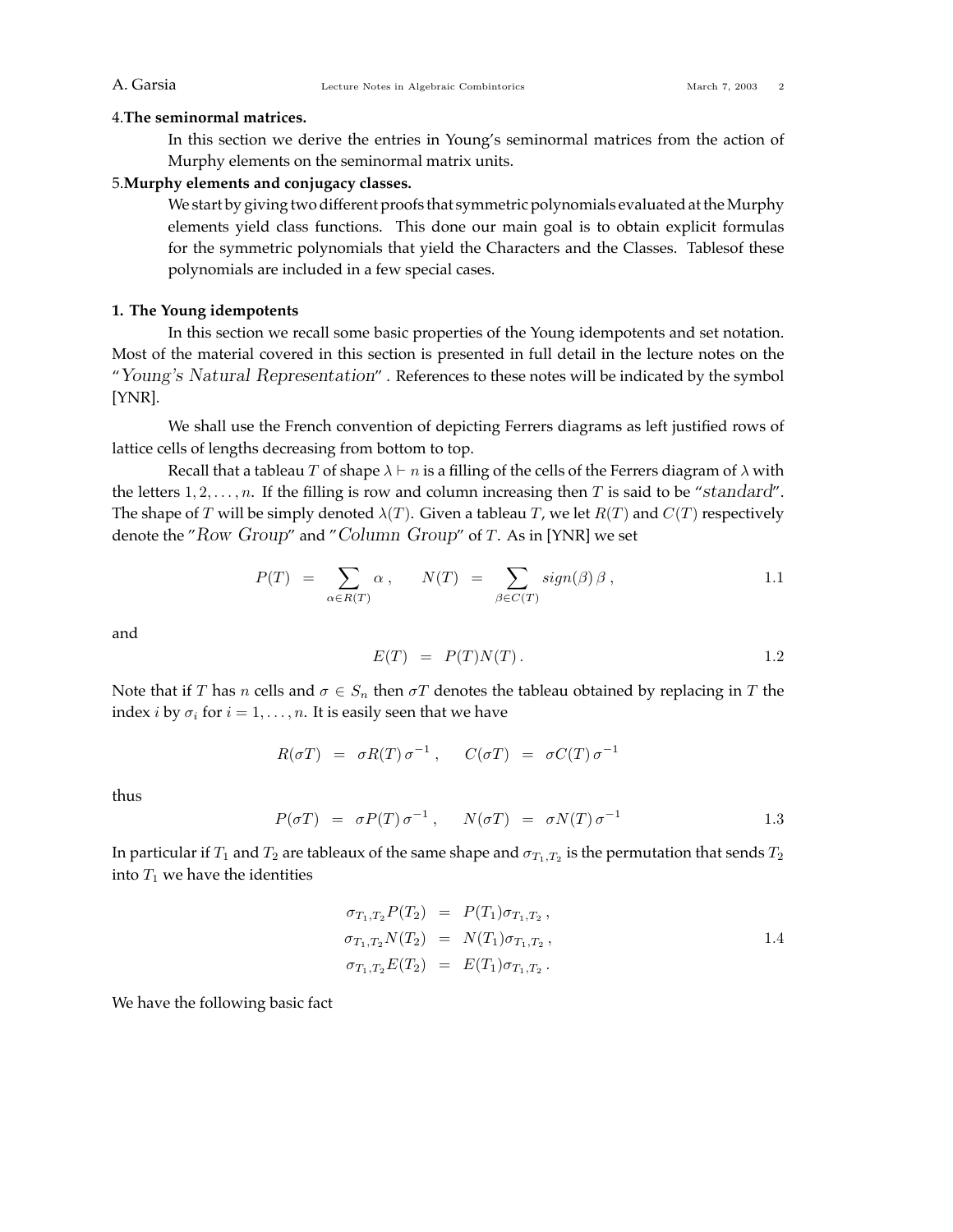## **Proposition 1.1**

*If T*<sup>1</sup> *and T*<sup>2</sup> *are two tableaux with n cells, then we have*

$$
N(T_2)P(T_1) \neq 0
$$
 or  $P(T_1)N(T_2) \neq 0$  1.4

*only if*

$$
\lambda(T_2) \ge \lambda(T_1) \qquad \text{(in dominance)} \tag{1.5}
$$

*In particular*

$$
\lambda(T_2) < \lambda(T_1) \quad \implies \quad N(T_2)P(T_1) = P(T_1)N(T_2) = 0
$$

## **Proof**

Construct the diagram  $T_1 \wedge T_2$  by placing in the lattice cell  $(i, j)$  the intersection of row *i* of *T*<sup>1</sup> with column *j* of *T*2. Note that if one of these intersections contains two elements *r* and *s* then  $R(T_1)$  and  $C(T_2)$  would have the transposition  $(r, s)$  in common, but then we would have, for instance

$$
N(T_2)P(T_1) = N(T_2)(r,s)P(T_1) = -N(T_2)P(T_1)
$$

in plain contraddiction with 1.4. Thus 1.4 forces the cells of  $T_1 \wedge T_2$  to contain at most one element. Note that if we lower these elements down their columns by eliminating the empty cells we will obtain a tableau  $T_3$  of shape  $\lambda(T_2)$ , thus the number of cells in the first *i* rows of  $T_3$  is given by

$$
\lambda_1(T_2) + \lambda_2(T_2) + \cdots + \lambda_i(T_2).
$$

But all the elements of the first *i* rows of  $T_1$  are in the first *i* rows of  $T_1 \wedge T_2$  and a fortiori must all be in the first *i* rows of *T*3. This gives the inequality

$$
\lambda_1(T_2) + \lambda_2(T_2) + \cdots + \lambda_i(T_2) \geq \lambda_1(T_1) + \lambda_2(T_1) + \cdots + \lambda_i(T_1).
$$

Since this must hold true for all *i* we necessarily have 1.5 as asserted.

It will be convenient to denote the group algebra of  $S_n$  by  $A[S_n]$ . This given, Proposition 1.1 implies the following fundamental fact

### **Theorem 1.1**

*If the tableaux*  $T_1, T_2$  *have both n cells, then for any element*  $f \in A[S_n]$  *we have* 

$$
P(T_1)fN(T_2) \neq 0 \quad \text{or} \quad N(T_2)fP(T_1) \neq 0 \quad \implies \quad \lambda(T_2) \geq \lambda(T_1) \tag{1.6}
$$

*In particular*

$$
\lambda(T_1) \neq \lambda(T_2) \quad \implies \quad E(T_1) f E(T_2) = 0 \quad \text{(for all } f \in \mathcal{A}[S_n]). \tag{1.7}
$$

## **Proof**

.

Note that we may write (using 1.3)

$$
P(T_1)fN(T_2) = \sum_{\sigma \in S_n} f(\sigma) P(T_1)\sigma N(T_2) = \sum_{\sigma \in S_n} f(\sigma) P(T_1)N(\sigma T_2)\sigma^{-1},
$$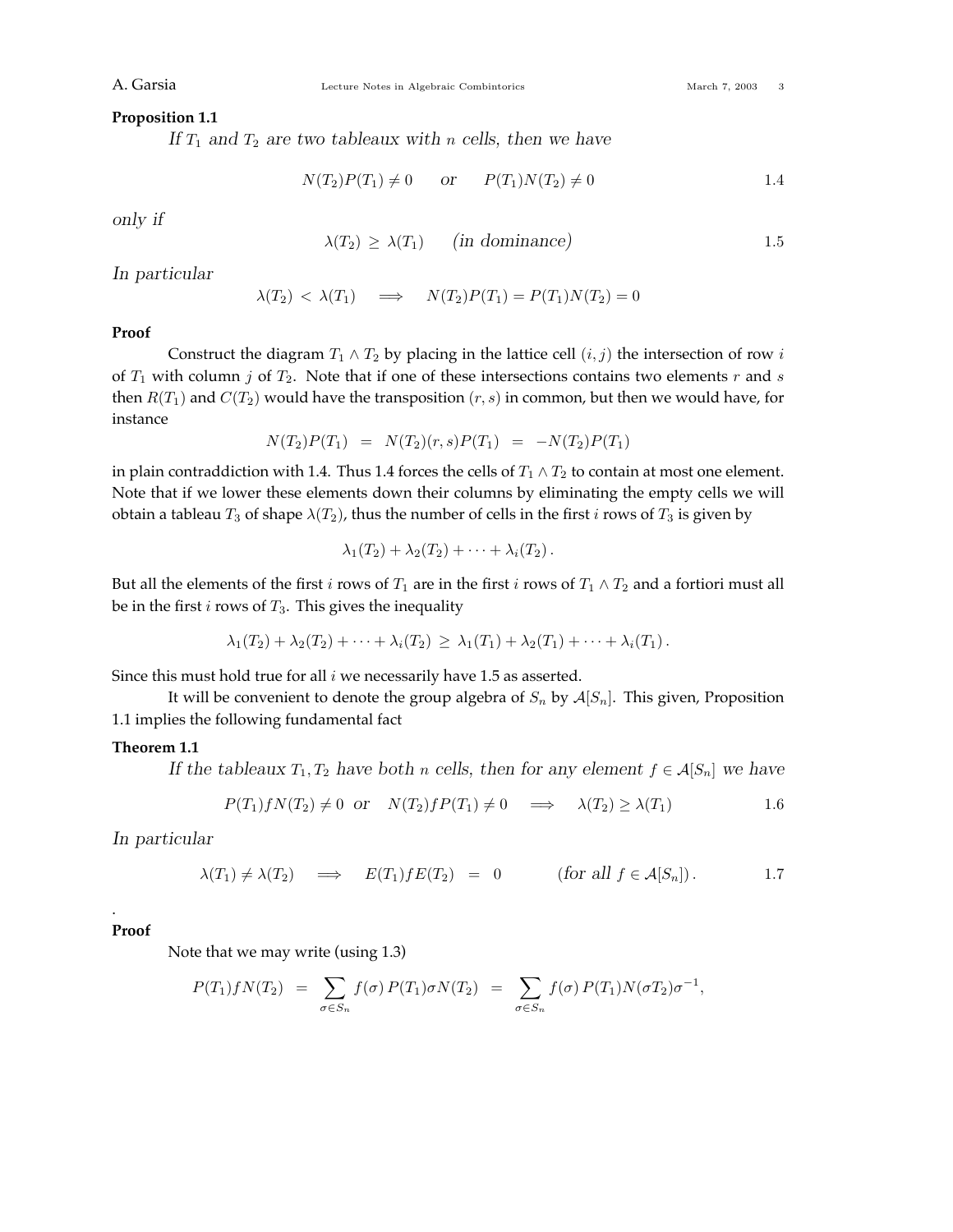Thus the non vanishing of the left hand side forces the non vanishing at least one term in the sum in the right hand side. But then 1.6 follows from 1.5. Of course the same will hold true if  $N(T_2)$ *f* $P(T_1) \neq 0$ . But now note that

$$
P(T_1)N(T_1)fP(T_2)N(T_2) \neq 0
$$
 1.8

forces  $N(T_1)$ *f* $P(T_2) \neq 0$  yielding

 $\lambda(T_1) \geq \lambda(T_2)$ .

On the other hand, ( again by 1.6) , 1.8 itself forces

 $\lambda(T_2) \geq \lambda(T_1)$ .

Thus only the equality  $\lambda(T_1) = \lambda(T_2)$  is compatible with the non vanishing of  $E(T_1) f E(T_2)$ . This proves 1.7 and completes the proof.

We have the following fundamental identity whose proof may be found in [YNR].

# **Proposition 1.2** (Von Neuman Sandwich Lemma)

*For any element*  $f \in \mathcal{A}(S_n)$  *and any tableau T* 

$$
P(T) f N(T) = c_T(f) P(T) N(T) , \t\t 1.9
$$

*with*

 $c_T(f) = f N(T) P(T) |_{\epsilon}$ ,

where  $\epsilon$  denotes the identity permutation.

This result has the following important corollary.

## **Theorem 1.2**

*For any tableau T, the group algebra element E*(*T*) *is idempotent. More precisely there is a non-vanishing constant h*(*T*) *depending only on the shape of T such that*

$$
E(T)E(T) = h(T)E(T) \tag{1.10}
$$

**Proof**

Using 1.9 with  $f = N(T)P(T)$ , the identity in 1.9 gives

 $E(T)E(T) = h(T)E(T)$ .

with

$$
h(T) = N(T)P(T)N(T)P(T)|_{\epsilon}
$$

Note that if *h*(*T*) were to vanish then *E*(*T*) would be nilpotent. Now a cute argument shows that that the coefficient of the identity of any nilpotent element of a group algebra necessarily vanishes. Now this immediately leads to a contraddiction since we can easily see that

$$
E(T)\,\big|_\epsilon\ =\ \sum_{\alpha\in R(T)}\sum_{\beta\in C(T)}\,sign(\beta)\,\alpha\beta\,\big|_\epsilon\ =\ 1\,.
$$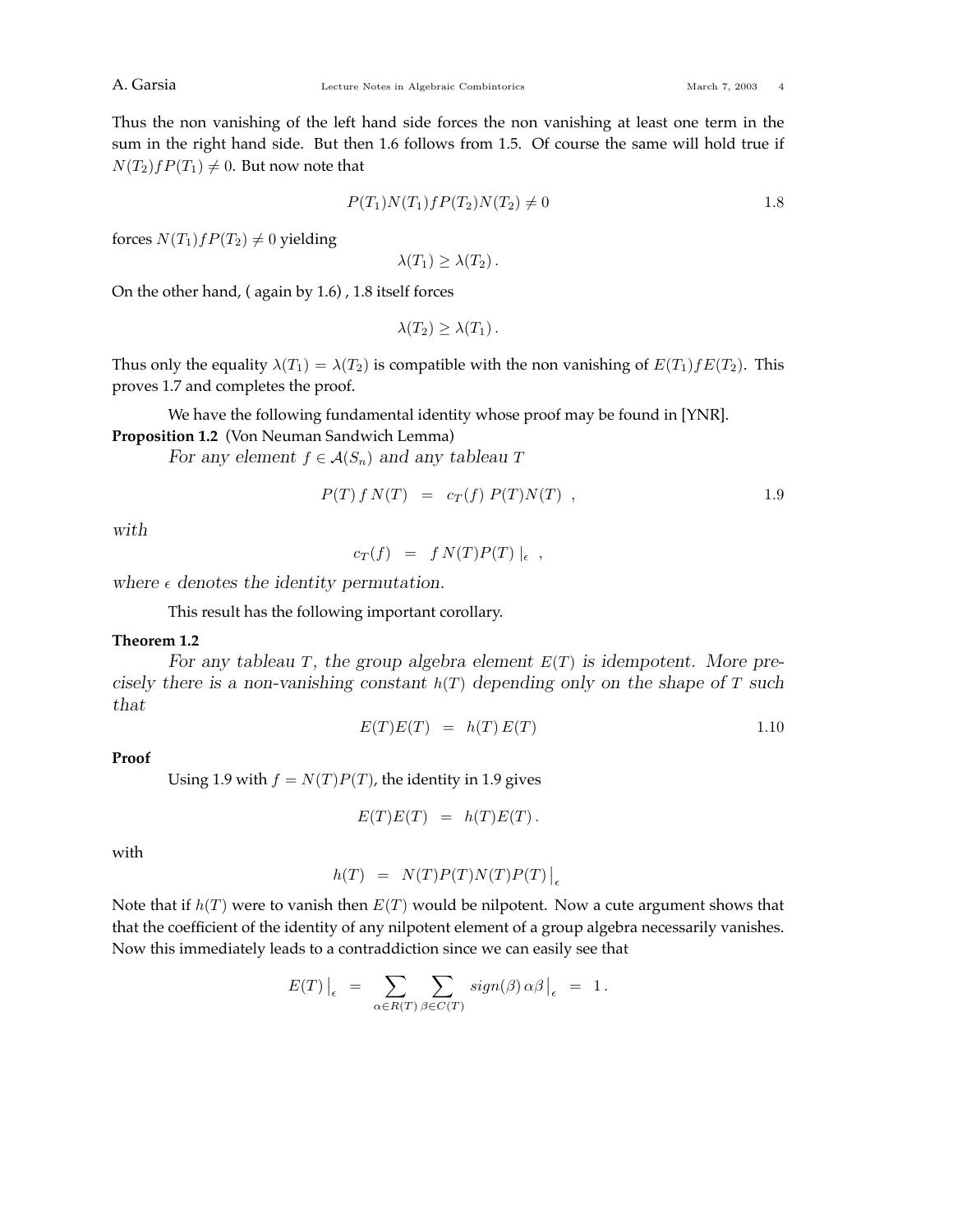In fact the identity  $\alpha\beta = \epsilon$  holds only when  $\alpha = \beta = \epsilon$ . We shall show later that if *T* has shape  $\lambda$ then

$$
h(T)=\frac{n!}{n_{\lambda}}
$$

where  $n_{\lambda}$  denotes the number of standard tableaux of shape  $\lambda$ . But for the moment it will suffice to show that  $h(T)$  depends only on  $\lambda(T)$ . Now this follows immediately from the identities

$$
h(T) = N(T)P(T)N(T)P(T)|_{\epsilon} = \frac{1}{n!} \sum_{\sigma \in S_n} \sigma N(T)P(T)N(T)P(T) \sigma^{-1}|_{\epsilon}
$$

$$
= \frac{1}{n!} \sum_{\sigma \in S_n} N(\sigma T)P(\sigma T)N(\sigma T)P(\sigma T)|_{\epsilon}
$$

$$
= \frac{1}{n!} \sum_{\lambda(T') = \lambda(T)} N(T')P(T')N(T')P(T')|_{\epsilon}
$$

This given, here and after we will use the symbol " $h_{\lambda}$ " to denote  $h(T)$  for any tableau T of shape  $\lambda$ .

In the construction of Young's Seminormal Representation we will make systematic use of Young's "*last letter order*". Given two standard tableaux  $T_1, T_2$  of the same shape we shall say that *k* is the "*last letter of disagreement*" between  $T_1$  and  $T_2$  if the letters  $k + 1, k + 2, \ldots, n$ occupy exatly the same positions in  $T_1$  and  $T_2$ , but  $k$  does not. This given we shall say that

"*T*<sup>1</sup> *precedes T*<sup>2</sup> *in the Young last letter order*"

and write

$$
T_1 \lt L_L T_2 \tag{1.11}
$$

if and only if the last letter of disagrement is *higher* in  $T_1$  than in  $T_2$ .

If  $T$  is a standard tableau we shall denote by  $T(k)$  the tableau obtained by removing from *T* the letters larger than *k* together with their cells. Note that if  $\lambda(T_1) = \lambda(T_2)$  and  $k + 1$  is the last letter of disagreement between  $T_1$  and  $T_2$  then  $\lambda\big(T_1(k+1)\big)=\lambda\big(T_2(k+1)\big)$  and 1.11 holds true if and only if

*λ*(*T*1(*k*)) *> λ*(*T*2(*k*)) (in dominance) 1*.*12

For  $f \in \mathcal{A}(S_n)$  let us set

$$
\downarrow f = \sum_{\sigma \in S_n} f(\sigma) \sigma^{-1} \tag{1.13}
$$

We shall refer to this operation as "*flipping f*" There are interesting identities connected with the operation of passing from  $T$  to  $T(k)$ , they may be stated as follows

### **Proposition 1.3**

*For any tableau T of shape*  $\lambda \vdash n$  *and*  $k \leq n$  *we have two elements*  $p_k(T)$  *and*  $n_k(T)$  *such that* 

a) 
$$
p_k(T)P(T(k)) = P(T) = P(T(k)) \downarrow p_k(T)
$$
,  
\nb)  $n_k(T)N(T(k)) = N(T) = N(T(k)) \downarrow n_k(T)$ .  
\n1.13

**Proof**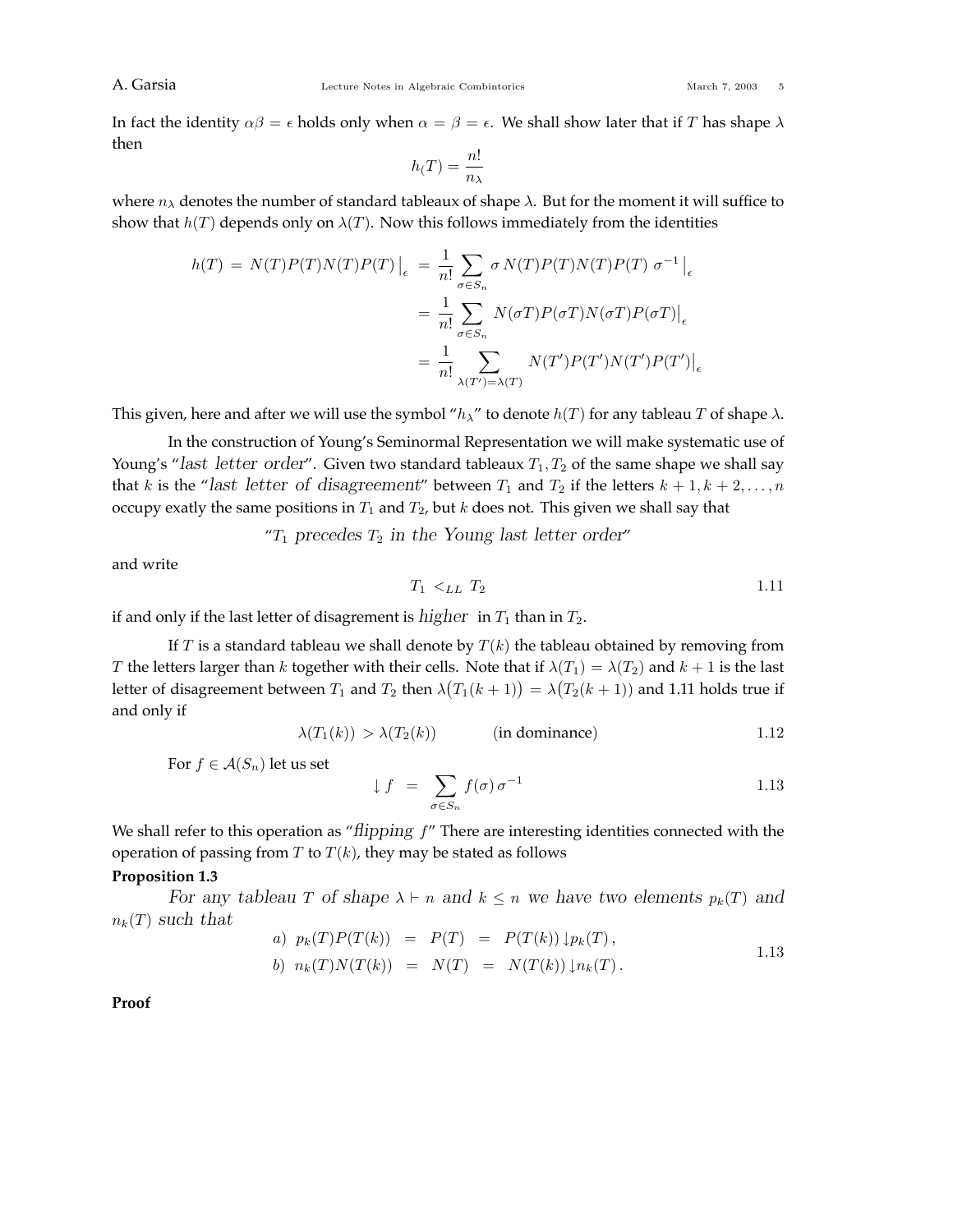Note that the second equality in 1.13 a) follows by flipping both sides of the first equality. The same holds true for 1.13 b). So in each case we need only show the first equality. Moreover since we can pass from  $T$  to  $T(k)$  by successive removals of the largest letter, we can see that we need only show our equalities in the case  $k = n - 1$ . To this end let us suppose that the row of *T* that contains the letter *n* consists of the letters

$$
a_1\ ,\ a_2\ ,\ \dots\ ,\ a_r\ ,\ n\,.
$$

In this case denoting by

$$
(a_1, a_2, \ldots, a_r, n) \quad \text{and} \quad (a_1, a_2, \ldots, a_r)
$$

the formal sums of all the permutations of  $S_n$  that leave fixed the elements of the complements of  ${a_1, a_2, \ldots, a_r, n}$  and  ${a_1, a_2, \ldots, a_r}$  respectively, we have, by left coset decomposition

$$
(a_1, a_2, \ldots, a_r, n) = (\epsilon + (a_1, n) + (a_2, n) + \cdots + (a_r, n))(a_1, a_2, \ldots, a_r).
$$

Multiplying this identity by the contributions to  $P(T)$  coming from the other rows of  $T$  yields

$$
P(T) = (\epsilon + (a_1, n) + (a_2, n) + \cdots + (a_r, n)) P(T(n-1))
$$

which is precisely the first equality in 1.13 a) for  $k = n - 1$ .

For 1.13 b) we can proceed in a similar way. Indeed let us suppose that the column of *T* that contains the letter *n* consists of the letters

$$
b_1, b_2, \ldots, b_s, n.
$$

Denoting by

$$
(b_1, b_2, \ldots, b_s, n)'
$$
 and  $(b_1, b_2, \ldots, a_s)$ 

the formal sums of all the signed permutations of  $S_n$  that leave fixed the elements of the complements of  $\{b_1, b_2, \ldots, b_s, n\}$  and  $\{b_1, b_2, \ldots, b_s\}$  respectively, we have, by left coset decomposition

$$
(b_1, b_2, \ldots, b_s, n)' = (\epsilon - (b_1, n) - (b_2, n) - \cdots - (b_s, n))(b_1, b_2, \ldots, b_r)'.
$$

Multiplying this identity by the contributions to  $N(T)$  coming from the other columns of  $T$  yields

 $N(T) = (\epsilon - (b_1, n) - (b_2, n) - \cdots - (b_r, n))N(T(n-1))$ 

which is precisely the first equality in 1.13 b) for  $k = n - 1$ . This completes our proof.

The following result will play a crucial role here.

## **Theorem 1.3**

*For two standard tableau*  $T_1$  *and*  $T_2$  *of the same shape we have* 

$$
N(T_1)P(T_2) \neq 0 \quad \implies \quad T_1 <_{LL} T_2 \tag{1.13}
$$

 $\overline{\phantom{a}}$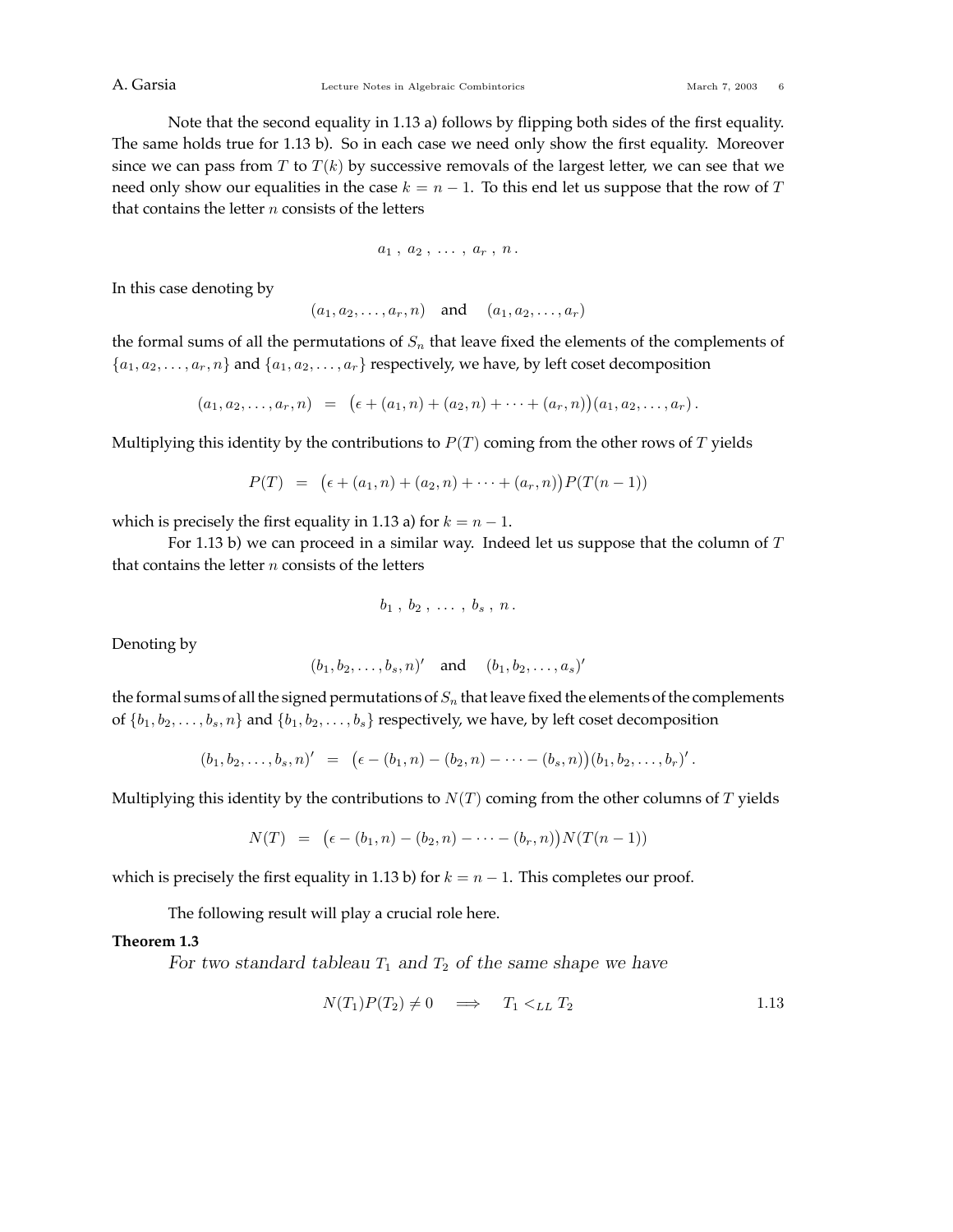#### **Proof**

Let  $k + 1$  be the last letter of disagrement between  $T_1$  and  $T_2$ . Using Proposition 1.3 we derive the factorization

$$
N(T_1)P(T_2) = n_k(T_1) N(T_1(k))P(T_2(k)) \downarrow p_k(T_2)
$$

Thus

$$
N(T_1)P(T_2) \neq 0 \quad \Longrightarrow \quad N(T_1(k))P(T_2(k)) \neq 0
$$

and Proposition 1.1 gives

$$
\lambda((T_1(k)) > \lambda(T_2(k))
$$

However we have seen that this holds true if and only if

$$
T_1 <_{LL} T_2.
$$

This completes our argument.

## **2. Young's seminormal units**

We have shown in the Representation Theory notes (here and after referred to by the symbol [RT]) that the group algebra  $A(G)$  of a finite group *G* has a basis

$$
\left\{\left\{e_{ij}^{\lambda}\right\}_{i,j=1}^{n_{\lambda}}\right\}_{\lambda \in \Lambda}
$$

with the property that

$$
e_{ij}^{\lambda} e_{rs}^{\mu} = \begin{cases} 0 & \text{if } \lambda \neq \mu, \\ 0 & \text{if } \lambda = \mu, \text{ but } j \neq r \\ e_{is}^{\mu} & \text{if } \lambda = \mu \text{ and } j = r. \end{cases}
$$
 2.2

Moreover, we have also derived the identities

$$
e_{ij}^{\lambda}\Big|_{\epsilon} = \begin{cases} 0 & \text{if } i \neq j, \\ 1/h_{\lambda} & \text{if } i = j. \end{cases} \qquad \text{(with } h_{\lambda} = |G|/n_{\lambda}) \qquad (2.3)
$$

From these identities it follows that we have the expansions

$$
f = \sum_{\lambda \in \Lambda} h_{\lambda} \sum_{i,j=1}^{n_{\lambda}} f e_{ji}^{\lambda} \Big|_{\epsilon} e_{ij}^{\lambda}, \qquad \text{(for all } f \in \mathcal{A}(G) \text{)}.
$$

This basis allows us to construct a complete set of representatives of irreducible representations of *G*. These are simply given by the collection {*A*<sup>λ</sup>}<sub>λ∈Λ</sub> obtained by setting

$$
A^{\lambda}(\sigma) = ||a^{\lambda}_{ij}(\sigma)||_{i,j=1}^{n_{\lambda}} \tag{2.5}
$$

with

$$
a_{ij}^{\lambda}(\sigma) = h_{\lambda} e_{ji}^{\lambda} \big|_{\sigma^{-1}} \quad (\text{for all } \sigma \in G) \tag{2.6}
$$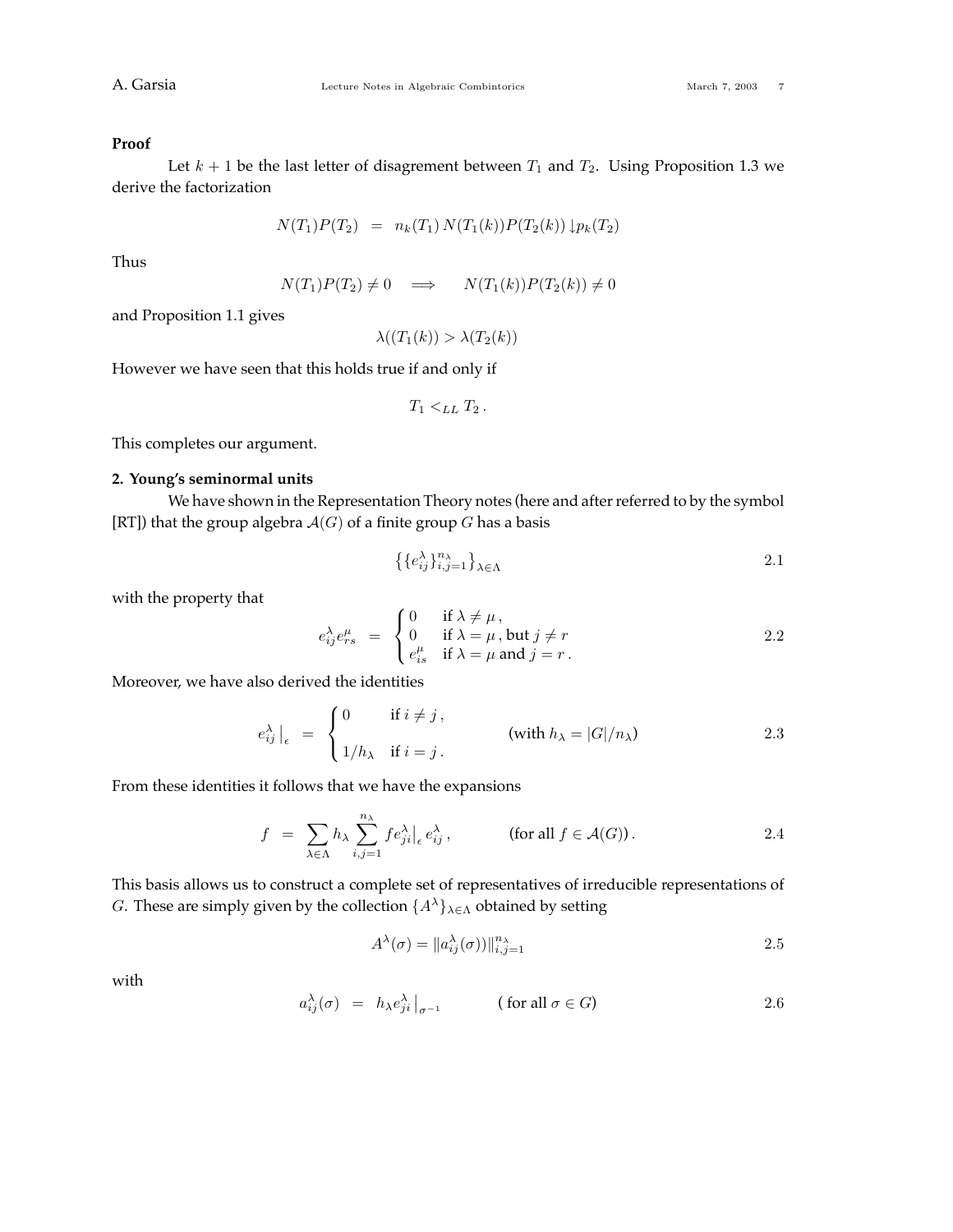In fact, from 2.4 and 2.6 we derive the expansion

$$
\sigma = \sum_{\lambda \in \Lambda} \sum_{i,j=1}^{n_{\lambda}} a_{ij}^{\lambda}(\sigma) e_{ij}^{\lambda}.
$$

and the relations in 2.3 immediately yield that

$$
\sigma e_{r,s}^{\mu} = \sum_{i=1}^{n_{\mu}} e_{i,s}^{\mu} a_{i,r}^{\mu}(\sigma)
$$
 2.8

or in matrix form

$$
\sigma \langle e_{i,s}^{\mu} \rangle_{1 \le i \le n_{\mu}} = \langle e_{i,s}^{\mu} \rangle_{1 \le i \le n_{\mu}} A^{\mu}(\sigma)
$$

Now we see from 2.6 that the representation  $A^{\lambda}$  is orthogonal (that is  $a_{ij}(\sigma^{-1}) = a_{ji}(\sigma)$ ) if and only if we have

$$
e_{ji}^{\lambda}(\sigma) = e_{ij}^{\lambda}(\sigma^{-1}) \qquad (\text{ for all } \sigma \in G)
$$

and this, in compact form may be simply be rewritten as

$$
\downarrow e_{ij}^{\lambda} = e_{ji}^{\lambda} \tag{2.11}
$$

When Young set himself the task of finding a complete set of irreducible orthogonal representations of  $S_n$ , his point of departure (see [8] QSA VI) was the construction of units  $e^{\lambda}_{ij}$  satisfying conditions 2.2 and 2.3 together with the additional condition

$$
\downarrow e_{ij}^{\lambda} = \frac{d_i^{\lambda}}{d_j^{\lambda}} e_{ji}^{\lambda}.
$$

These constructs have come to be referred to as "*Young's seminormal units*". It is easily seen that setting

$$
f_{ij}^{\lambda} = \sqrt{\frac{d_j^{\lambda}}{d_i^{\lambda}}} e_{ij}^{\lambda}
$$

the orthogonality condition in 2.11 will be satisfied by the  $f_{ij}^{\lambda}$  and the desired orthogonal representations can then be readily obtained.

Surprisingly Young's seminormal units can be written down with a minimal amount of additional notation from the material which is already in our possession. To begin, we let

$$
T_1^{\lambda}, T_2^{\lambda}, \ldots, T_{n_{\lambda}}^{\lambda}
$$

denote the standard tableaux of shape *λ* in Young's last letter order. Moreover the permutation that sends  $T_j^{\lambda}$  onto  $T_i^{\lambda}$  will be denoted  $\sigma_{ij}^{\lambda}$ . In symbols

$$
\sigma_{ij}^{\lambda} T_j^{\lambda} = T_i^{\lambda} \tag{2.14}
$$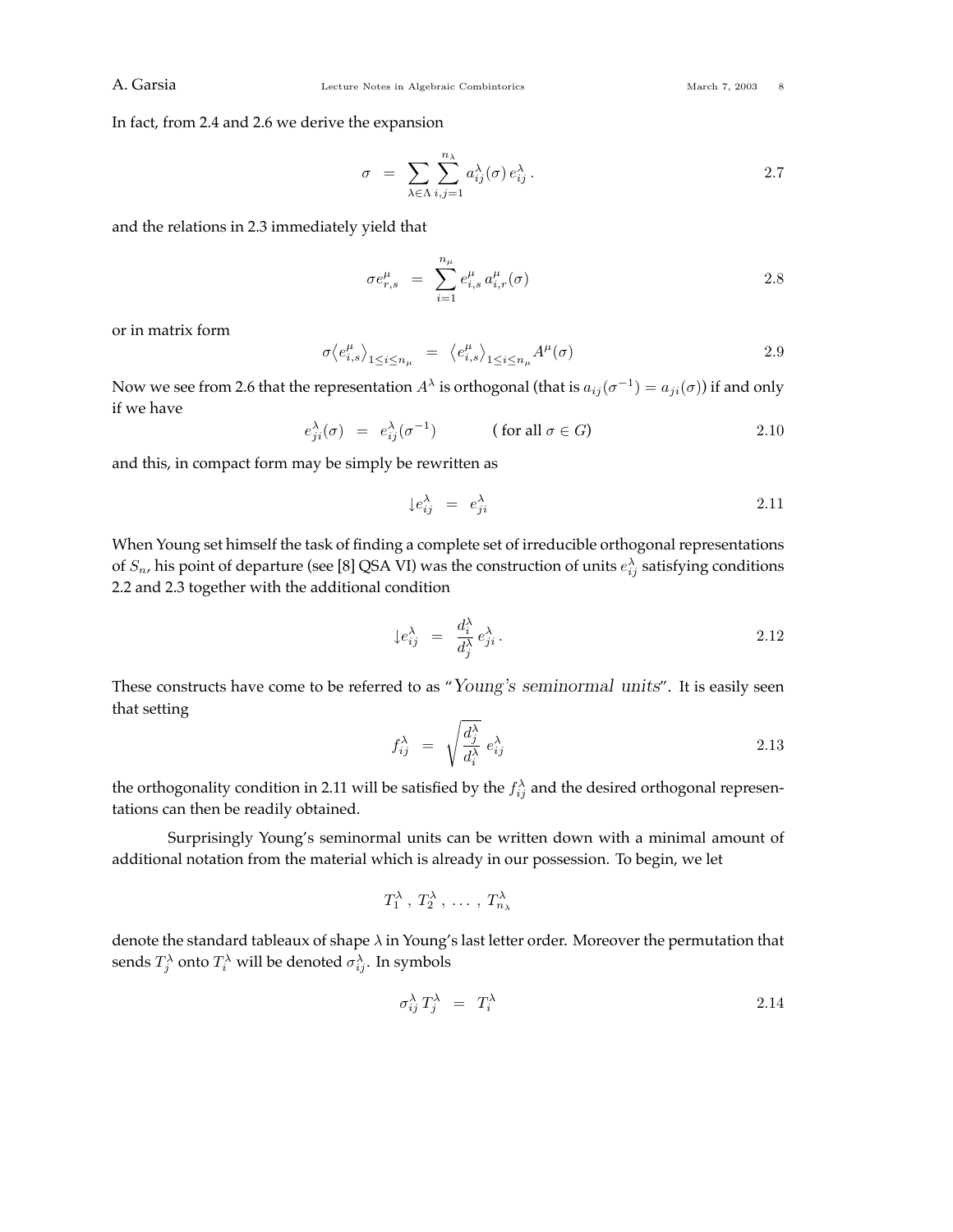Finally, for a tableau *T* with *n* cells, it will be convenient, to use the abreviations

$$
T(n-1) = \overline{T}
$$
,  $T(n-2) = \overline{\overline{T}}$ ,  $T(n-3) = \overline{\overline{T}}$ 

This given, Young's seminormal units are simply given by the formulas

$$
e_{ij}^{\lambda} = e(\overline{T}_{i}^{\lambda}) \frac{P(T_{i}^{\lambda}) \sigma_{ij}^{\lambda} N(T_{j}^{\lambda})}{h_{\lambda}} e(\overline{T}_{j}^{\lambda}), \qquad (2.15)
$$

where for a given standard tableau *T* of shape  $\lambda$  the group algebra element  $e(T)$  is recursively defined by setting

$$
e(T) = \begin{cases} \epsilon & \text{if } T = [1], \\ e(\overline{T}) \frac{P(T)N(T)}{h_{\lambda}} e(\overline{T}) & \text{otherwise.} \end{cases}
$$
 2.16

The remainder of this section is dedicated to proving that these units satisfy the identities in 2.2, 2.3 and 2.12. But before we can carry this out we need to derive a few identities.

Our basic tool is provided by the following

## **Proposition 2.1**

*For any standard tableau T we have*

a) 
$$
E(T)e(T)E(T) = h(T)E(T)
$$
  
\nb) 
$$
E(T)e(T)E(T) = h(T)E(T)
$$
  
\nc) 
$$
e(T)E(T)e(T) = h(T)e(T)
$$
  
\n2.17

*where we should set*  $h(T) = h_{\lambda}$  *when*  $\lambda(T) = \lambda$ *.* 

To prove this we need two auxiliary identities which are of independent interest.

## **Lemma 2.1**

a) 
$$
e(T)P(T)N(T)|_{\epsilon} = 1,
$$
  
\nb)  $e(\overline{T})P(T)N(T)|_{\epsilon} = 1.$  2.18

### **Proof**

We proceed by induction on the size of *T*. So assume that 2.18 a) is true for any tableau with *n* − 1 cells and let *T* be a tableau with *n* cells. Note that the induction hypothesis then implies that

$$
e(\overline{T})P(\overline{T})N(\overline{T})\Big|_{\epsilon} = 1.
$$

Now let the elements of *T* that are in the same row and column as *n* be given as in the proof of Proposition 1.3. We may then write

$$
\sigma P(T)N(T)\big|_{\epsilon} = P(\overline{T})(\epsilon + (a_1, n) + \cdots + (a_r, n))(\epsilon - (b_1, n) - \cdots - (b_s, n))N(\overline{T})\big|_{\sigma^{-1}}.
$$
 2.20

Note that for any pair *i*, *j*, the product of the two cycles  $(a_i, n)(b_j, n)$  is the 3-cycle  $(a_i, n, b_j)$  which is not in  $S_{n-1}$ , and since all of the permutations in  $P(\overline{T})$  or  $N(\overline{T})$  are in  $S_{n-1}$ , the only terms in 2.20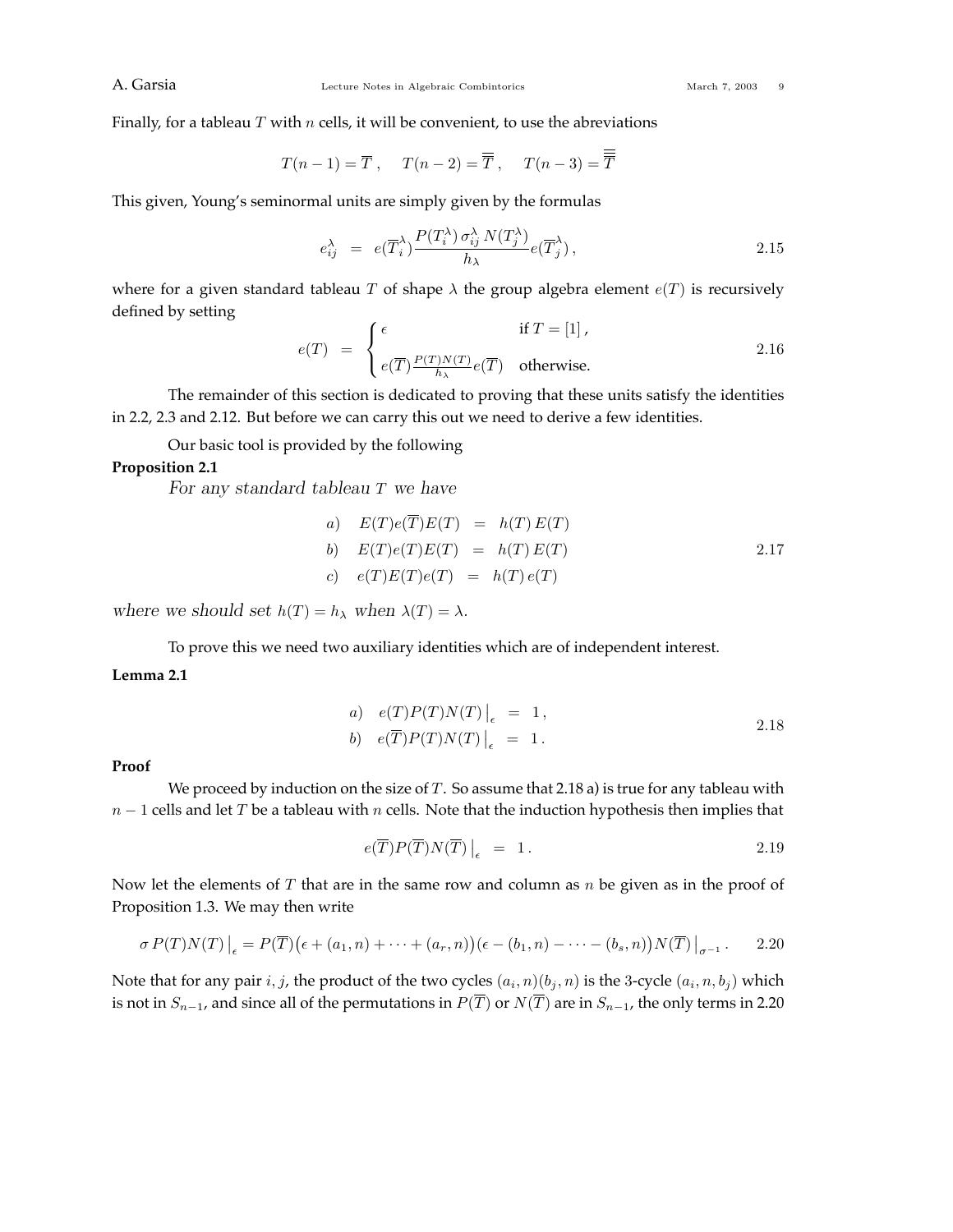that will yield permutations in  $S_{n-1}$  are those produced by the identity term  $\epsilon$ . Thus we necessarily have

$$
\sigma P(T)N(T)\Big|_{\epsilon} = P(\overline{T})N(\overline{T})\Big|_{\sigma^{-1}} = \sigma P(\overline{T})N(\overline{T})\Big|_{\epsilon}.
$$
 (for all  $\sigma \in S_{n-1}$ ).

Multiplying this relation by  $e(\overline{T})\big|_{\sigma}$  and summing over  $\sigma \in S_{n-1}$  we get

$$
e(\overline{T}) P(T) N(T) \Big|_{\epsilon} = e(\overline{T}) P(\overline{T}) N(\overline{T}) \Big|_{\epsilon}.
$$

and 2.19 gives

$$
e(\overline{T}) P(T) N(T) \Big|_{\epsilon} = 1,
$$

proving 2.18 b). Now 2.16 gives

$$
h(T)e(T)P(T)N(T)\Big|_{\epsilon} = e(\overline{T})P(T)N(T)e(\overline{T})P(T)N(T)\Big|_{\epsilon}
$$
  
\n(by Prop. 1.2) =  $e(\overline{T})\Big(N(T)e(\overline{T})P(T)N(T)P(T)\Big|_{\epsilon}\Big)P(T)N(T)\Big|_{\epsilon}$   
\n(by 2.18 b) =  $\Big(e(\overline{T})P(T)N(T)P(T)N(T)\Big|_{\epsilon}\Big)$   
\n(by 1.10) =  $h(T)e(\overline{T})P(T)N(T)\Big|_{\epsilon}$   
\n(by 2.18 b) =  $h(T)$ .

This proves

$$
e(T)P(T)N(T)\Big|_{\epsilon} = 1.
$$

and completes the induction.

## **Proof of Proposition 2.1**

To begin we have

$$
E(T)e(\overline{T})E(T) = P(T)N(T)e(\overline{T})P(T)N(T)
$$
  
\n(by Prop. 1.2) =  $N(T)e(\overline{T})P(T)N(T)P(T)|_eP(T)N(T)$   
\n=  $e(\overline{T})P(T)N(T)P(T)N(T)|_eP(T)N(T)$   
\n(by 1.10) =  $h(T)e(\overline{T})P(T)N(T)|_eP(T)N(T)$   
\n(by 2.18 b)) =  $h(T)P(T)N(T) = h(T)E(T)$ .

This proves 2.17 a).

Next we have

$$
E(T)e(T)E(T) = P(T)N(T)e(T)P(T)N(T)
$$
  
\n(by Prop. 1.2) =  $N(T)e(T)P(T)N(T)P(T)|_eP(T)N(T)$   
\n=  $e(T)P(T)N(T)P(T)N(T)|_eP(T)N(T)$   
\n(by 1.10) =  $h(T)e(T)P(T)N(T)|_eP(T)N(T)$   
\n(by 2.18 a)) =  $h(T)P(T)N(T) = h(T)E(T)$ .

This proves 2.17 b).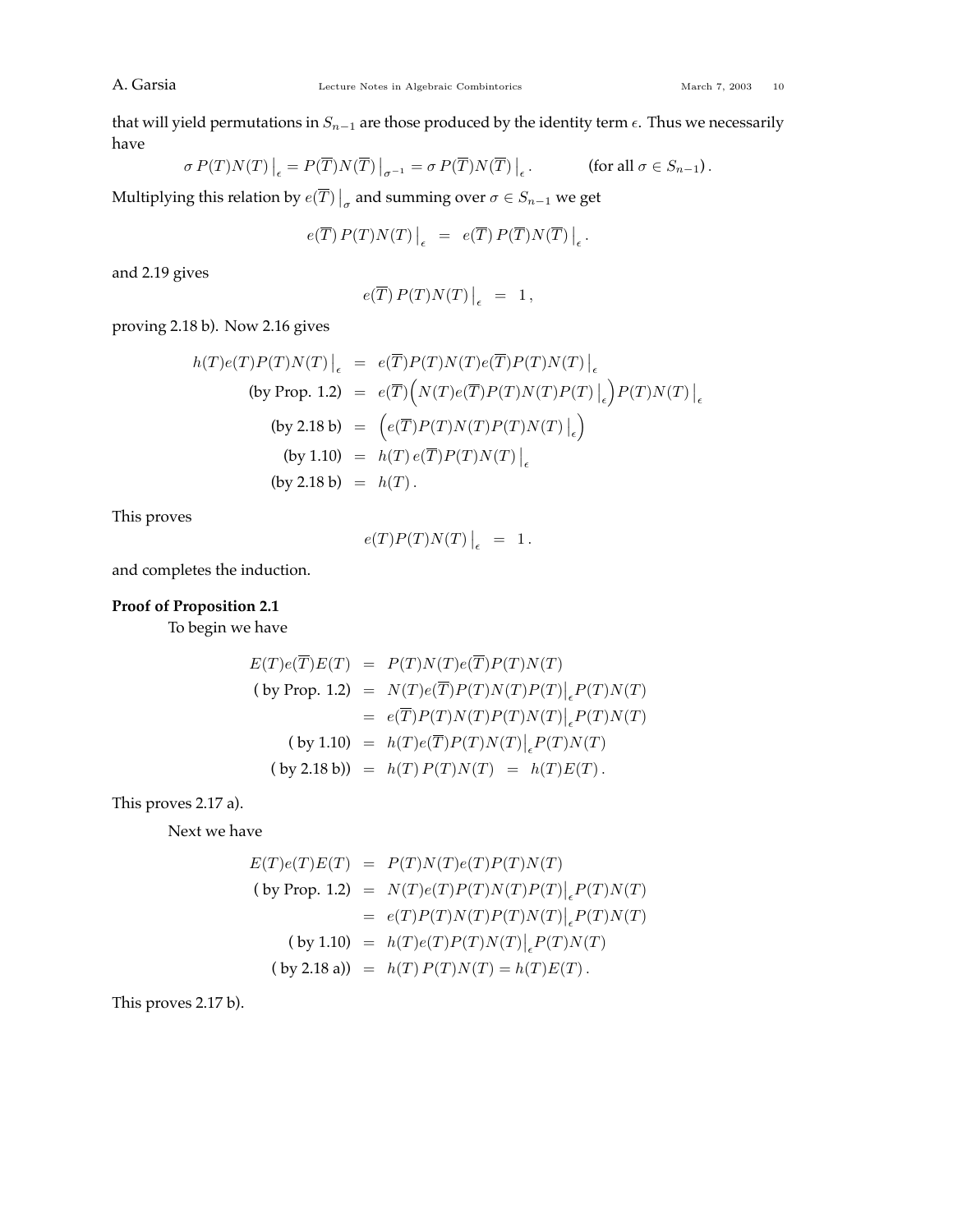Finally from the definition in 2.16 we get

$$
e(T)E(T)e(T) = e(\overline{T})\frac{E(T)}{h(T)}e(\overline{T})E(T)e(T)
$$
  
\n(by 2.17 a)) =  $e(\overline{T})E(T)e(T)$   
\n(by 2.16) =  $e(\overline{T})E(T)e(\overline{T})\frac{E(T)}{h(T)}e(\overline{T})$   
\n(by 2.17 a)) =  $e(\overline{T})E(T)e(\overline{T})$   
\n(by 2.16) =  $h(T)e(T)$ .

This proves 2.17 c).

We are now ready to establish the basic properties of Young's seminormal units. We begin with a result which is an immediate consequence of the definition.

#### **Theorem 2.1**

*For any standard tableau T* the group algebra element  $e(T)$  *is idempotent.* 

## **Proof**

For  $T = [1]$  this is true by definition, we can thus proceed by induction on the number of cells of *T*. Now we have

$$
e(T)e(T) = e(\overline{T}) \frac{E(T)}{h(T)} e(\overline{T}) e(\overline{T}) \frac{E(T)}{h(T)} e(\overline{T})
$$
  
(by induction) =  $e(\overline{T}) \frac{E(T)}{h(T)} e(\overline{T}) \frac{E(T)}{h(T)} e(\overline{T})$   
(by 2.17 a)) =  $e(\overline{T}) \frac{E(T)}{h(T)} e(\overline{T}) = e(T)$ . Q.E.D.

These idempotents are orthogonal, more precisely we have

## **Theorem 2.2**

*If T*<sup>1</sup> *and T*<sup>2</sup> *are standard tableaux with n cells then*

$$
e(T_1) e(T_2) = \begin{cases} 0 & \text{if } \lambda(T_1) \neq \lambda(T_2) \\ 0 & \text{if } \lambda(T_1) = \lambda(T_2) \text{ but } T_1 \neq T_2 \\ e(T_1) & \text{if } T_1 = T_2 \end{cases}
$$
 2.20

**Proof**

Since by definition

$$
e(T_1) e(T_2) = e(\overline{T}_1) \frac{E(T_1)}{h(T_1)} e(\overline{T}_1) e(\overline{T}_2) \frac{E(T_2)}{h(T_2)} e(\overline{T}_2),
$$
 (2.21)

the first equality is an immediate consequence of 1.7. The last equality is a restatement of Theorem 2.1. We are left to prove the second equality. Since for  $n = 1, 2$  there is nothing to prove, we shall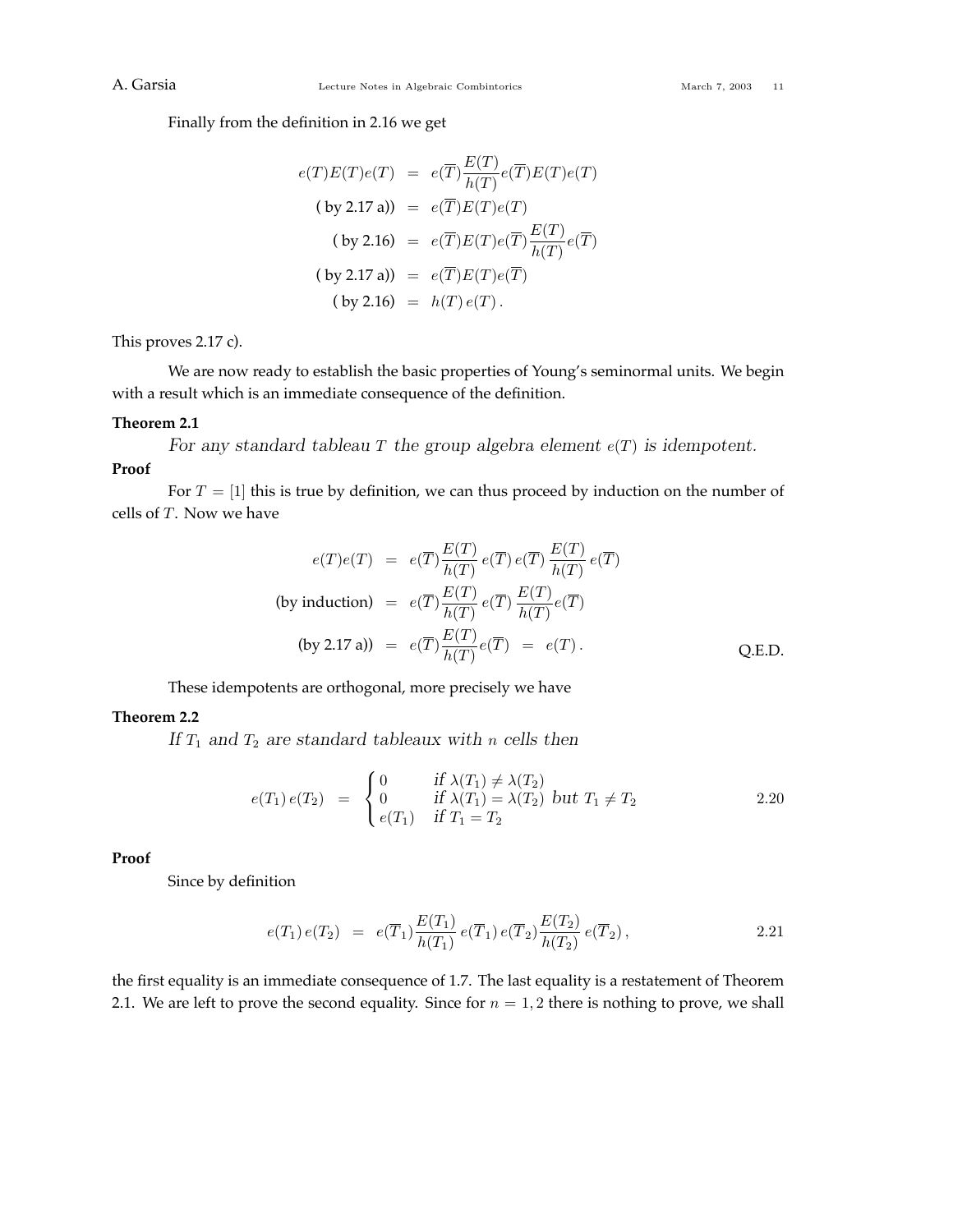proceed by induction on *n* and assume its validity for  $n - 1$ . This given we have the following sequence of implications

$$
e(T_1) e(T_2) \neq 0
$$
  
\n(by 2.21)  $\Downarrow$   
\n
$$
e(\overline{T}_1) e(\overline{T}_2) \neq 0
$$
  
\n(by induction)  $\Downarrow$   
\n $\overline{T}_1 = \overline{T}_2$   
\n(when  $\lambda(T_1) = \lambda(T_2)$ )  $\Downarrow$   
\n $T_1 = T_2$ 

This proves our assertion.

## **Theorem 2.3**

*Young's seminormal units statisfy the identities*

$$
e_{ij}^{\lambda}e_{rs}^{\mu} = \begin{cases} 0 & \text{if } \lambda \neq \mu, \\ 0 & \text{if } \lambda = \mu, \text{ but } j \neq r \\ e_{is}^{\mu} & \text{if } \lambda = \mu \text{ and } j = r. \end{cases}
$$
 2.22

## **Proof**

From the definition in 2.15 we derive that

a) 
$$
e_{ij}^{\lambda} = e(\overline{T}_{i}^{\lambda}) \sigma_{ij}^{\lambda} \frac{E(T_{j}^{\lambda})}{h_{\lambda}} e(\overline{T}_{j}^{\lambda}), \quad b) \quad e_{rs}^{\mu} = e(\overline{T}_{r}^{\mu}) \frac{E(T_{r}^{\mu})}{h_{\mu}} \sigma_{rs}^{\mu} e(\overline{T}_{s}^{\mu}).
$$

Thus the first equality in 2.1 is an immediate consequence of 1.7. In the case  $\mu = \lambda$ , 2.33 a) and b) give

$$
e_{ij}^{\lambda} e_{rs}^{\lambda} = e(\overline{T}_{i}^{\lambda}) \sigma_{ij}^{\lambda} \frac{E(T_{j}^{\lambda})}{h_{\lambda}} e(\overline{T}_{j}^{\lambda}) e(\overline{T}_{r}^{\lambda}) \frac{E(T_{r}^{\mu})}{h_{\lambda}} \sigma_{rs}^{\lambda} e(\overline{T}_{s}^{\lambda}), \qquad (2.24)
$$

Now if  $r \neq j$ , Theorem 2.2 gives  $e(\overline{T}_j^\lambda)e(\overline{T}_r^\lambda)=0$ , proving the second case of 2.22. Finally for  $\lambda=\mu$ and  $j = r$ , 2.24 becomes

$$
e_{ij}^{\lambda} e_{js}^{\lambda} = e(\overline{T}_{i}^{\lambda}) \sigma_{ij}^{\lambda} \frac{E(T_{j}^{\lambda})}{h_{\lambda}} e(\overline{T}_{j}^{\lambda}) e(\overline{T}_{j}^{\lambda}) \frac{E(T_{j}^{\mu})}{h_{\lambda}} \sigma_{js}^{\lambda} e(\overline{T}_{s}^{\lambda}),
$$
  
\n(by Theorem 2.1) =  $e(\overline{T}_{i}^{\lambda}) \sigma_{ij}^{\lambda} \frac{E(T_{j}^{\lambda})}{h_{\lambda}} e(\overline{T}_{j}^{\lambda}) \frac{E(T_{j}^{\mu})}{h_{\lambda}} \sigma_{js}^{\lambda} e(\overline{T}_{s}^{\lambda}),$   
\n(by 2.17 a)) =  $e(\overline{T}_{i}^{\lambda}) \sigma_{ij}^{\lambda} \frac{E(T_{j}^{\lambda})}{h_{\lambda}} \sigma_{js}^{\lambda} e(\overline{T}_{s}^{\lambda}),$   
\n(by 1.4) =  $e(\overline{T}_{i}^{\lambda}) \frac{P(T_{i}^{\lambda}) \sigma_{is}^{\lambda} N(T_{s}^{\lambda})}{h_{\lambda}} e(\overline{T}_{s}^{\lambda}) = e_{is}^{\lambda}.$ 

This proves the last equality in 2.22 and completes our argument.

Note that we also have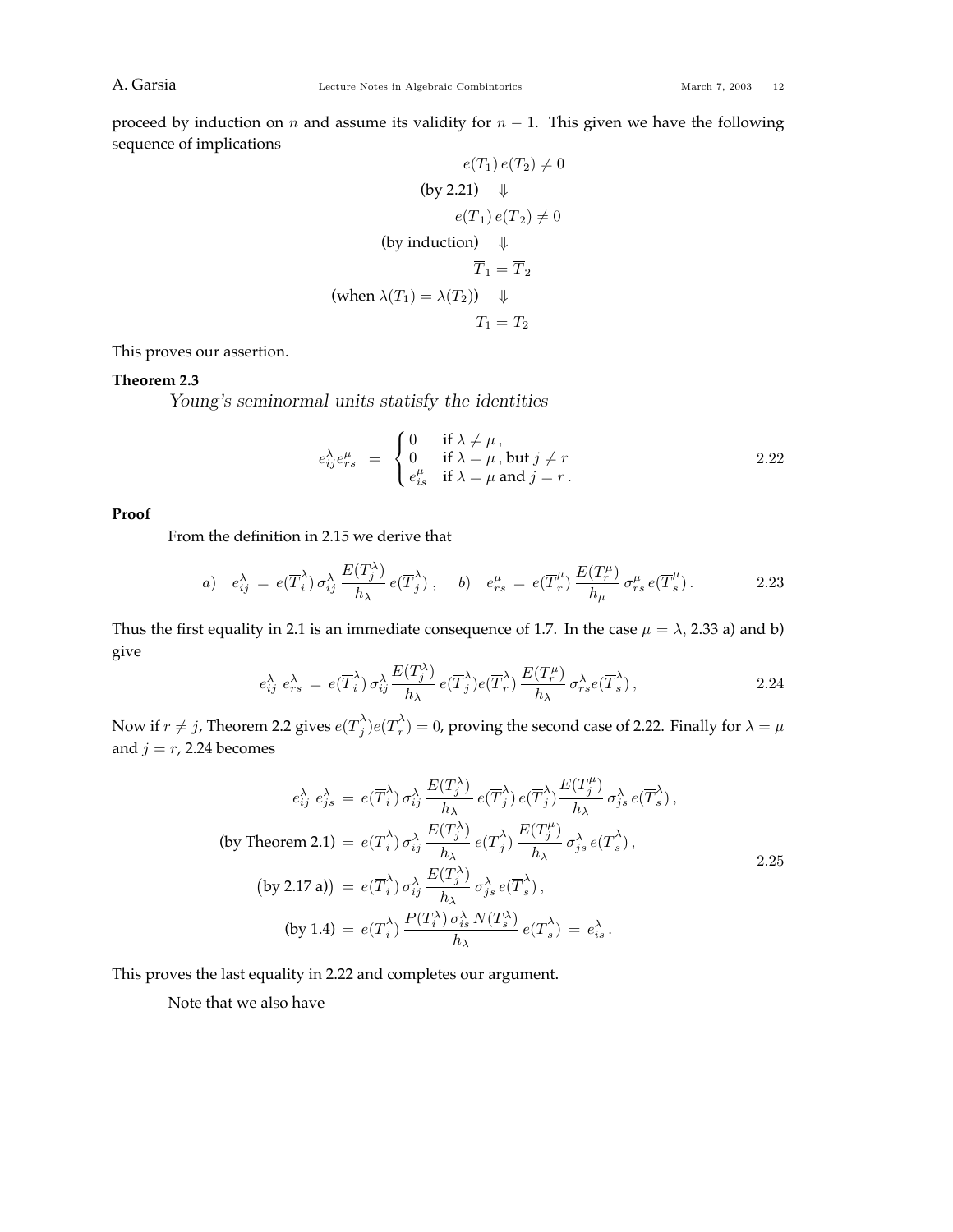**Theorem 2.4**

$$
e_{ij}^{\lambda} \Big|_{\epsilon} = \begin{cases} 0 & \text{if } i \neq j, \\ 1/h_{\lambda} & \text{if } i = j. \end{cases}
$$
 2.26

**Proof**

The definition in 2.15 gives

$$
e_{ij}^{\lambda} \Big|_{\epsilon} = e(\overline{T}_{i}^{\lambda}) \frac{P(T_{i}^{\lambda}) \sigma_{ij}^{\lambda} N(T_{j}^{\lambda})}{h_{\lambda}} e(\overline{T}_{j}^{\lambda}) \Big|_{\epsilon}
$$
  

$$
= e(\overline{T}_{j}^{\lambda}) e(\overline{T}_{i}^{\lambda}) \frac{P(T_{i}^{\lambda}) \sigma_{ij}^{\lambda} N(T_{j}^{\lambda})}{h_{\lambda}} \Big|_{\epsilon}
$$

and the first case of 2.26 follows from Theorem 2.2. But for  $i = j$  this becomes

$$
e_{ii}^{\lambda}\Big|_{\epsilon} = e(\overline{T}_{i}^{\lambda}) e(\overline{T}_{i}^{\lambda}) \frac{P(T_{i}^{\lambda}) N(T_{i}^{\lambda})}{h_{\lambda}}\Big|_{\epsilon}
$$
  
(by Theorem 2.1) =  $\frac{1}{h_{\lambda}} e(\overline{T}_{i}^{\lambda}) P(T_{i}^{\lambda}) N(T_{i}^{\lambda})\Big|_{\epsilon}$   
(by 2.18 b)) =  $\frac{1}{h_{\lambda}}$ 

This completes our proof.

From the identities in 2.22 and formula 2.9, it follows that, for  $\lambda \vdash n$ , the character of the representation resulting from the action of  $S_n$  on a linear span

$$
\mathcal{L}\big[e_{1s}^{\lambda},\,e_{2s}^{\lambda},\,\ldots\,,\,e_{n_{\lambda}s}^{\lambda}\big]
$$

is the same as the character of the action of  $S_n$  on the left ideal  $\mathcal{A}(S_n)e(T_s^{\lambda}).$ 

From this observation we derive the following important fact.

## **Proposition 2.2**

*The character of the action of*  $S_n$  *on*  $\mathcal{L}[e_{1s}^{\lambda}, e_{2s}^{\lambda}, \dots, e_{n\lambda s}^{\lambda}]$  depends only on  $\lambda$ *and it is given by the formula*

$$
\chi^{\lambda} = \sum_{T \in St(\lambda)} \frac{P(T)N(T)}{h_{\lambda}}
$$

*where*  $\mathscr{T} \in St(\lambda)$  *is to indicate that the sum is over all tableaux of shape*  $\lambda$ *.* **Proof**

It is shown in the [RT] notes that if **e** is an idempotent of the group algebra A(*G*) then the character  $\chi^e$  of the left multiplication action of *G* on the ideal  $A(G)$ e is given by the formula

$$
\chi^e \;\; = \;\; \sum_{\sigma \in G} \sigma \, \mathbf{e} \, \sigma^{-1}
$$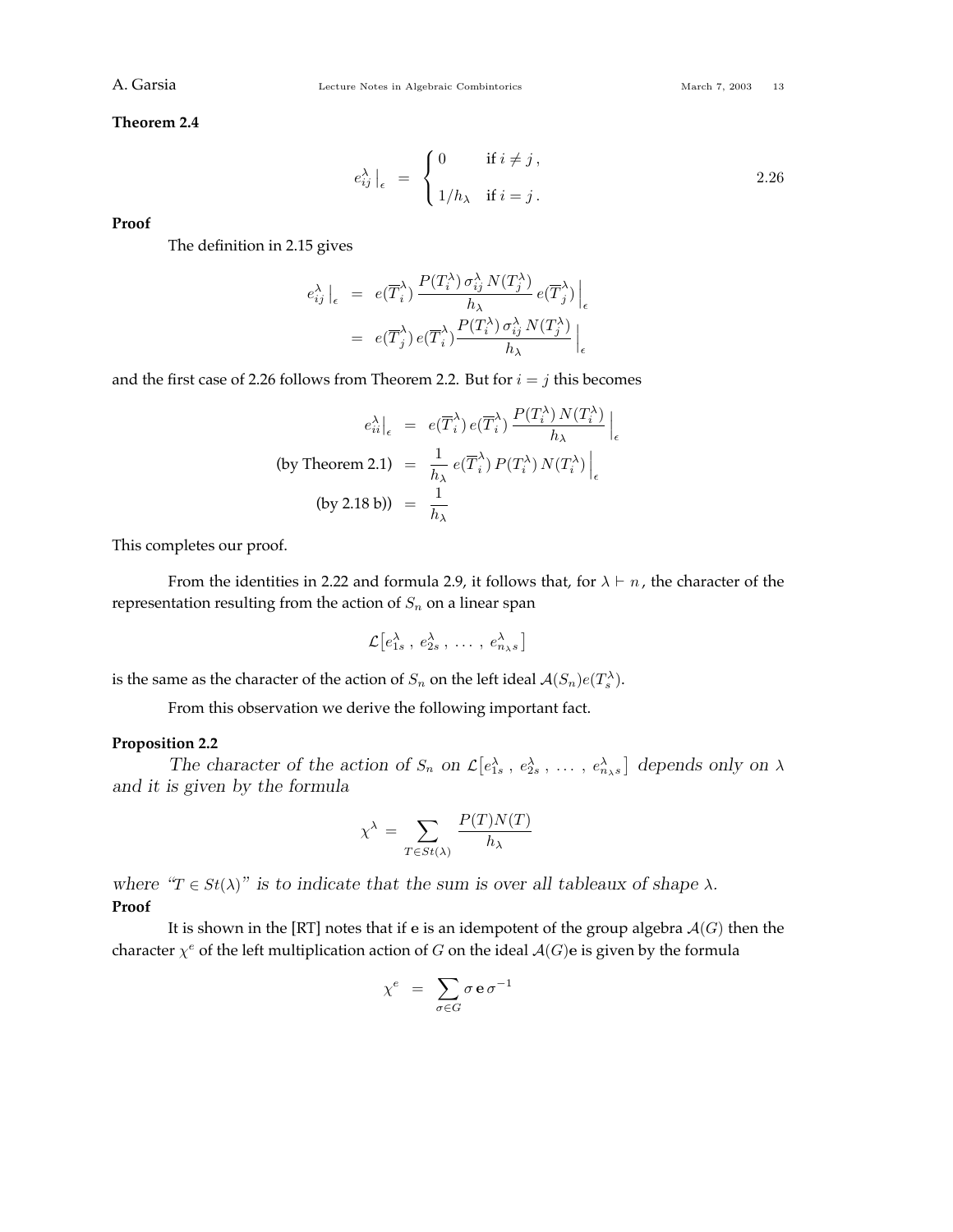Taking  $T=T_s^{\lambda}$  , from this formula we obtain that

$$
\chi^{\lambda} = \sum_{\sigma \in G} \sigma e(T) \sigma^{-1} = \sum_{\sigma \in S_n} \sigma e(\overline{T}) \frac{P(T)N(T)}{h_{\lambda}} e(\overline{T}) \sigma^{-1}
$$
  
(Circular rearrangements are OK) = 
$$
\sum_{\sigma \in S_n} \sigma e(\overline{T}) e(\overline{T}) \frac{P(T)N(T)}{h_{\lambda}} \sigma^{-1}
$$
  
(by Theorem 2.1) = 
$$
\sum_{\sigma \in S_n} \sigma e(\overline{T}) \frac{P(T)N(T)}{h_{\lambda}} \sigma^{-1}
$$

$$
= \sum_{\sigma \in S_n} \sigma \frac{N(T) e(\overline{T}) P(T)}{h_{\lambda}} \sigma^{-1}
$$
  
(by Von Neuman lemma) = 
$$
\left(e(\overline{T}) P(T) N(T)\Big|_{\epsilon}\right) \sum_{\sigma \in S_n} \sigma \frac{N(T) P(T)}{h_{\lambda}} \sigma^{-1}.
$$

and 2.18 b) gives (by 1.3)

$$
\chi^{\lambda} = \sum_{\sigma \in S_n} \frac{N(\sigma T) P(\sigma T)}{h_{\lambda}}.
$$

This proves the Theorem since  $\sigma T$  describes all tableaux of shape  $\lambda$ , as  $\sigma$  varies in  $S_n$ .

#### **Remark 2.1**

It is easily derived from the identities in 2.22 that the set  $\{ \{e_i^{\lambda}\}_{i,j=1}^{n_{\lambda}} \}_{\lambda \vdash n}$  is independent. Furthermore, we proved in [YNR] that the numbers of standard tableaux *n<sup>λ</sup>* satisfy the identity

$$
\sum_{\lambda \vdash n} \, n_\lambda^2 \;\; = \;\; n! \, .
$$

Thus  $\{ \{e_{ij}^{\lambda}\}_{i,j=1}^{n_{\lambda}} \}$  is an independent subset of  $\mathcal{A}(S_n)$  of cardinality equal to the dimension of  $A(S_n)$ . So it must be a basis. From this it is easy to derive that the expansion of any element *f* ∈  $A(S_n)$  in terms of the Young's seminormal units is given by formula 2.4. We terminate this section with two important applications of this formula.

We begin with the following beautiful identity of Alfred Young.

#### **Theorem 2.5**

*For any standard tableau T*

$$
e(\overline{T}) = \sum_{S} \chi(\overline{S} = \overline{T}) e(S) \qquad (2.27)
$$

where the sum is over all standard tableaux *S* yielding  $\overline{T}$  upon removal of *n*. **Proof**

Using formula 2.4 for  $f = e(\overline{T})$  and Young's units we get, (if *T* has *n* cells)

$$
e(\overline{T}) = \sum_{\lambda \vdash n} h_{\lambda} \sum_{i,j=1}^{n_{\lambda}} e(\overline{T}) e_{ji}^{\lambda} \Big|_{\epsilon} e_{ij}^{\lambda} \qquad (2.28)
$$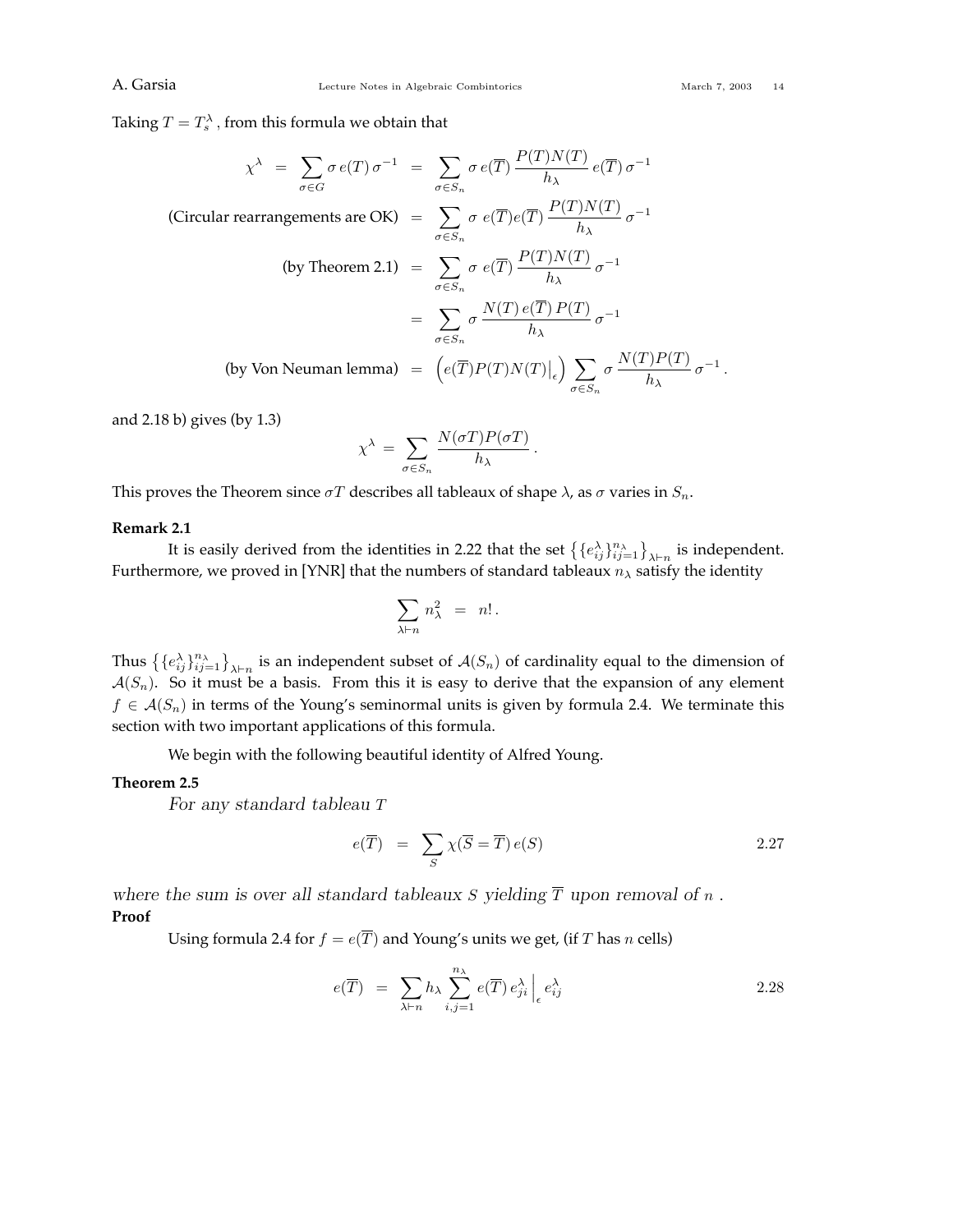A. Garsia Combine Lecture Notes in Algebraic Combintorics March 7, 2003 15

Now we have

$$
e(\overline{T}) e_{ji}^{\lambda} \Big|_{\epsilon} = e(\overline{T}) e(\overline{T}_{j}^{\lambda}) \frac{P(T_{j}^{\lambda}) \sigma_{ji}^{\lambda} N(T_{i}^{\lambda})}{h \lambda} e(\overline{T}_{i}^{\lambda}) \Big|_{\epsilon}
$$
  
=  $e(\overline{T}_{i}^{\lambda}) e(\overline{T}) e(\overline{T}_{j}^{\lambda}) \frac{P(T_{j}^{\lambda}) \sigma_{ji}^{\lambda} N(T_{i}^{\lambda})}{h \lambda} \Big|_{\epsilon}$ , (2.29)

and we immediately derive from Theorem 2.2 that this term doesn't vanish only if

$$
\overline{T}_i^{\lambda} = \overline{T} = \overline{T}_j^{\lambda}.
$$
 (2.30)

In particular this forces  $i = j$ , and 2.29 becomes

$$
e(\overline{T}) e_{ii}^{\lambda} \Big|_{\epsilon} = e(\overline{T}_{i}^{\lambda}) e(\overline{T}) e(\overline{T}_{i}^{\lambda}) \frac{P(T_{i}^{\lambda}) N(T_{i}^{\lambda})}{h_{\lambda}} \Big|_{\epsilon}
$$
  
(by Theorem 2.1) =  $e(\overline{T}_{i}^{\lambda}) \frac{P(T_{j}^{\lambda}) N(T_{i}^{\lambda})}{h_{\lambda}} \Big|_{\epsilon}$   
(by 2.18 b)) =  $\frac{1}{h_{\lambda}}$ .

Using 2.30 and 2.31 reduces 2.28 to

$$
e(\overline{T}) = \sum_{\lambda} \sum_{i=1}^{n_{\lambda}} \chi(\overline{T}_{i}^{\lambda} = \overline{T}) e_{ii}^{\lambda}.
$$

Since

$$
e_{ii}^{\lambda} = e(\overline{T}_{i}^{\lambda}) \frac{P(T_{i}^{\lambda}) N(T_{i}^{\lambda})}{h_{\lambda}} e(\overline{T}_{i}^{\lambda}) = e(T_{i}^{\lambda})
$$

formula 2.32 is only another way of writing 2.27.

A immediate corollary of Theorem 2.5 is the identification of the constant *hλ*. **Proposition 2.3**

$$
h_{\lambda} = \frac{n!}{n_{\lambda}} \tag{2.33}
$$

**Proof**

Equating coefficients of the identity on both sides of 2.27, and using 2.26 we get

$$
\frac{1}{h(\overline{T})} = \sum_{S} \chi(\overline{S} = \overline{T}) \frac{1}{h(S)}.
$$

Assuming that *T* has *n* cells, and that  $\lambda(\overline{T}) = \mu$  we may rewrite this identity in the form

$$
\frac{1}{h_{\mu}} = \sum_{\lambda} \chi(\mu \to \lambda) \frac{1}{h_{\lambda}}, \qquad (2.34)
$$

where the symbol " $\mu \rightarrow \lambda$ " is to express that  $\lambda$  is obtained by adding a cell to  $\mu$ . Multiplying both sides of 2.33 by *n*! and setting

$$
k_{\mu} = \frac{(n-1)!}{h_{\mu}} , \quad k_{\lambda} = \frac{n!}{h_{\lambda}}
$$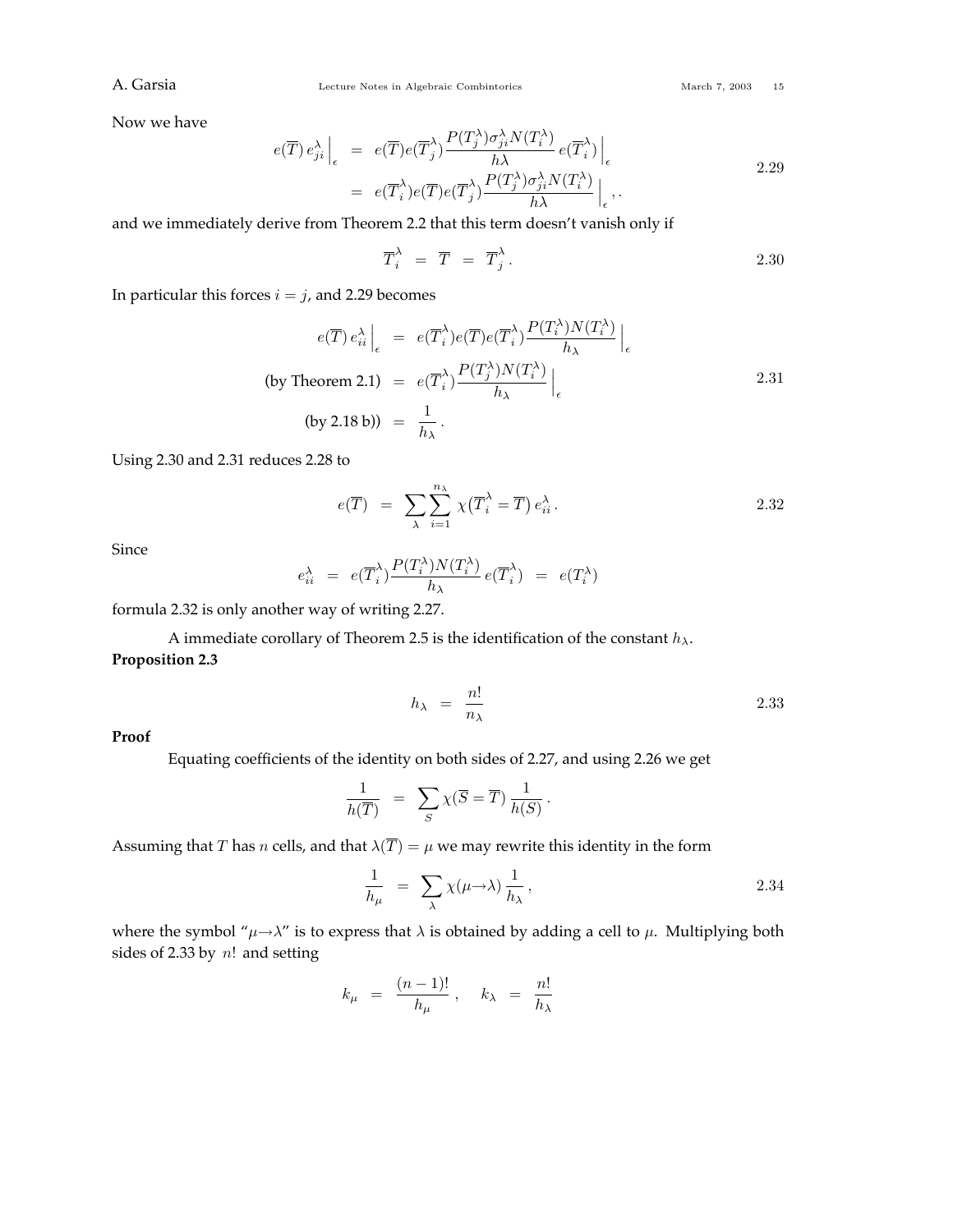converts 2.34 into the identity

$$
n k_{\mu} = \sum_{\lambda} \chi(\mu \rightarrow \lambda) k_{\lambda}.
$$

which is precisely the recursion statisfied by the number of standard tableaux. From this it easily follows that we must have

$$
k_{\lambda} = n_{\lambda} \qquad \forall \lambda
$$

as desired.

The seminormality of the Young units is based on the following remarkable fact.

## **Theorem 2.6**

*For any standard tableaux T we have*

$$
\downarrow e(T) = e(T). \qquad \qquad 2.35
$$

## **Proof**

Since 2.35 is obviously true for  $T = [1]$  we can proceed by induction on the number of cells of *T*. This given we have

$$
\downarrow e(T) = e(\overline{T}) \frac{N(T)P(T)}{h(T)} e(\overline{T})
$$

Using 2.27 this may be rewritten as

$$
\downarrow e(T) = \sum_{\overline{T}_1 = \overline{T}} \sum_{\overline{T}_2 = \overline{T}} e(T_1) \frac{N(T)P(T)}{h(T)} e(T_2)
$$
 2.36

**Since** 

$$
e(T_1)\frac{N(T)P(T)}{h(T)}e(T_2) = e(\overline{T}_1)\frac{E(T_1)}{h(T_1)}e(\overline{T}_1)\frac{N(T)P(T)}{h(T)}e(\overline{T}_2)\frac{E(T_2)}{h(T_2)}e(\overline{T}_2)
$$

from Theorem 1.1 we derive that  $T_1$ ,  $T_2$  and  $T$  must all have the same shape. But then the conditions  $\overline{T}_1 = \overline{T} = \overline{T}_2$  force them all to be the same, converting 2.36 to

$$
\begin{aligned}\n\downarrow e(T) &= e(\overline{T}) \frac{E(T)}{h(T)} e(\overline{T}) \frac{N(T)P(T)}{h(T)} e(\overline{T}) \frac{E(T)}{h(T)} e(\overline{T}) \\
&= e(\overline{T}) \frac{P(T)N(T)}{h(T)} e(\overline{T}) \frac{N(T)P(T)}{h(T)} e(\overline{T}) \frac{P(T)N(T)}{h(T)} e(\overline{T}) \\
\text{(by 1.9 used twice)} &= \frac{ab}{h(T)^3} e(\overline{T}) P(T) N(T) P(T) N(T) e(\overline{T}) \\
\text{(by 1.10)} &= \frac{ab}{h(T)^2} e(\overline{T}) P(T) N(T) e(\overline{T}) = \frac{ab}{h(T)} e(T)\n\end{aligned}
$$

where

$$
a = N(T)e(\overline{T})N(T)P(T)\Big|_{\epsilon}
$$
 and  $b = e(\overline{T})P(T)N(T)P(T)\Big|_{\epsilon}$ .

To avoid computing these constants we simply observe that  $\text{L}(F)$  and  $e(T)$  must have the same coefficient of the identity, and since this coefficient must be 1*/h*(*T*) by 2.26, the identity in 2.37 forces

$$
ab = h(T)
$$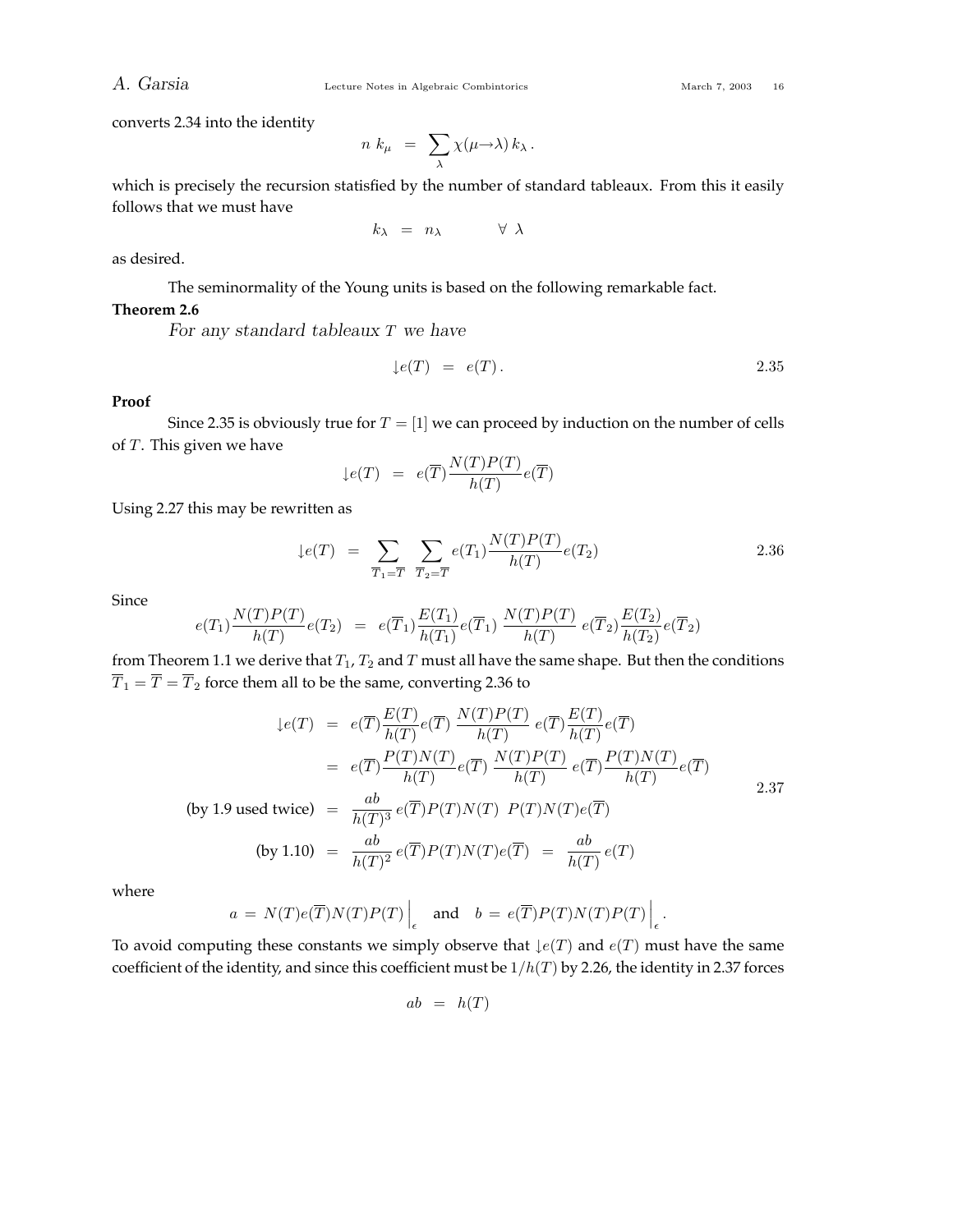and proves 2.35.

We are finally ready to prove seminormality.

## **Theorem 2.7**

*For each partition λ we have constants*

$$
d_1^{\lambda}, d_2^{\lambda}, \ldots, d_{n_{\lambda}}^{\lambda}
$$
 2.38

*giving*

$$
\downarrow e_{ij}^{\lambda} = \frac{d_i^{\lambda}}{d_j^{\lambda}} e_{ji}^{\lambda} \qquad \text{(for all } 1 \le i, j \le n_{\lambda}\text{)}.
$$

#### **Proof**

Since 2.39 may also be written as

$$
\downarrow e_{ij}^{\lambda} = \frac{d_i^{\lambda}/d_1^{\lambda}}{d_j^{\lambda}/d_1^{\lambda}} e_{ji}^{\lambda},
$$

there is no loss in assuming that

$$
d_1^{\lambda} ~=~ 1{\,}.
$$

This given, we need only show that for some constants  $d_j$  we have

$$
\downarrow e_{1j} = \frac{1}{d_j} e_{j1} \quad \text{(for } 1 \le j \le n_\lambda), \tag{2.40}
$$

where to lighten our notation we shall for a moment omit the superscript *λ*. In fact, 2.40 implies

$$
\downarrow e_{i1} = d_i e_{1i} \qquad (\text{for } 1 \le i \le n_\lambda),
$$

and then 2.22 gives

$$
\downarrow e_{ij} = \downarrow (e_{i1}e_{1j}) = (\downarrow e_{1j})(\downarrow e_{i1}) = \frac{d_i}{d_j}e_{j1}e_{1i} = \frac{d_i}{d_j}e_{ji},
$$

proving 2.39. So let us then prove 2.40. To this end we use the expansion formula 2.4 and get

$$
\downarrow e_{1j} = \sum_{r=1}^{n_{\lambda}} \sum_{s=1}^{n_{\lambda}} \left( (\downarrow e_{1j}) e_{sr} \vert_{\epsilon} \right) e_{rs}
$$

However, note that Theorem 2.6 gives

$$
\begin{split} (\downarrow e_{1j}) e_{sr} \big|_{\epsilon} &= e(\overline{T}_j) \frac{N(T_j)P(T_j)}{h_{\lambda}} \sigma_{j1} e(\overline{T}_1) e(\overline{T}_s) \frac{N(T_s)P(T_s)}{h_{\lambda}} \sigma_{sr} e(\overline{T}_r) \big|_{\epsilon} \\ &= \frac{N(T_j)P(T_j)}{h_{\lambda}} \sigma_{j1} e(\overline{T}_1) e(\overline{T}_s) \frac{N(T_s)P(T_s)}{h_{\lambda}} \sigma_{sr} e(\overline{T}_r) e(\overline{T}_j) \big|_{\epsilon} \end{split}
$$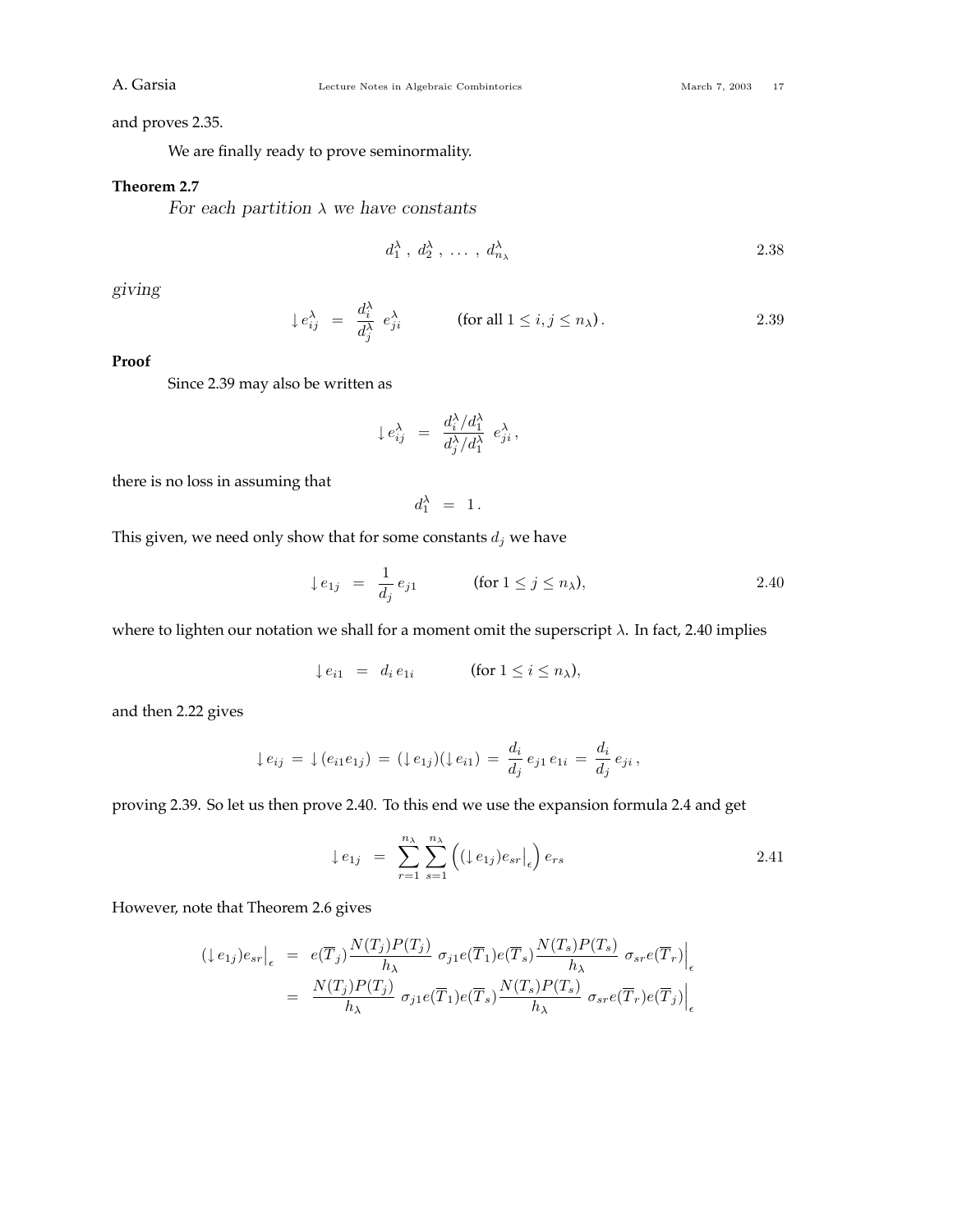and the non vanishing of the two products

$$
e(\overline{T}_1)e(\overline{T}_s)
$$
 and  $e(\overline{T}_r)e(\overline{T}_j)$ 

forces  $s = 1$  and  $r = j$  reducing 2.41 to

$$
\downarrow e_{1j} = \left( (\downarrow e_{1j}) e_{1j} \middle|_{\epsilon} \right) e_{j1}
$$

and this proves 2.40 with

$$
\frac{1}{d_j} = (l \t e_{1j}) e_{1j} \big|_{\epsilon}.
$$

This completes the proof and this section. The actual nature of the constants in 2.38 will come to the surface in the next section.

## **3. The Murphy elements**

A remarkable set of group algebra elements was shown by Murphy [5] to play an elegant role in the study of representations of *Sn*. It develops that these elements considerably simplify manipulations with Young seminormal units. Their definition is quite simple. We set

$$
m_k = (1, k) + (2, k) + (3, k) + \dots + (k - 1, k) \quad \text{(for } k = 2, 3, \dots, n \quad 3.1
$$

These elements generate a commutative subalgebra of  $A(S_n)$ . In fact we have the following basic relations.

## **Theorem 3.1**

Letting  $s_h$  denote the transposition  $(h, h + 1)$ 

| $a$ ) $m_h m_k = m_k m_h$                     | (for $2 \le h \le k \le n$ ), |
|-----------------------------------------------|-------------------------------|
| $b$ ) $s_h m_k s_h = m_k$                     | (for $h \ne k, k-1$ ),        |
| $c$ ) $s_k m_k s_k = m_{k+1} - s_k$ .         |                               |
| $d$ ) $s_{k-1} m_k s_{k-1} = m_{k-1} + s_k$ . |                               |

### **Proof**

Note first that in  $A(S_3)$  we have

$$
(1,2)((1,2)+(1,3)+(2,3)) = ((1,2)+(1,3)+(2,3))(1,2)
$$

and this immediately implies

$$
m_2\,m_3\,\,=\,\,m_3\,m_2\,.
$$

This relation will clearly remain valid in  $A(S_n)$  for all  $n \geq 3$ . So we may proceed by induction and suppose that

$$
m_2, m_3, \ldots, m_{n-1}
$$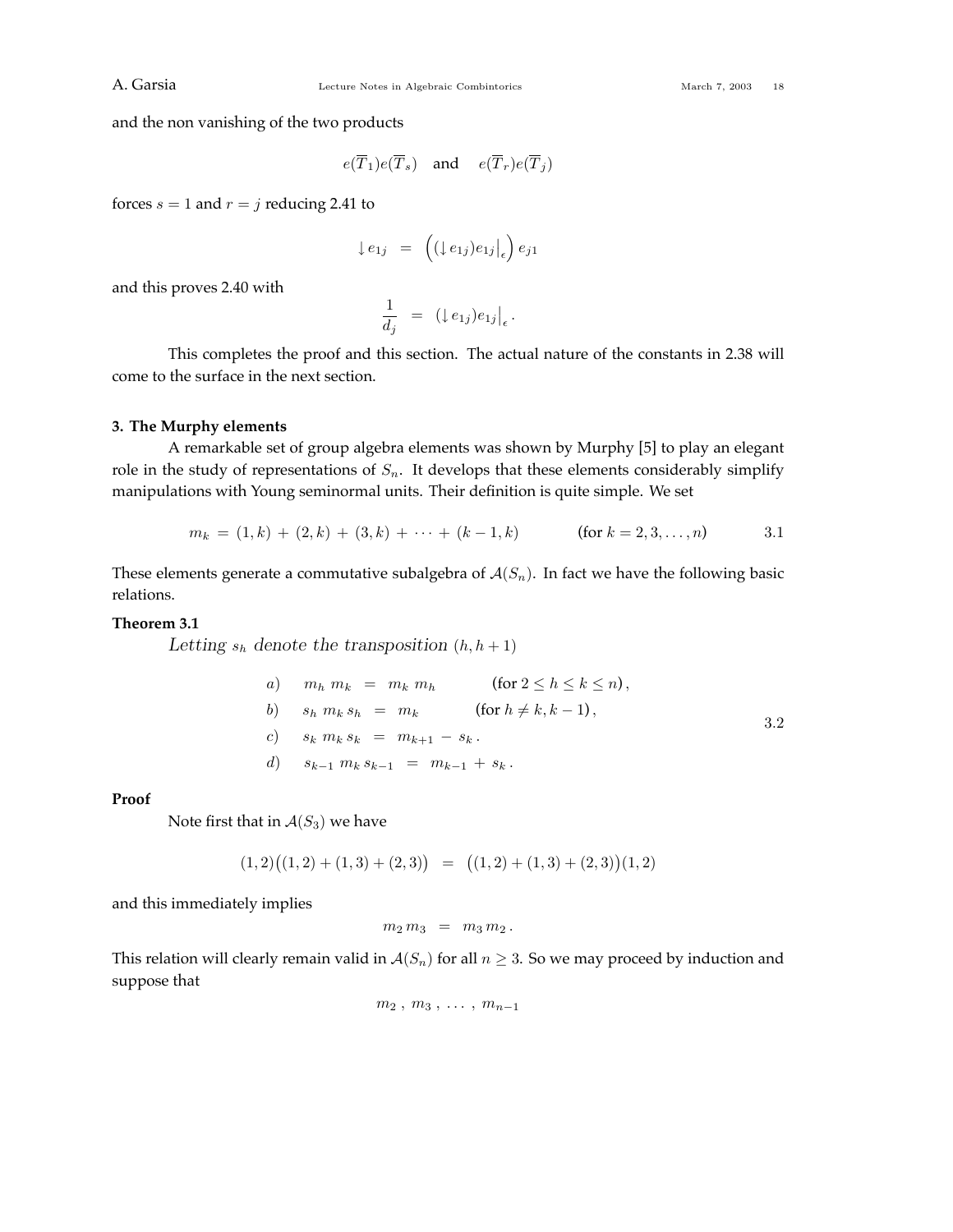have been shown to commute in  $A(S_{n-1})$ . Since they will necessarily commute also in  $A(S_n)$ . and

$$
C_2 = m_2 + m_3 + \dots + m_n \tag{3.3}
$$

is a conjugacy class, we deduce that for all  $2 \leq k \leq n-1$  we have

$$
m_2 m_k + \dots + m_{n-1} m_k + m_k m_n = m_k (m_2 + m_3 + \dots + m_n)
$$
  
=  $(m_2 + m_3 + \dots + m_n) m_k$   
=  $m_2 m_k + \dots + m_{n-1} m_k + m_n m_k$ 

This yields

$$
m_k m_n = m_n m_k \qquad \text{(for all } 2 \le k \le n-1\text{)}
$$

and proves 3.2 a). Now note that 3.2 b) is trivial when  $h > k$ . On the other hand, when  $h < k$ , conjugation of  $m_k$  by  $s_h$  only interchanges the terms  $(h, k)$  and  $(h + 1, k)$  in  $m_k$ . Thus 3.2 b) must hold true for all  $h \neq k$  precisely as asserted. Finally, we see that we also have

$$
s_k((1,k)+(2,k)+\cdots+(k-1,k))s_k=((1,k+1)+(2,k+1)+\cdots+(k-1,k+1)-m_{k+1}-(k,k+1).
$$

This proves 3.2 c). The proof is now complete since 3.2 d) immediately follows from 3.2 c) upon replacing  $k$  by  $k - 1$ .

What is truly remarkable is that the Murphy elements have the Young seminormal units  $e_{ij}^{\lambda}$ as their common eigenvectors. This is an immediate consequence of the following identity. **Theorem 3.2**

*For every standard tableaux T of shape*  $\lambda \vdash n$  *we have* 

$$
C_2 e(T) = (n(\lambda') - n(\lambda)) e(T), \qquad \qquad 3.4
$$

*where for a partition*  $\lambda = (\lambda_1, \lambda_2, \dots, \lambda_k)$  *we set* 

$$
n(\lambda) = \sum_{i=1}^{k} (i-1) \lambda_i
$$
 3.5

*and λ denotes the conjugate of λ*

**Proof**

Since  $C_2$  commutes with every element of  $A(S_n)$  we derive that

$$
C_2 e(T) = e(\overline{T}) \frac{P(T) C_2 N(T)}{h_{\lambda}} e(\overline{T}), \qquad 3.6
$$

and Von Neuman's lemma then yields

$$
P(T)C_2N(T) = C_2N(T)P(T)|_{\epsilon} E(T).
$$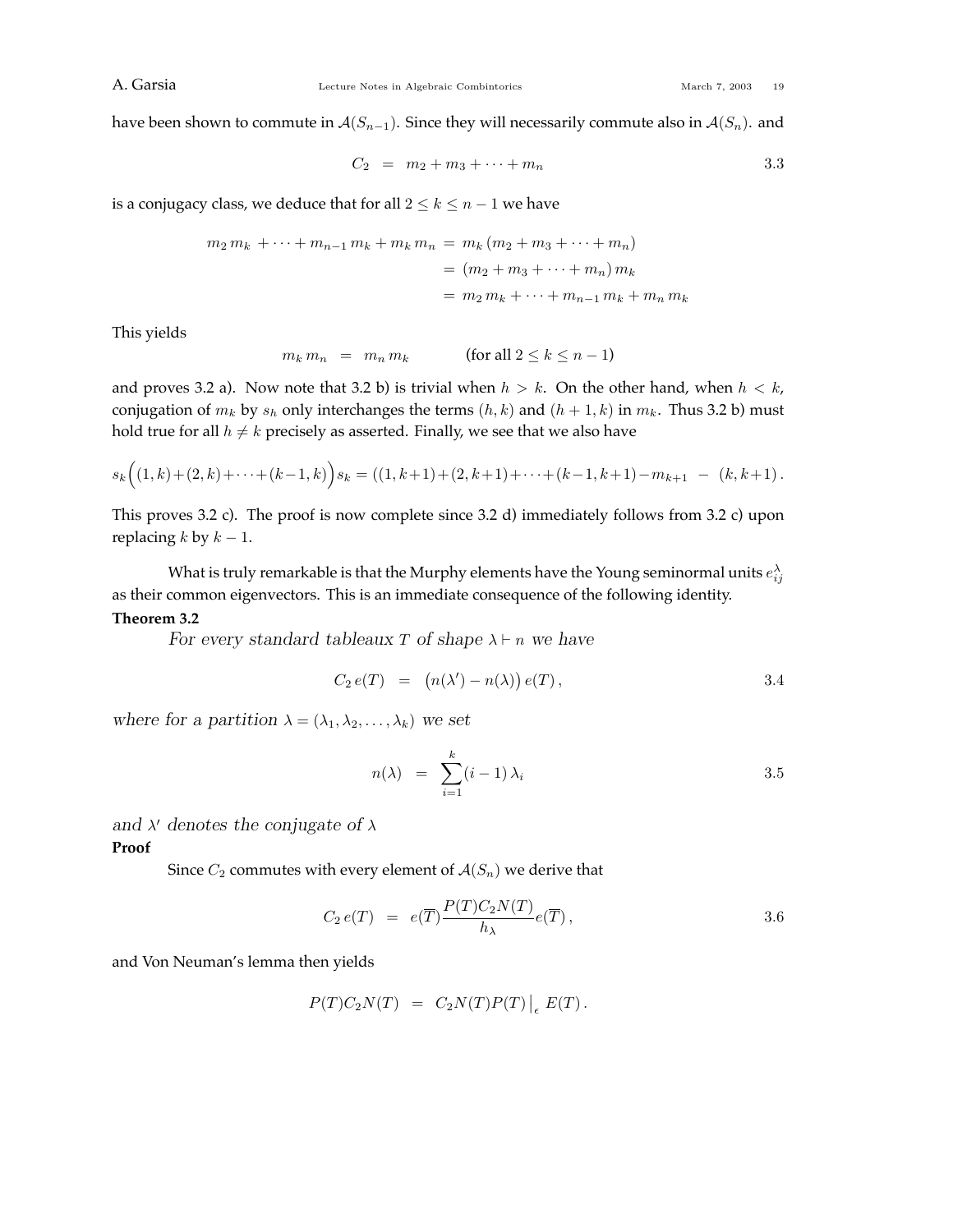Substituting this in 3.6 we get

$$
C_2 e(T) = (C_2 N(T) P(T) \Big|_{\epsilon} e)^{n} e(T) \frac{P(T) N(T)}{h_{\lambda}} e(T)
$$
  
= (C\_2 N(T) P(T) \Big|\_{\epsilon} e)^{n} e(T).

It remains to prove

$$
C_2N(T)P(T)\Big|_{\epsilon} = n(\lambda') - n(\lambda).
$$
 3.7

Now the definition in 1.1 gives

$$
C_2N(T)P(T)\Big|_{\epsilon} = \sum_{1 \leq i < j \leq n} \sum_{\alpha \in R(T)} \sum_{\beta \in C(T)} sign(\beta) \chi(\beta \alpha = (i, j)). \tag{3.8}
$$

However, it should be apparent that unless the indices *i, j* are in the same row or column of *T* it is impossible to interchange their positions in *T* by a row permutation followed by a column permutation without messing up the positions of the other entries in *T*. Thus the only way we can have the equality  $\beta \alpha = (i, j)$  is  $\beta = (i, j)$  or  $\alpha = (i, j)$ . This reduces the evaluation of the right hand side of 3.8 to counting transpositions in  $C(T)$  and  $R(T)$ . Now if

$$
\lambda = (\lambda_1, \lambda_2, \dots, \lambda_k)
$$
 and  $\lambda' = (\lambda'_1, \lambda'_2, \dots, \lambda'_h)$ 

then the number of transpositions in  $C(T)$  and  $R(T)$  are respectively given by

$$
\sum_{i=1}^h \binom{\lambda_i'}{2} \quad \text{and} \quad \sum_{i=1}^k \binom{\lambda_i}{2} \, .
$$

This reduces 3.8 to

$$
C_2N(T)P(T)\Big|_{\epsilon} = \sum_{i=1}^k \binom{\lambda_i}{2} - \sum_{i=1}^h \binom{\lambda'_i}{2},
$$

and it easily seen that this is only another way of writing the equality in 3.7. Our proof of 3.5 is thus complete.

## **Remark 3.1**

We should mention that the identity in 3.7 implies a classical identity (see [4]) satisfied by the characters of  $S_n$ . To see this note that since conjugation by an elemnt  $\sigma \in S_n$  does not change the coefficient of the identity, formula 3.7 may also be rewritten as

$$
\frac{h_{\lambda}}{n!} \sum_{\sigma \in S_n} C_2 \sigma \frac{N(T)P(T)}{h_{\lambda}} \sigma^{-1} \Big|_{\epsilon} = n(\lambda') - n(\lambda).
$$

But then Proposition 2.1 gives

$$
\frac{h_{\lambda}}{n!} C_2 \chi^{\lambda} \Big|_{\epsilon} = n(\lambda') - n(\lambda).
$$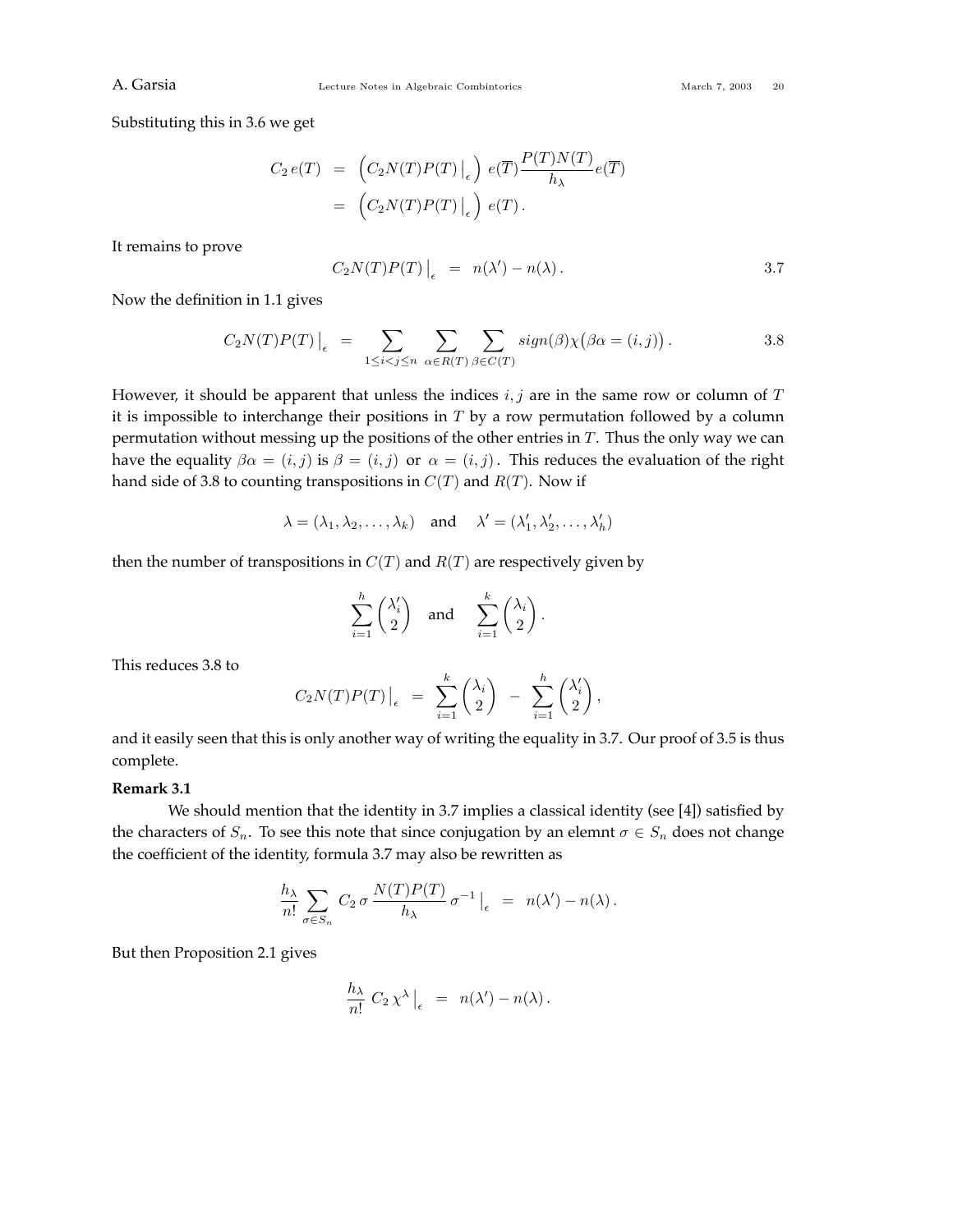Since  $n!/h_{\lambda} = n_{\lambda}$  we finally obtain that

$$
\frac{|C_2|}{n_{\lambda}} \ \chi^{\lambda}_{21^{n-2}} = n(\lambda') - n(\lambda) \,, \tag{3.9}
$$

where  $\chi^{\lambda}_{21^{n-2}}$  gives the value of  $\chi^{\lambda}$  at the conjugacy class  $C_2$  and  $|C_2|$  gives the cardinality of  $C_2$ .

It is customary to call the difference " $j - i$ " the "content " of the lattice cell  $(i, j)$ . For instance in the figure below we display the Ferrers diagram of the partition (5*,* 3*,* 3) with its cells filled by their contents.

$$
\begin{array}{c|c|c}\n-2 & -1 & 0 \\
\hline\n-1 & 0 & 1 \\
\hline\n0 & 1 & 2 & 3 & 4\n\end{array}
$$

For a given tableau *T* with *n* cells and an integer  $2 \le k \le n$  let us denote by  $c_T(k)$  the content of the cell that contains  $k$  in  $T$ . This given it is easy to see that for any tableau  $T$  of shape  $\lambda$  we necessarily have

$$
\sum_{k=2}^{n} c_T(k) = n(\lambda') - n(\lambda).
$$
 3.11

This simple observation causes Theorem 3.2 to have the following truly remarkable corollary.

## **Theorem 3.3**

*For every standard tableau T* with *n* cells we have for  $2 \leq k \leq n$ 

a) 
$$
m_k e(T) = c_T(k) e(T)
$$
,  
\nb)  $e(T) m_k = c_T(k) e(T)$ .  
\n3.12

## **Proof**

Note that since by Theorem 2.6 *e*(*T*) is self flipping and *m<sup>k</sup>* is trivially so, 3.12 b) can be obtained by flipping both sides of 3.12 a). So we need only prove the latter. From the definition in 2.16 it follows that

$$
e(\frac{2}{1}) = \epsilon - (1,2)
$$
 and  $e(\underline{r} \underline{r}) = \epsilon + (1,2).$ 

Thus we see that

$$
m_2 e(\frac{z}{1}) = -e(\frac{z}{1})
$$
 and  $m_2 e(\overline{1} = e(\overline{1} = 0).$ 

This verifies 3.12 a) for  $n = 2$ . So we may proceed by induction and suppose that 3.12 a) has been verified up to *n* − 1. In particular if *T* is any standard tableau with *n* cells we will necessarily have

$$
m_k e(\overline{T}) = c_{\overline{T}}(k) e(\overline{T}) = c_T(k) e(\overline{T}) \qquad \text{(for } 2 \le k \le n-1).
$$

Thus

$$
m_k e(T) = m_k e(\overline{T}) \frac{P(T)N(T)}{h(T)} e(\overline{T})
$$
  
(by 3.13) =  $c_T(k) e(\overline{T}) \frac{P(T)N(T)}{h(T)} e(\overline{T}) = c_T(k) e(T).$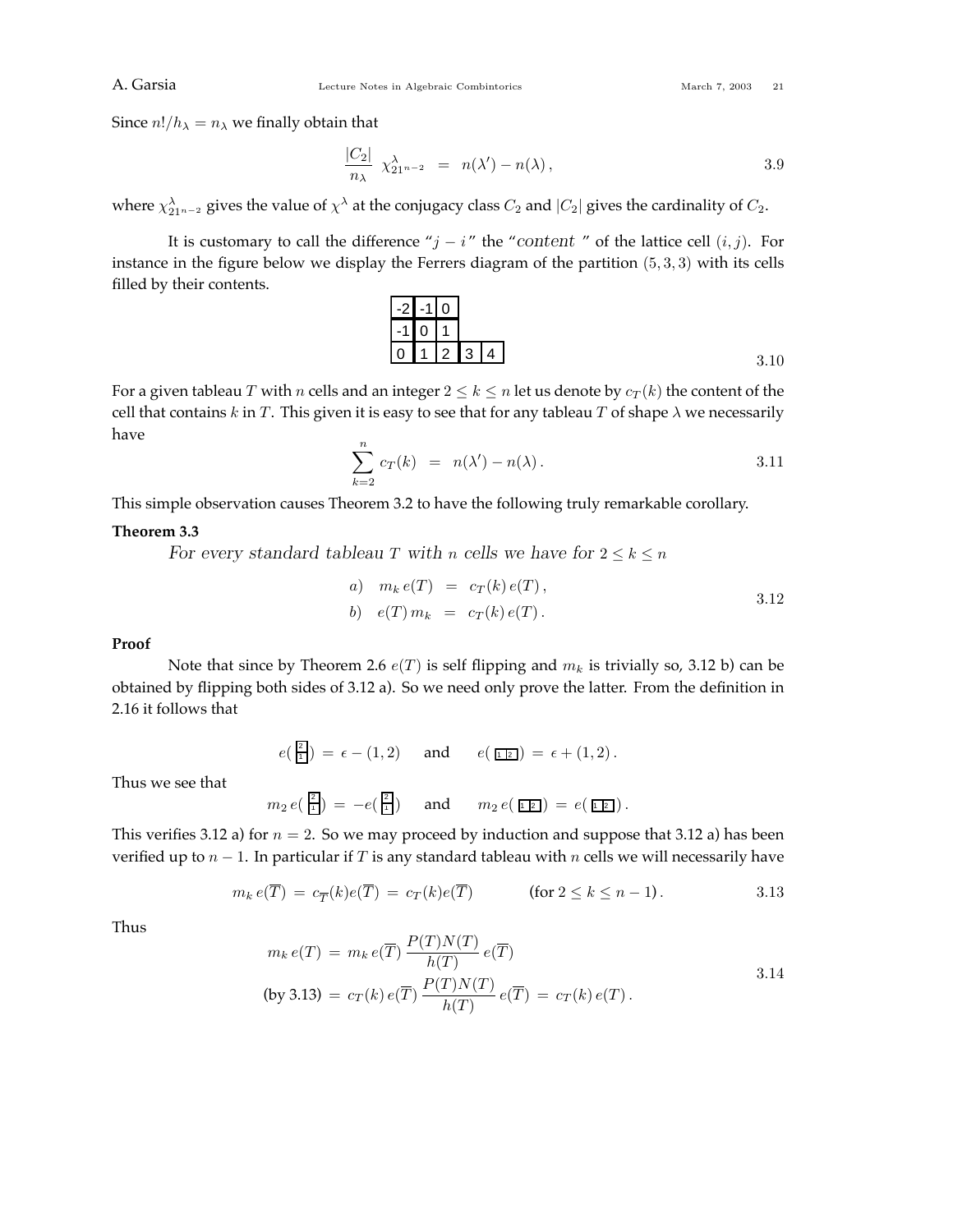This proves 3.12 for for  $2 \le k \le n-1$ . But for  $k=n$  we may use 3.4 with  $n(\lambda') - n(\lambda)$  given by 3.11 and get

$$
(m_2 + m_3 + \cdots + m_n) e(T) = (c_T(2) + c_T(3) + \cdots + c_T(n)) e(T).
$$

Subtracting the identities in 3.14 for  $2 \leq k \leq n-1$  yields

$$
m_n e(T) = c_T(n) e(T).
$$

completing the induction and the proof.

A beautiful consequence of this result is a completely explicit formula for Young's seminormal units. To present this development we need a few preliminary observations. To begin note that if  $P(x_2, x_3, \ldots, x_n)$  is any polynomial in its arguments and  $T$  is any standard tableau, then from Theorem 3.3 it follows that

$$
P(m_2, m_3, \ldots, m_n) e(T) = P(c_T(2), c_T(3), \ldots, c_T(n)) e(T)
$$

now we may construct  $P(x_2, x_3, \ldots, x_n)$  in such manner that  $P(c_T(2), c_T(3), \ldots, c_T(n)) = 1$  while at the same time the operator  $P(m_2, m_3, \ldots, m_n)$  kills all the other seminormal idempotents. To give a precise and efficient construction of such a polynomial we need notation.

Let us recall that the "*addable cells* " a partition  $\mu$  of  $n-1$  are the cells we may add to the Ferrers diagram of  $\mu$  to obtain of the Ferrers diagram of a partition of *n*. The collection of contents of the addable cells of  $\mu$  will be simply denoted " $AC_{\mu}$ ". For instance it is easily seen from figure 3.10 that

$$
\mathcal{AC}_{533} = \{-3, 2, 5\}.
$$

This given we have

## **Theorem 3.4**

*For any standard tableau T* we recursively define a polynomial  $P_T(x_2, x_3, \ldots, x_n)$ *by setting*

$$
P_T(x_2, x_3, \dots, x_n) = P_{\overline{T}}(x_2, x_3, \dots, x_{n-1}) \prod_{\substack{c \in \mathcal{AC}_{\lambda(\overline{T})} \\ c \neq c_T(n)}} \frac{x_n - c}{c_T(n) - c}, \quad (\text{with } P_{[1]} = 1) \quad 3.16
$$

*Then*

$$
P_T(m_2, m_3, \dots, m_n) e(S) = \begin{cases} 0 & \text{if } S \text{ is standard and } S \neq T, \\ e(T) & \text{if } S = T \end{cases}
$$
 3.17

**Proof**

For  $T = [1]$  there is nothing to prove. We can thus proceed by induction and assume 3.17 to be valid for all for tableaux with  $n - 1$  cells. Note that the induction hypothesis immediately implies that the expression

$$
P_{\overline{T}}(m_2, m_3, \ldots, m_{n-1}) e(S)
$$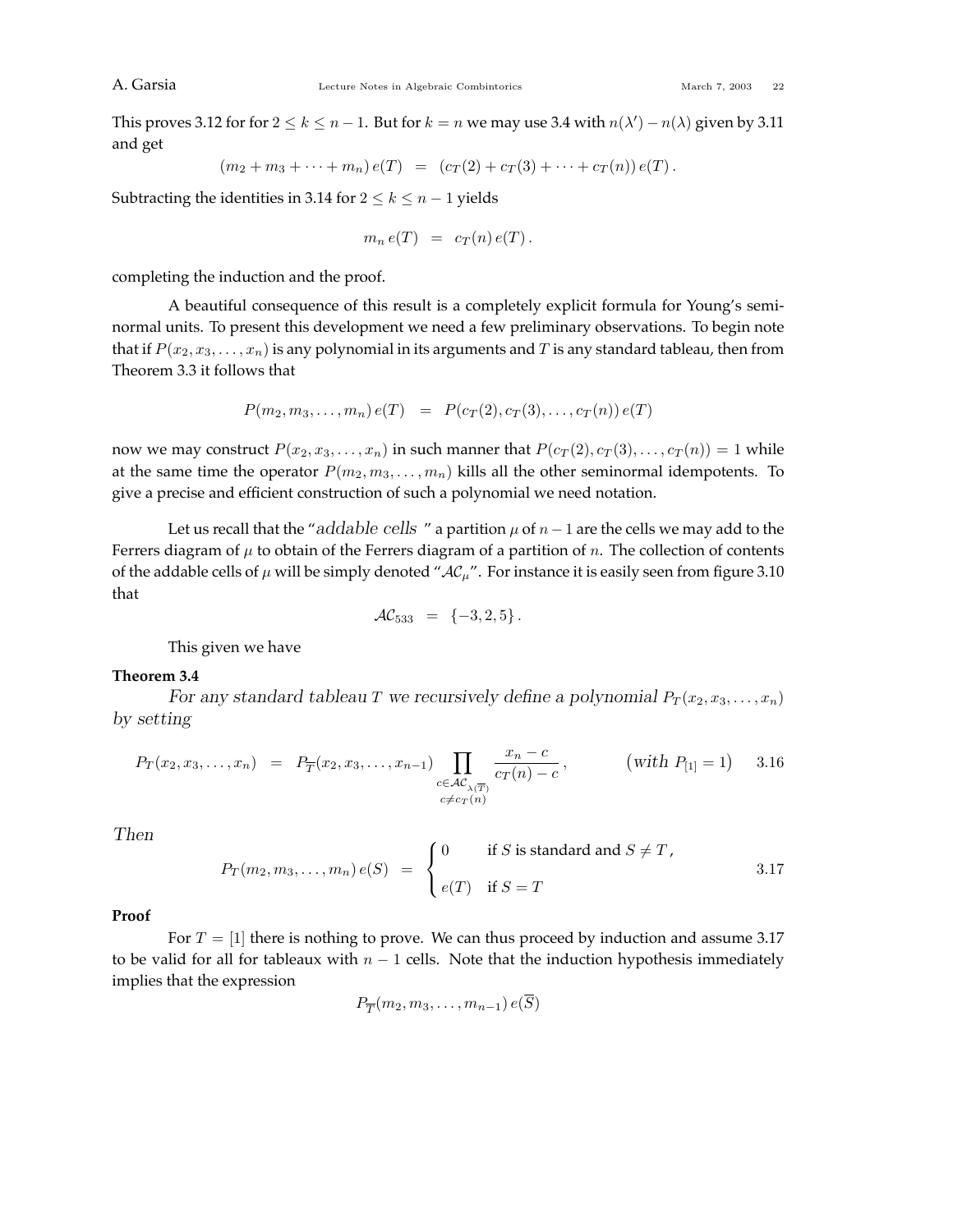fails to vanish only if and only if  $\overline{S} = \overline{T}$  and in that case we have

$$
P_{\overline{T}}(m_2, m_3, \ldots, m_{n-1}) e(T) = 1
$$

This also proves the first case of 3.17 when  $\overline{S} \neq \overline{T}$ . So we are left with the case  $\overline{S} = \overline{T}$ . Now from from 3.16 it follows that for  $\overline{S} = \overline{T}$ 

$$
P_T(m_2, m_3, \dots, m_n) e(S) = \left( \prod_{\substack{c \in \mathcal{AC}_{\lambda(\overline{T})} \\ c \neq c_T(n)}} \frac{x_k - c}{c_T(n) - c} \right) e(S)
$$
  
(by 3.12 a)) = 
$$
\left( \prod_{\substack{c \in \mathcal{AC}_{\lambda(\overline{T})} \\ c \neq c_T(n)}} \frac{c_S(n) - c}{c_T(n) - c} \right) e(S)
$$

This may also be written as

$$
P_T(m_2, m_3, \dots, m_n) e(S) = \left( \prod_{\substack{c \in \mathcal{AC}_{\mu} \\ c \neq c_T(n)}} \frac{c_S(n) - c}{c_T(n) - c} \right) e(S) \qquad 3.18
$$

where for convenience we have set

$$
\mu = \lambda(\overline{S}) = \lambda(\overline{T})
$$

Note further that the equality  $\overline{S} = \overline{T}$  forces  $c_S(n) \in \mathcal{AC}_\mu$ . So for the right hand side of 3.18 not to vanish we must have  $c_S(n) = c_T(n)$ . But this holds true if and only if  $S = T$ . In this case we have

$$
\prod_{\substack{c \in \mathcal{AC}_{\lambda(\overline{T})} \\ c \neq c_T(n)}} \frac{c_S(n) - c}{c_T(n) - c} = \prod_{\substack{c \in \mathcal{AC}_{\lambda(\overline{T})} \\ c \neq c_T(n)}} \frac{c_T(n) - c}{c_T(n) - c} = 1
$$

and 3.18 reduces to

$$
P_T(m_2, m_3, \ldots, m_n) e(T) = e(T),
$$

completing the proof of the Theorem.

We can now prove the following remarkable fact

## **Theorem 3.5**

*For any standard tableau T we have*

$$
e(T) = P_T(m_2, m_3, \dots, m_n). \tag{3.19}
$$

## **Proof**

Assume that

$$
T = T_r^{\mu}.
$$
 3.20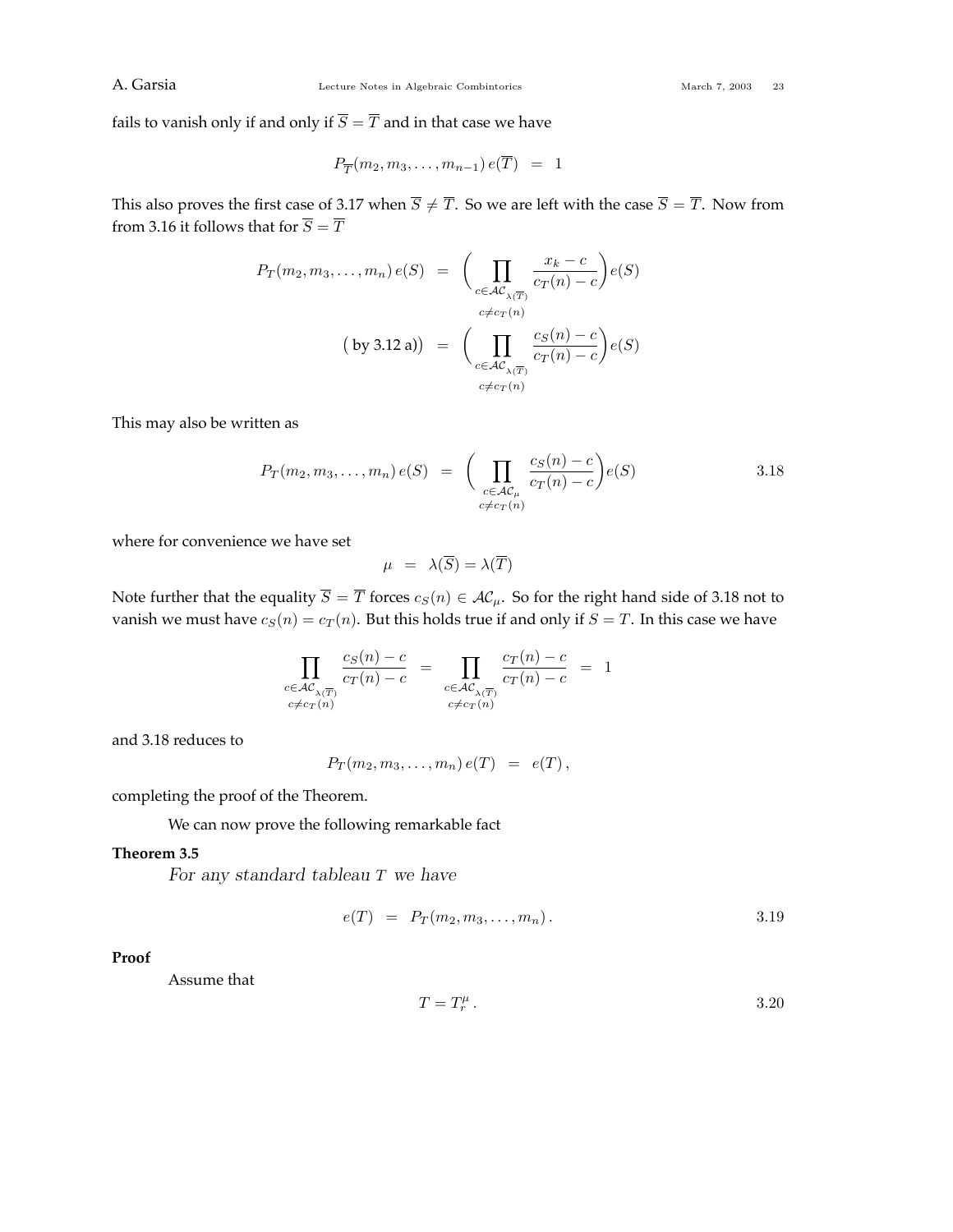## A. Garsia Combine Lecture Notes in Algebraic Combintorics March 7, 2003 24

Then

$$
P_T(m_2, m_3, \dots, m_n) e_{ji}^{\lambda} \Big|_{\epsilon} = P_T(m_2, m_3, \dots, m_n) e_{jj}^{\lambda} e_{ji}^{\lambda} e_{ii}^{\lambda} \Big|_{\epsilon}
$$
  
=  $P_T(m_2, m_3, \dots, m_n) e(T_j^{\lambda}) e_{ji}^{\lambda} e(T_i^{\lambda}) \Big|_{\epsilon}$  3.21  
=  $e(T_j^{\lambda}) e_{ji}^{\lambda} e(T_i^{\lambda}) P_T(m_2, m_3, \dots, m_n) \Big|_{\epsilon}$ 

Now, by 3.20 and Theorem 3.4, we have

 $P_T(m_2, m_3, \dots, m_n) e(T_j^{\lambda}) \neq 0 \implies \lambda = \mu \text{ and } j = r$  3*.*22

Similarly, in view of 3.12 b) we also derive that

$$
e(T_i^{\lambda}) P_T(m_2, m_3, ..., m_n) \neq 0 \implies \lambda = \mu \text{ and } i = r
$$
 3.23

Using 3.21, 3.22 and 3.23 the expansion in 2.4 with  $f = P_T(m_2, m_3, \ldots, m_n)$  reduces to

$$
P_T(m_2, m_3, ..., m_n) = h_{\mu} P_T(m_2, m_3, ..., m_n) e(T_r^{\mu}) \Big|_{\epsilon} e(T_r^{\mu})
$$
  
(by 3.20) =  $h_{\mu} P_T(m_2, m_3, ..., m_n) e(T) \Big|_{\epsilon} e(T)$   
(by Theorem 3.4) =  $h_{\mu} e(T) \Big|_{\epsilon} e(T)$   
(by 2.26) =  $e(T)$ 

completing the proof of the Theorem.

It might be good at this point to exhibit a few instances of the identity in 3.19. For the tableaux with three cells Theorem 3.4 gives

$$
e\left(\frac{\sqrt{2}}{2}\right) = (m_2 + 1)(m_3 + 1)/6, \quad e\left(\frac{\sqrt{2}}{2}\right) = (m_2 + 1)(m_3 - 2)/6
$$

$$
e\left(\frac{\sqrt{2}}{2}\right) = -(m_2 - 1)(m_3 - 1)/6, \quad e\left(\frac{\sqrt{2}}{2}\right) = -(m_2 - 1)(m_3 + 2)/6
$$

We should also note that we have

$$
e\left(\frac{\overline{5}}{\frac{1}{12}}\right) = -(m_2-1)(m_3+2)(m_4-2)(m_4+2)(m_5-2)/96.
$$

These expressions are easily derived if we take the view that the successive linear factors must be selected to kick each additional label into the position that it occupies in the target tableau.

### **4. The seminormal matrices**

In this section we shall work out explicit formulas for the seminormal matrices corresponding to simple reflections for any given partition  $\mu$ . Since we shall keep  $\mu$  fixed throughout our derivation, to simplify the displays we will sometimes omit the superscript *µ*. So we assume that

$$
T_1, T_2, \ldots, T_{n_\mu} \hspace{1.5cm} 4.1
$$

are the standard tableaux of shape  $\mu$  in the Young Last Letter Order. We pick a simple transposition  $s_k = (k, k + 1)$  (for  $1 \le k \le n - 1$ ) and proceed to construct all the entries of the seminormal matrix *A<sup>* $\mu$ *</sup>*(*s*<sub>*k*</sub>). Suppose first that for a pair  $1 \le r < s \le n_\mu$  we have

*s<sup>k</sup> T<sup>r</sup>* = *T<sup>s</sup> .* 4*.*2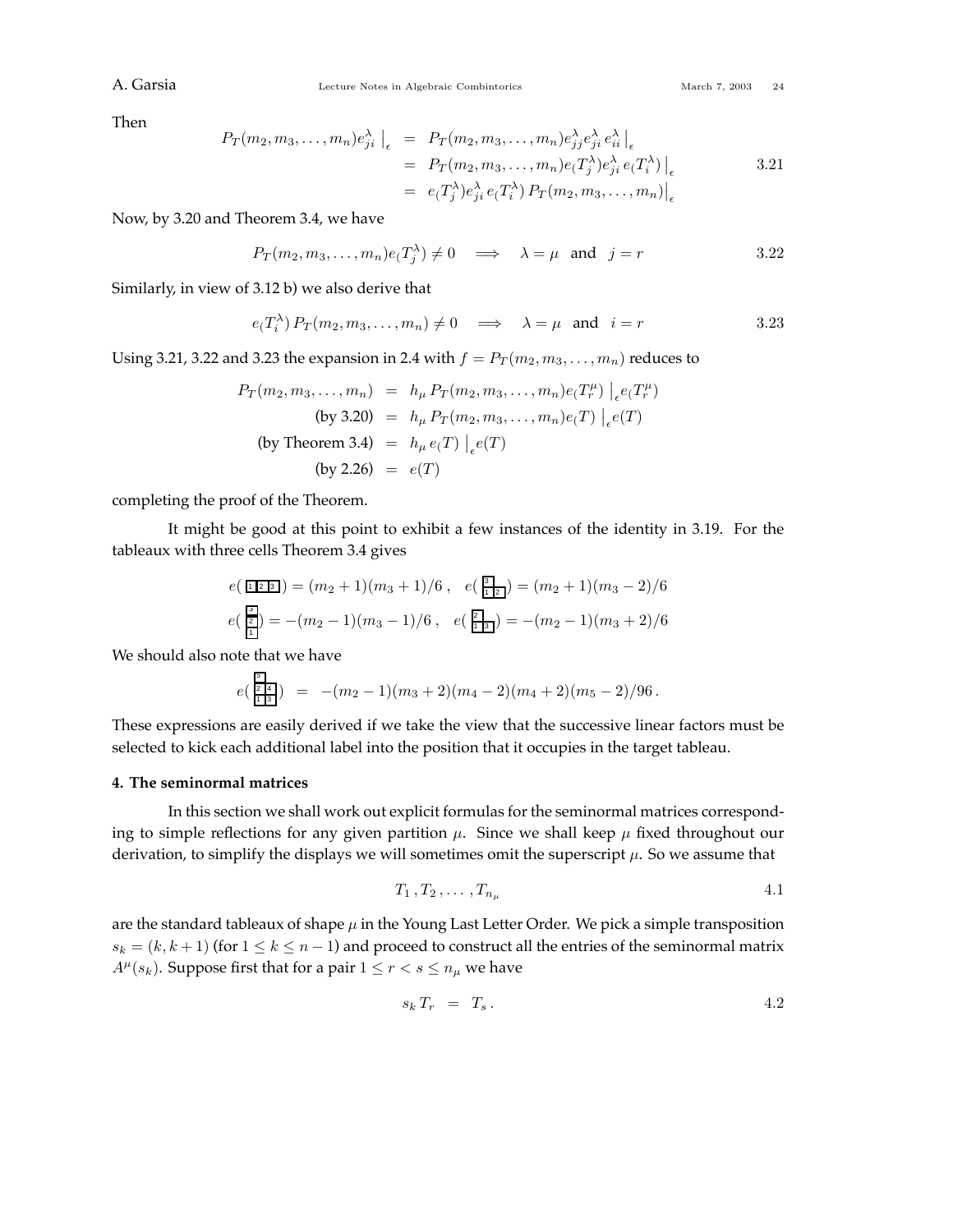Note that since  $T_r$  and  $T_s$  only differ in the positions of  $k$  and  $k + 1$ , the last letter of disagreement between  $T_r$  and  $T_s$  is necessarily  $k + 1$ . Moreover, since  $r < s \Rightarrow T_r <_{LL} T_s$  it follows that  $k + 1$ is higher in  $T_r$  than in  $T_s$ . Clearly  $k$  and  $k + 1$  cannot be in the same row or column of  $T_r$  for then 4.2 would force  $T_s$  not to be standard. Furthermore two successive integers can never be in the same diagonal of any standard tableau. In conclusion we see that these two tableaux can only be as indicated in the figure below



This given our first step is to compute the image by *s<sup>k</sup>* of the seminormal idempotent  $e_{rr} = e(T_r)$ . To this end we use the expansion formula in 2.4 and start by writing

$$
s_k e(T_r) = \sum_{\lambda} h_{\lambda} \sum_{i,j=1}^{n_{\lambda}} \left( s_k e(T_r) e_{ji}^{\lambda} \Big|_{\epsilon} \right) e_{ij}^{\lambda} . \tag{4.4}
$$

However, since by our conventions  $e(T_r) = e^{\mu}_{rr}$  a use of Theorem 2.3 quickly reduces 4.4 to

$$
s_{k}e(T_{r}) = h_{\mu} \sum_{i=1}^{n_{\mu}} (s_{k}e(T_{r}) e_{ri}^{\mu}) e_{ir}^{\mu}
$$
  
=  $h_{\mu} \sum_{i=1}^{n_{\mu}} (s_{k} e_{ri}^{\mu}) e_{ir}^{\mu}$   
=  $h_{\mu} \sum_{i=1}^{n_{\mu}} e_{ri}^{\mu}(s_{k}) e_{ir}^{\mu}$ .  
4.5

Now it develops that this expansion can be reduced drammatically further by use of Murphy elements. To this end set

$$
\Pi = \prod_{\substack{h=2 \\ h \neq k, k+1}}^{n} \prod_{\substack{c=c_1 \\ c \neq c_{T_r}(h)}}^{c_2} \frac{(m_h - c)}{(c_{T_r}(h) - c)}
$$
4.6

where *c*<sup>1</sup> and *c*<sup>2</sup> respectively denote the minimum and the maximum of the contents of the cells of the diagram of  $\mu$ . Note that since  $T_r$  and  $T_s$  only differ in the positions of  $k$  and  $k + 1$  we will have

$$
c_{T_r}(h) = c_{T_s}(h) \qquad \text{(for all } h \neq k, k+1).
$$

It follows from 4.6 and 3.12 a) that

$$
\Pi e(T_i) = \begin{cases} 0 & \text{if } i \neq r, s, \\ e(T_r) & \text{if } i = r, \\ e(T_s) & \text{if } i = s. \end{cases}
$$
 4.8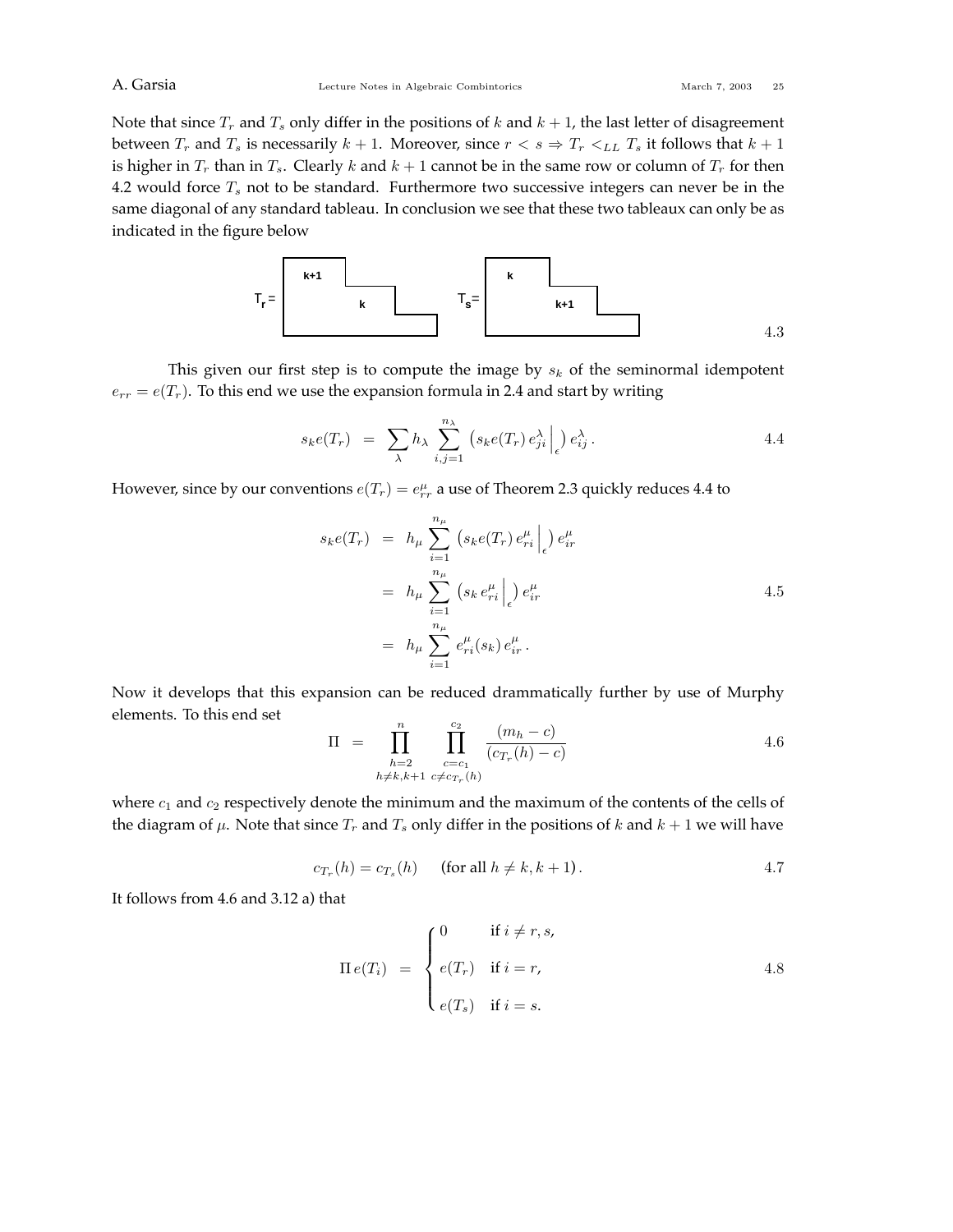In fact, the last two cases of 4.8 are immediate consequences of 4.6 and 4.7. On the other hand we see from 4.6 that

$$
\Pi e(T_i) \neq 0 \implies c_{T_i}(h) = c_{T_r}(h) \quad \forall \quad h \neq k, k+1.
$$

Since standard tableaux increase along diagonals these equalities force  $T_i$  to be identical with  $T_r$ except for the positions of *k* and  $k + 1$ . In other words the non-vanishing of  $\Pi e(T_i)$  forces  $T_i = T_r$ or  $T_i = T_s$ . This proves the first case of 4.8.

Note next that, since there is no occurrence of  $m_k$  and  $m_{k+1}$  in the right hand side of 4.6, it follows from Theorem 3.1 that

$$
\Pi s_k = s_k \Pi \tag{4.9}
$$

This given, we get

$$
s_k e(T_r) = s_k \Pi e(T_r)
$$
  
\n(by 4.9) =  $\Pi s_k e(T_r)$   
\n(by 4.5) =  $h_\mu \sum_{i=1}^{n_\mu} e_{ri}^\mu(s_k) \Pi e_{ir}^\mu$   
\n(by 2.22) =  $h_\mu \sum_{i=1}^{n_\mu} e_{ri}^\mu(s_k) \Pi e_{ii}^\mu e_{ir}^\mu$   
\n(by 4.9) =  $h_\mu e_{rr}^\mu(s_k) e_{rr}^\mu + h_\mu e_{rs}^\mu(s_k) e_{sr}^\mu$ .

This may be rewritten as

$$
s_k e_{rr}^{\mu} = a e_{rr}^{\mu} + b e_{sr}^{\mu}, \qquad (4.10)
$$

where *a* and *b* are constants we shall soon determine.

To begin we multiply both sides of 4.10 by the Murphy element *m<sup>k</sup>* and get (using 3.2 c))

$$
(s_k m_{k+1} - 1) e_{rr}^{\mu} = a m_k e_{rr}^{\mu} + b m_k e_{sr}^{\mu},
$$

and 3.12 a) gives

$$
c_{T_r}(k+1)\,s_k\,e^{\mu}_{rr}\,-\,e^{\mu}_{rr}\ =\ a\,c_{T_r}(k)\,e^{\mu}_{rr}\ +\ b\,c_{T_r}(k+1)\,e^{\mu}_{sr}\,,
$$

Subtracting from this 4.10 multiplied by  $c_{T_r}(k+1)$  yields

$$
-e_{rr}^{\mu} = a (c_{T_r}(k) - c_{T_r}(k+1)) e_{rr}^{\mu}.
$$

Thus

$$
a = \frac{1}{c_{T_r}(k+1) - c_{T_r}(k)}.
$$

Our next step is to multiply 4.10 by *sk*. This gives

$$
e_{rr}^{\mu} = a s_k e_{rr}^{\mu} + b s_k e_{sr}^{\mu}.
$$
  
\n(by 4.10) =  $a(a e_{rr}^{\mu} + b e_{sr}^{\mu}) + b s_k e_{sr}^{\mu}.$   
\n=  $a^2 e_{rr}^{\mu} + ab e_{sr}^{\mu} + b s_k e_{sr}^{\mu}.$  4.12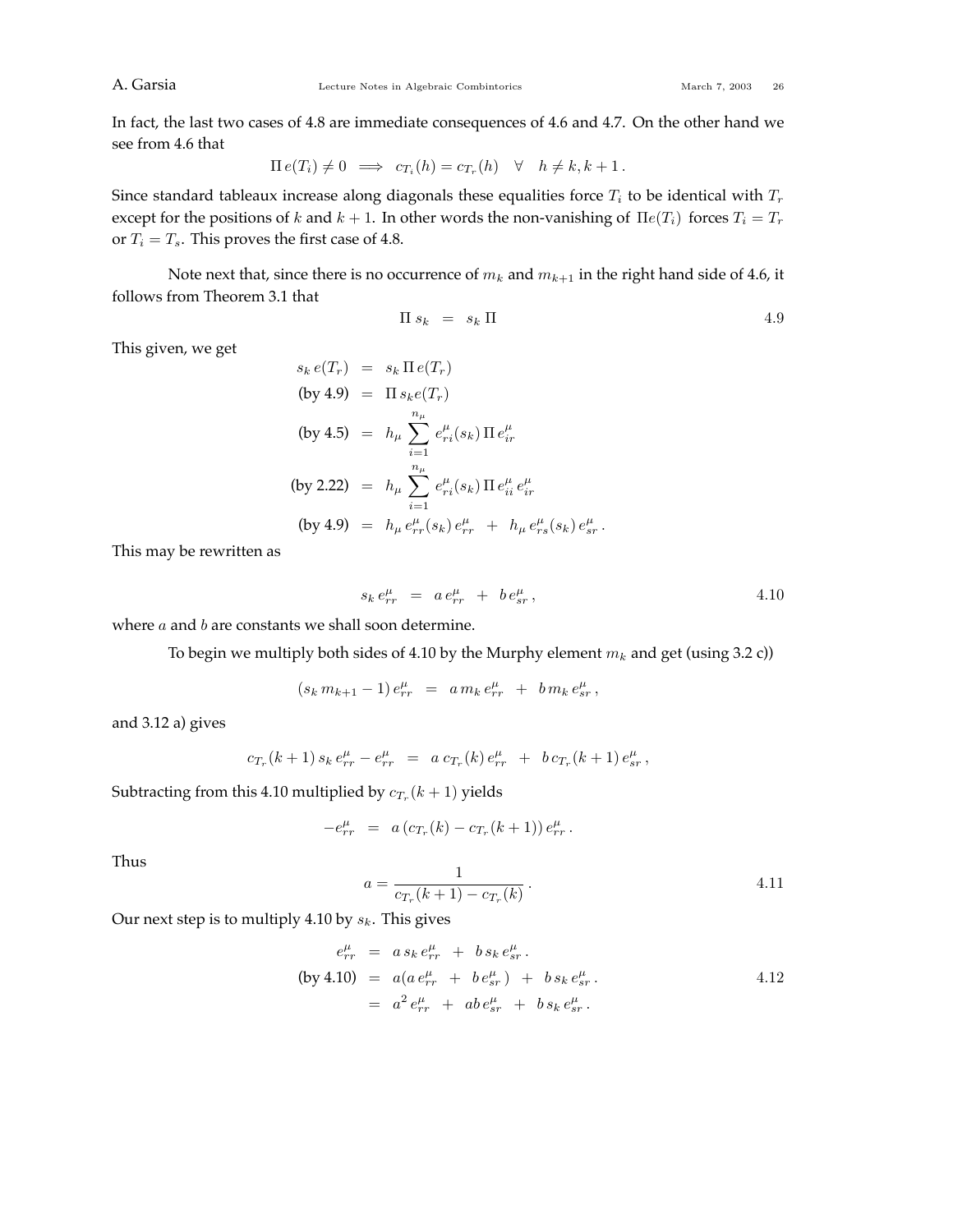Note that  $c_{T_r}(k+1)-c_{T_r}(k)=1$  forces k and  $k+1$  to be in the same row of  $T_r$  and  $c_{T_r}(k+1)-c_{T_r}(k)=$ −1 forces *k* and *k* + 1 to be in the same column. Since these two alternatives have been excluded we can't have  $a^2 = 1$ . But then 4.12 shows that we can't have  $b = 0$ . This allows us to extract  $s_k \, e^{\mu}_{sr}$ out of 4.12 and obtain

$$
s_k e_{sr}^{\mu} = \frac{(1 - a^2)}{b} e_{rr}^{\mu} - a e_{sr}^{\mu}.
$$

To determine *b* we need a further consequence of Theorem 1.3 which is quite interesting in its own right. This may be stated as follows.

## **Proposition 4.1**

*For two standard tableaux T*<sup>1</sup> *T*<sup>2</sup> *of the same shape we have*

a) 
$$
E(T_2)e(T_1) \neq 0 \implies T_2 <_{LL} T_1,
$$
  
\nb)  $e(T_1)E(T_2) \neq 0 \implies T_1 <_{LL} T_2.$  4.12

## **Proof**

Let  $k + 1$  be the last letter of disagreement between  $T_1$  and  $T_2$ . In view of the recursive definition of the seminormal unit  $e(T_2)$  given in 2.16 we may write  $e(T_1)$  in the form

$$
e(T_1) = e(T_1(k-1))P(T_1(k)) R_1
$$
\n
$$
4.13
$$

where  $R_1$  is a residual factor of no concern. In the same vein, using 1.13 b) we may write

$$
E(T_2) = P(T_2) n_k(T_2) N(T_2(k)). \qquad 4.14
$$

Using 4.13 and 4.14 we see that

$$
E(T_2) e(T_1) \neq 0 \implies N(T_2(k)) e(T_1(k-1)) P(T_1(k)) \neq 0.
$$

Thus from Proposition 1.1 it follows that

$$
E(T_2) e(T_1) \neq 0 \implies \lambda(T_2(k)) \geq \lambda(T_1(k)) \quad \text{(in dominance)}
$$

and 4.12 a) necessarily follows from the definition of Young's Last Letter Order. The proof of 4.12 b) is entirely analogous.

As a corollary of 4.12 we can now immediatly derive the following surprising result.

## **Proposition 4.1**

*The constant b appearing in 4.10 and 4.13 is plainly and simply equal to* 1*.*

#### **Proof**

Note that since  $e^{\mu}_{sr} = e^{\mu}_{ss}e^{\mu}_{sr}e^{\mu}_{rr}$  we may write

$$
h_{\mu} e_{sr}^{\mu} = e(\overline{T}_s) \frac{E(T_s)}{h_{\mu}} e(\overline{T}_s) \Big( e(\overline{T}_s) E(T_s) \sigma_{sr}^{\mu} e(\overline{T}_r) \Big) e(\overline{T}_r) \frac{E(T_r)}{h_{\mu}} e(\overline{T}_r)
$$
  

$$
= e(\overline{T}_s) \frac{E(T_s)}{h_{\mu}} \Big( e(\overline{T}_s) E(T_s) \sigma_{sr}^{\mu} e(\overline{T}_r) \Big) \frac{E(T_r)}{h_{\mu}} e(\overline{T}_r)
$$
  

$$
= e(T_s) E(T_s) \sigma_{sr}^{\mu} e(T_r)
$$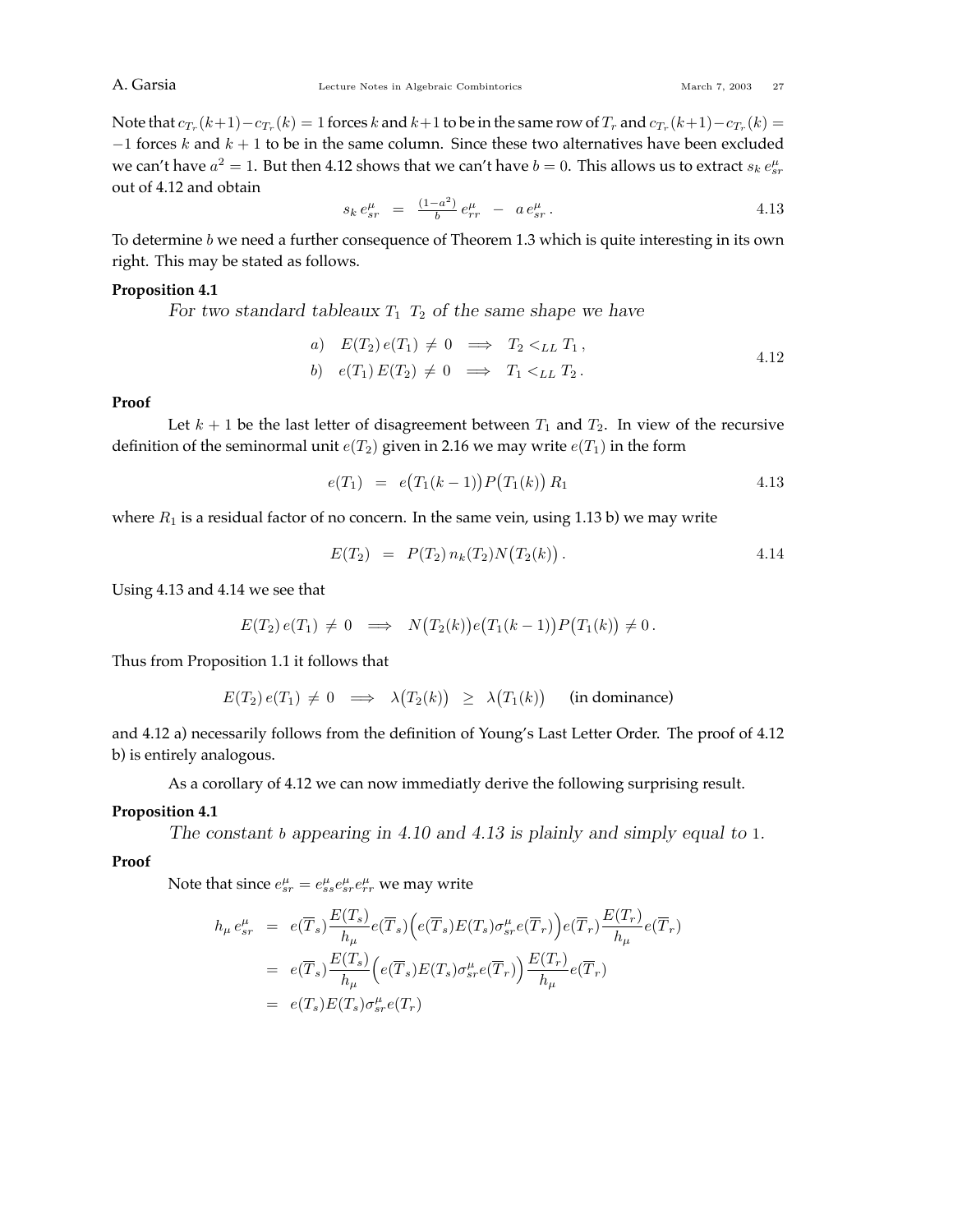and since by assumption we have  $s_kT_r = T_s$  we can set  $\sigma_{sr}^{\mu} = s_k$  in this last identity and obtain

$$
h_{\mu} e_{sr}^{\mu} = e(T_s)E(T_s)s_k e(T_r)
$$
  
\n(by 4.10) =  $e(T_s)E(T_s) (a e_{rr}^{\mu} + b e_{sr}^{\mu})$   
\n=  $a e(T_s)E(T_s)e(T_r) + b e(T_s)E(T_s)e_{sr}^{\mu}$   
\n=  $a e(T_s)E(T_s)e(T_r) + b e(T_s)E(T_s) (e(T_s) \frac{E(T_s)}{h_{\mu}} s_k e(T_r))$   
\n(Using 2.17 c)) =  $a e(T_s)E(T_s)e(T_r) + b e(T_s)E(T_s)s_k e(T_r)$   
\n=  $a e(T_s)E(T_s)e(T_r) + b h_{\mu} e_{sr}^{\mu}$ .

Now note that we cannot have

$$
E(T_s)e(T_r) \neq 0
$$

for otherwise our Proposition 4.1 would give  $s < r$  which contraddicts our original assumptions. Thus 4.15 necessarily reduces to

$$
h_\mu\,e_{sr}^\mu\quad =\quad b\,h_\mu\,e_{sr}^\mu
$$

which forces

 $b = 1$ 

and completes our proof.

To continue our construction of the seminormal matrix corresponding to the simple transposition  $s_k$  we need to compute the image by  $s_k$  of the idempotent  $e(T_r)$  when  $k$  and  $k + 1$  are in the same row or column. Our point of departure, also in these cases is formula 4.5. Moreover, since now the tableau  $s_k T_r$  is no longer standard, from 4.6 we derive that

$$
\Pi e(T_i) = \begin{cases} 0 & \text{if } i \neq r, \\ e(T_r) & \text{if } i = r. \end{cases}
$$
 4.16

This given, multiplying both sides of 4.5 by Π we derive that

$$
s_k e(T_r) = s_k \Pi e(T_r) = \Pi s_k e(T_r) = h_\mu \sum_{i=1}^{n_\mu} e_{ri}^\mu(s_k) \Pi e_{ir}^\mu
$$
  
=  $h_\mu \sum_{i=1}^{n_\mu} e_{ri}^\mu(s_k) \Pi e_{ii}^\mu e_{ir}^\mu$   
(by 4.16) =  $h_\mu e_{rr}^\mu(s_k) e_{rr}^\mu$   
=  $a e(T_r)$ .

with

$$
a = h_{\mu} e_{rr}^{\mu}(s_k). \tag{4.18}
$$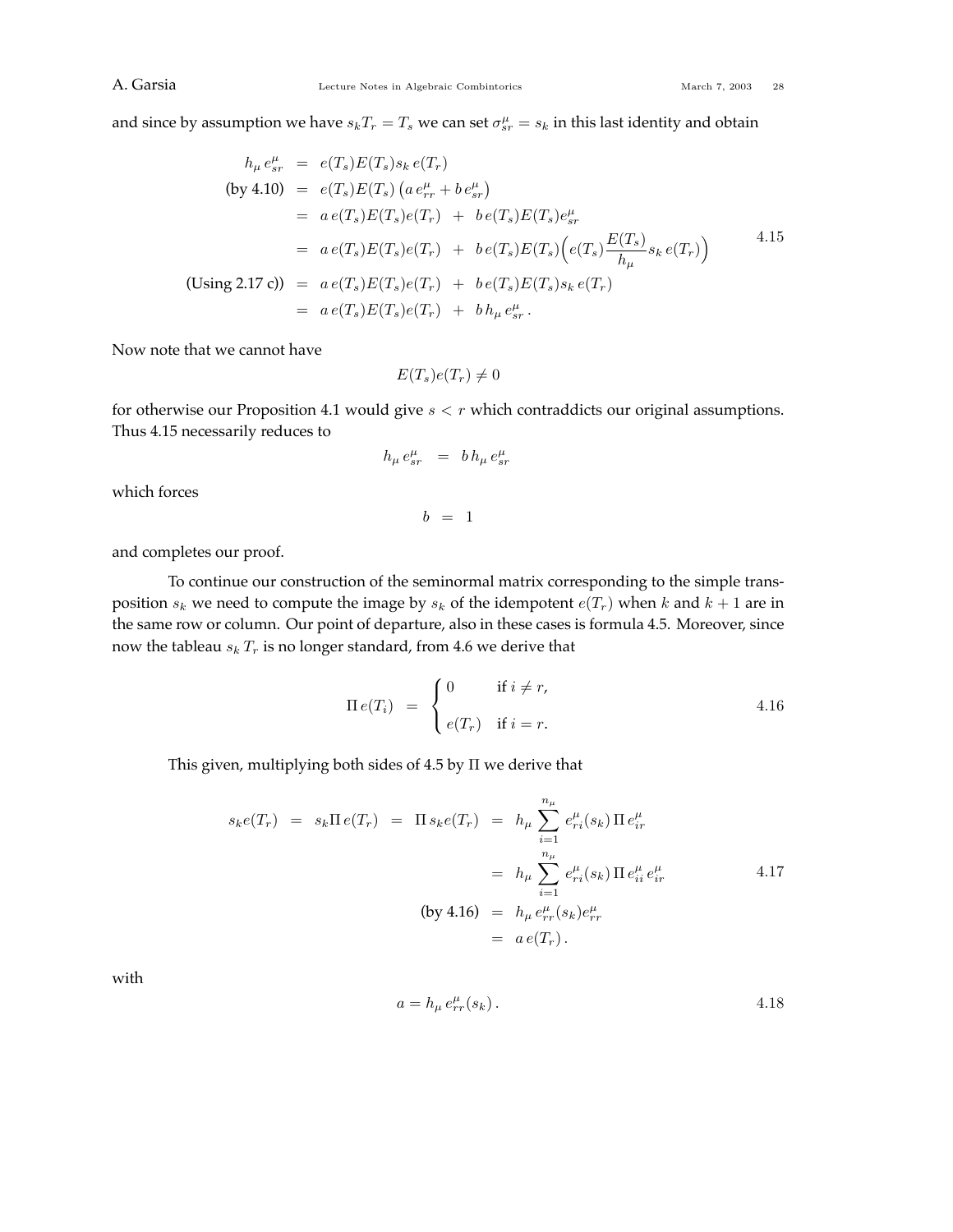To determine *a* we multiply both sides of 4.18 by the Murphy element *m<sup>k</sup>* and use 3.2 c) to get

$$
a c_{T_r}(k) e_{rr}^{\mu} = m_k s_k e_{rr}^{\mu}
$$
  
=  $s_k m_{k+1} e(T_r) - e(T_r)$   
=  $c_{T_r}(k+1) s_k e(T_r) - e(T_r)$   
(by 4.18) =  $c_{T_r}(k+1) a e(T_r) - e(T_r)$ ,

and this gives

$$
a = \frac{1}{c_{T_r}(k+1) - c_{T_r}(k)} = \begin{cases} 1 & \text{if } k \text{ and } k+1 \text{ are in the same row of } T_r, \\ -1 & \text{if } k \text{ and } k+1 \text{ are in the same column.} \end{cases}
$$
 4.19

To state our final result in a compact form we need one further observation concerning the case when *k* and  $k + 1$  are not in the same row or column of  $T_r$ . Then if  $k + 1$  is in cell  $(i_1, j_1)$  and  $k$ is in cell  $(i_2, j_2)$  we may write

$$
c_{T_r}(k) - c_{T_r}(k+1) = (j_2 - i_2) - (j_1 - i_1)
$$
  
=  $j_2 - j_1 + i_1 - i_2$ 

When  $k + 1$  is in a higher cell than  $k$  in  $T_r$ , as it was assumed at the beginning of this section, then the quantity

$$
\pi_k(T_r) = c_{T_r}(k) - c_{T_r}(k+1) = -1/a \tag{4.20}
$$

gives the "*taxi-cab distance*" between  $k$  and  $k + 1$ . That is the length of any path that joins  $k + 1$ to *k* by *EAST* and *SOUTH* steps. See figure below where we have drawn such a path by a dashed line.

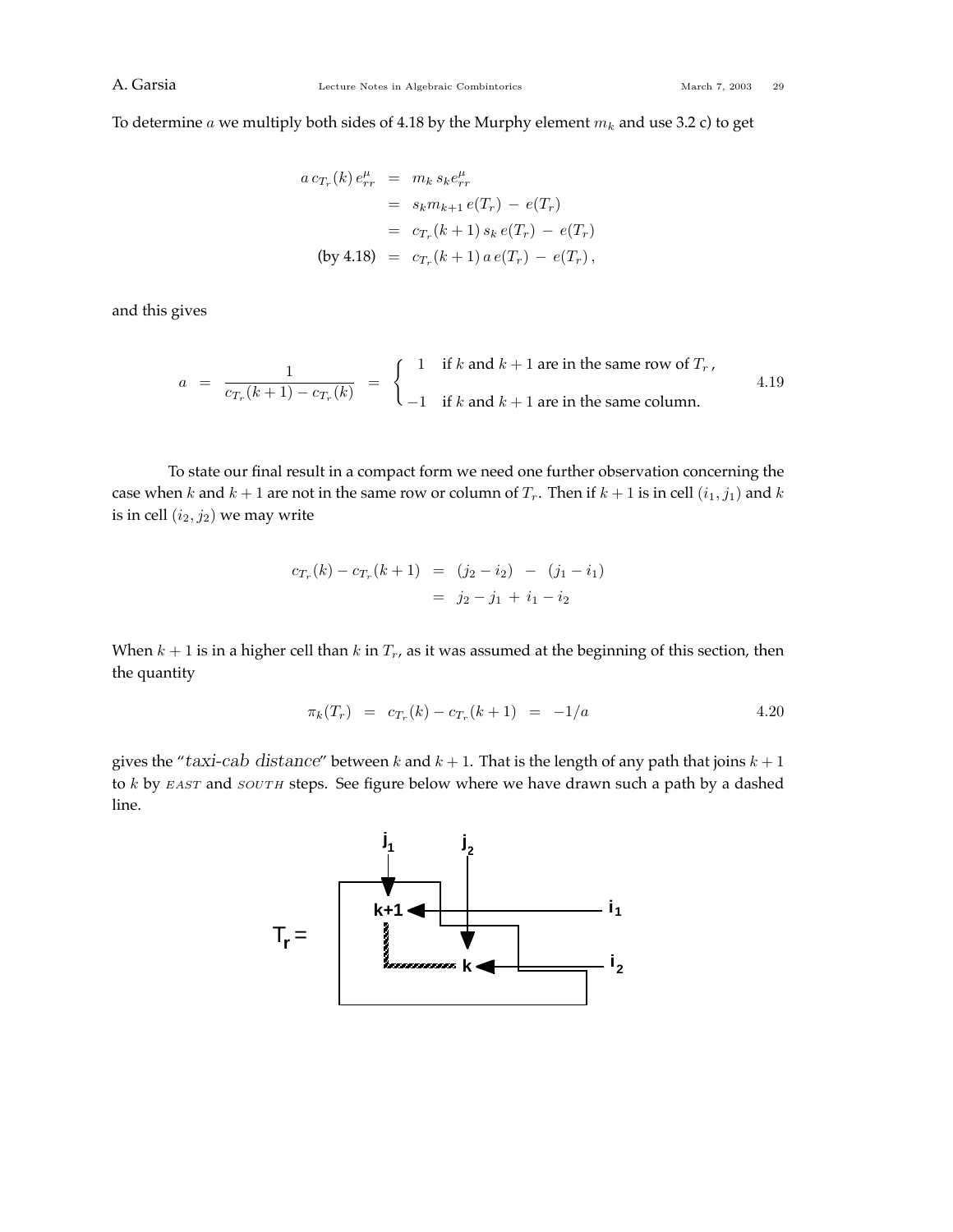*A. Garsia* Lecture Notes in Algebraic Combintorics March 7, 2003 30

This given, the identities proved in this section yield the following fundamental result

## **Theorem 4.2**

*Let*

$$
T_1^{\mu} , T_2^{\mu} , \ldots , T_{n_{\mu}}^{\mu}
$$

*be* the standard tableaux of shape  $\mu \vdash n$  in Young's Last Letter Order, then for any *pair*  $1 \le r, i \le n_\mu$  *and*  $1 \le k < n$  *we have* 

$$
s_k e_{ru}^{\mu} = \begin{cases} e_{ru}^{\mu} & \text{if } k \text{ and } k+1 \text{ are in the same row of } T_r^{\mu} \\ -e_{ru}^{\mu} & \text{if } k \text{ and } k+1 \text{ are in the same column of } T_r^{\mu} \\ -\frac{1}{\pi_k(T_r^{\mu})} e_{ru}^{\mu} + e_{su}^{\mu} & \text{if } T_s^{\mu} = s_k T_r^{\mu} \text{ and } k+1 \text{ is higher than } k \text{ in } T_r^{\mu} \\ \frac{1}{\pi_k(T_r^{\mu})} e_{ru}^{\mu} + \left(1 - \frac{1}{\pi_k^2(T_r^{\mu})}\right) e_{su}^{\mu} & \text{if } T_s^{\mu} = s_k T_r^{\mu} \text{ and } k \text{ is higher than } k+1 \text{ in } T_r^{\mu} \end{cases}
$$
4.21

## **Proof**

Given 4.19, the first two cases are simply a restatement of 4.17 right multiplied by  $e^{\mu}_{ru}$ . Note next that if we combine 4.10, 4.11, 4.20 and Proposition 4.1 we obtain

$$
s_k e_{rr}^{\mu} = -\frac{1}{\pi_k(T_r^{\mu})} e_{rr}^{\mu} + e_{sr}^{\mu} \tag{4.22}
$$

This gives the third case after right multiplication by  $e_{ru}^{\mu}$ . Similarly, 4.13 gives

$$
s_k e_{sr}^{\mu} = \left(1 - \frac{1}{\pi_k^2(T_r^{\mu})}\right) e_{rr}^{\mu} + \frac{1}{\pi_k(T_r^{\mu})} e_{sr}^{\mu} \tag{4.23}
$$

Since  $\pi_k(T_r^{\mu}) = \pi_k(T_s^{\mu})$ , the fourth case of 4.21 is obtained by an interchange of *r* and *s* followed by right multiplication by  $e_{su}^{\mu}$ . This completes the proof.

From 4.21 we obtain a rather simple recipe for constructing the seminormal representation matrix  $A^{\mu}(s_k)$ . More precisely we have

## **Theorem 4.3**

*If*  $A^{\mu}(s_k)$  *is the matrix yielding the action of the simple transposition*  $s_k =$  $(k, k + 1)$  on the basis  $\langle e_{1,u}^{\mu}, e_{2,u}^{\mu}, \ldots, e_{n_{\mu},u}^{\mu} \rangle$ , that is

$$
s_k \langle e_{1,u}^{\mu}, e_{2,u}^{\mu}, \dots, e_{n_{\mu},u}^{\mu} \rangle = \langle e_{1,u}^{\mu}, e_{2,u}^{\mu}, \dots, e_{n_{\mu},u}^{\mu} \rangle A^{\mu}(s_k)
$$
 4.24

*then*  $A^{\mu}(s_k) = ||a^{\mu}_{ij}(s_k)||_{i,j=1}^{n_{\mu}}$  with

$$
a_{rr}(s_k) = \begin{cases} \frac{-1}{\pi_k(T_r^{\mu})} & \text{if } k+1 \text{ is higher than } k \text{ in } T_r^{\mu}, \\ \frac{1}{\pi_k(T_r^{\mu})} & \text{if } k \text{ is higher than } k+1 \text{ in } T_r^{\mu}, \end{cases}
$$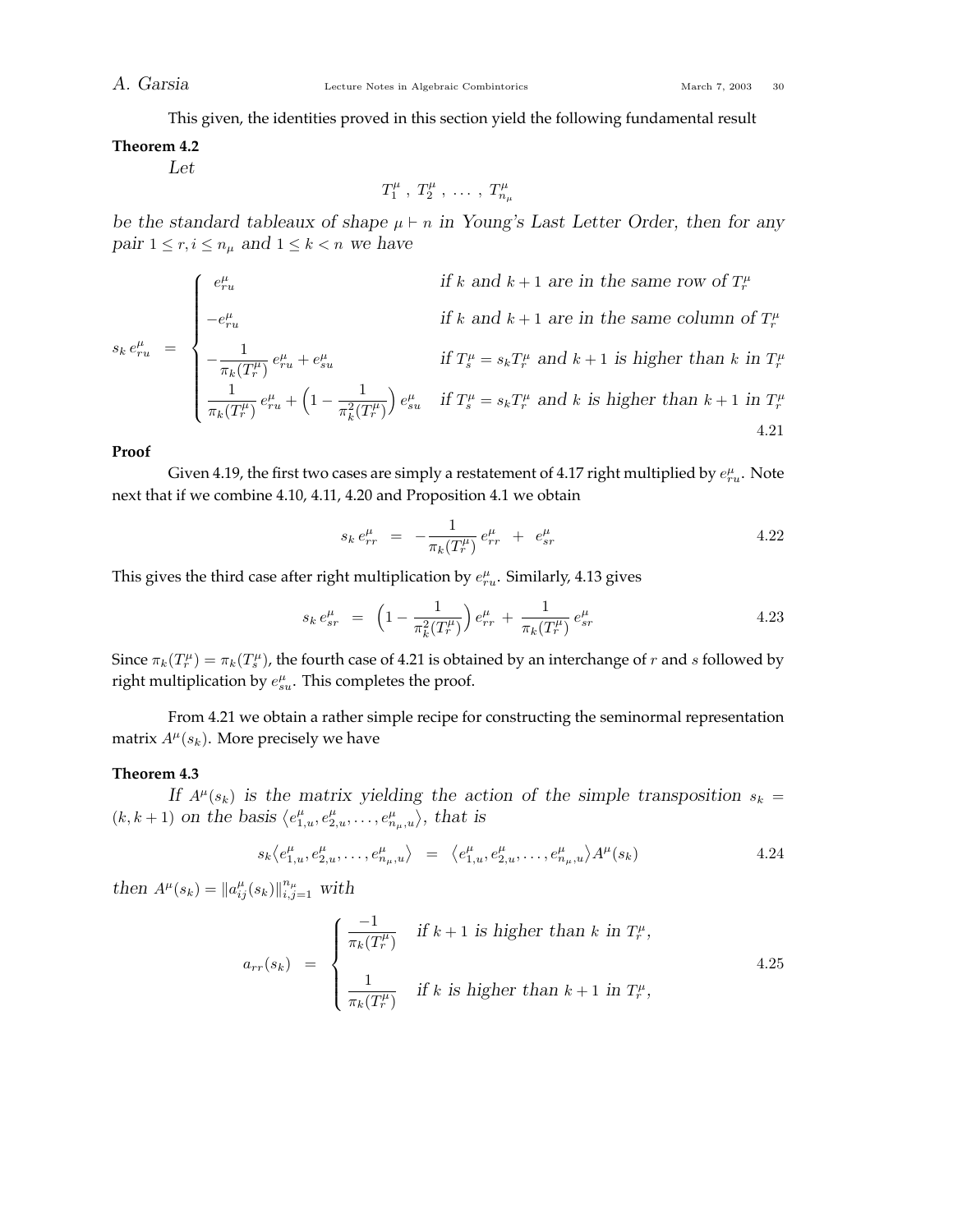A. Garsia Combine Lecture Notes in Algebraic Combintorics March 7, 2003 31

where  $\pi_k(T_r^{\mu})$  is the taxi-cab distance between k and  $k+1$  in  $T_r^{\mu}$ . Moreover for  $i \neq j$  we *have*

$$
a_{ij}(s_k) = \begin{cases} 0 & \text{if } s_k T_i^{\mu} \neq T_j^{\mu}, \\ \frac{1}{1 - \pi_k^2(T_i^{\mu})} & \text{if } s_k T_i^{\mu} = T_j^{\mu} \text{ and } i < j, \\ 1 & \text{if } s_k T_i^{\mu} = T_j^{\mu} \text{ and } i > j. \end{cases}
$$
4.26

**Proof**

The equation in 4.23 simply says that for each  $1 \le j \le n_\mu$  we have

$$
s_k e_{ju}^\mu \;\; = \;\; \sum_{i=1}^{n_\mu} \, e_{iu}^\mu \, a_{ij}^\mu(s_k)
$$

Thus the identities in 2.25 and 2.26 are obtained by equating coefficients of the units  $e_{iu}^{\mu}$  on both sides of 4.21.

We are now in a position to obtain explicit expressions for the factors  $d_i^{\mu}$  occurring in 2.39. Our starting point is the following auxiliary identity.

## **Proposition 4.2**

Let  $T_s^{\mu} = s_k T_r^{\mu}$  with  $r < s$  then

$$
d_s^{\mu}/d_r^{\mu} = (1 - 1/\pi_k^2(T_r)). \qquad (4.27)
$$

## **Proof**

Equating coefficients of the identity in 4.23 and using 2.26 gives

$$
s_k \, e_{sr}^{\mu} \Big|_{\epsilon} = \left( 1 - \frac{1}{\pi_k^2(T_r)} \right) \frac{1}{h_{\mu}} \,. \tag{4.28}
$$

On the other hand we have

$$
s_k e_{sr}^{\mu}|_{\epsilon} = \left. \int (s_k e_{sr}^{\mu}) \right|_{\epsilon}
$$
  
\n
$$
= \left. \left( \int e_{sr}^{\mu} \right) s_k \right|_{\epsilon}
$$
  
\n
$$
(by 2.39) = \frac{d_s^{\mu}}{d_r^{\mu}} e_{rs}^{\mu} s_k \right|_{\epsilon}
$$
  
\n
$$
= \frac{d_s^{\mu}}{d_r^{\mu}} s_k e_{rs}^{\mu} \Big|_{\epsilon}
$$
  
\n
$$
(by 4.22 \text{ right multiplied by } e_{rs}^{\mu}) = \frac{d_s^{\mu}}{d_r^{\mu}} \left( -\frac{1}{\pi_k} \left( T_r^{\mu} \right) e_{rs}^{\mu} + e_{ss}^{\mu} \right) \Big|_{\epsilon} = \frac{d_s^{\mu}}{d_r^{\mu}} \frac{1}{h_{\mu}}.
$$

and 4.27 follows by combining 4.28 and 4.29.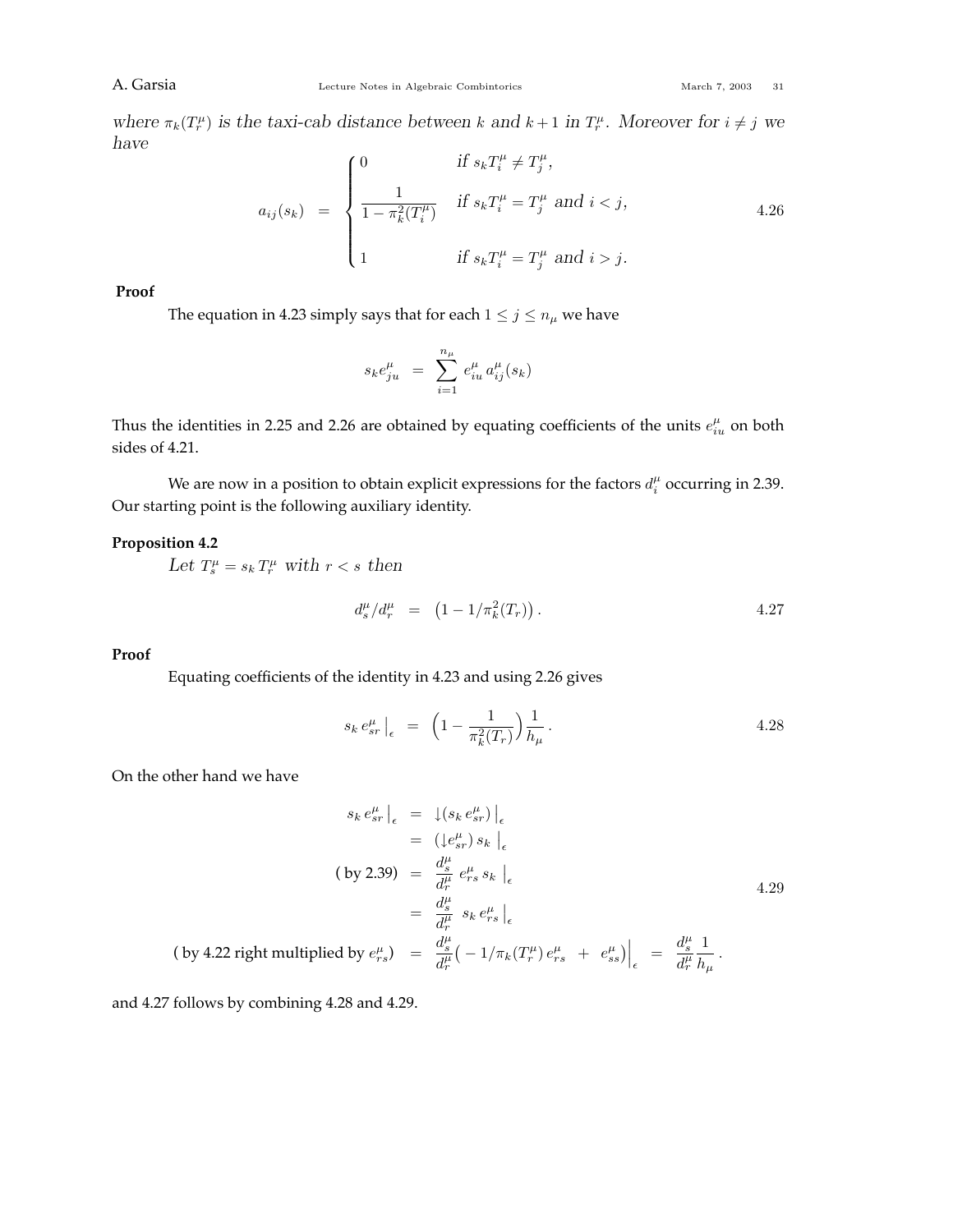To complete the construction of these factors we need one further result.

#### **Proposition 4.3**

*For any*  $\lambda$  *and any*  $1 \le s \le n_\lambda$  *we can join*  $T_1^{\lambda}$  *to*  $T_s^{\lambda}$  *by a chain of tableaux* 

$$
T_1^{\lambda} = T_{i_1}^{\lambda} \to T_{i_2}^{\lambda} \to \cdots \to T_{i_{m-1}}^{\lambda} \to T_{i_m}^{\lambda} = T_s^{\lambda}
$$

*with the following two basic properties*

(a) 
$$
T_{i_{r-1}}^{\lambda} <_{LL} T_{i_r}^{\lambda}
$$
 for all  $1 \le r \le m - 1$ ,  
\n(b)  $T_{i_r}^{\lambda} = s_{k_r} T_{i_{r-1}}^{\lambda}$  with  $s_{k_r} = (k_r, k_r + 1)$ .

**Proof**

The assertion is trivial for  $\lambda \vdash 2$ . So, by induction, let us assume we have proved the result for any  $\mu \vdash n-1$ . Let then  $\lambda \vdash n$  and  $1 \leq s \leq n_\lambda$ . To construct the chain in 4.30 we need some notation. To begin let  $c_s$  be the lattice cell that contains  $n$  in  $T_s^{\lambda}$  and let  $c_1$  be the lattice cell that contains *n* in  $T_1^{\lambda}$ . We should note that  $c_1$  is necessarily be the highest corner of the diagram of  $\lambda$ . Now set  $\lambda(\overline{T}_s^{\lambda})=\mu.$  Using the induction hypothesis we construct a chain for  $\overline{T}_s^{\lambda}$ :

$$
T_1^{\mu} = T_{j_1}^{\mu} \to T_{j_2}^{\mu} \to \cdots \to T_{j_{m-1}}^{\mu} \to T_{j_m}^{\mu} = \overline{T}_s^{\lambda}.
$$
 4.32

This given, let  $T^{\lambda}_{i,r}$ , for  $1 \leq r \leq m$ , be the tableau obtained by adding *n* to  $T^{\mu}_{j_r}$  in the cell  $c_s$ . If it happens that  $c_1 = c_s$  then the tableaux  $T_{i_r}^{\lambda}$  will be satisfy 4.30 and 4.31 and we are done. If  $c_s$  is a lower corner of the diagram of *λ* then the chain

$$
T_{i_1}^{\lambda} \to T_{i_2}^{\lambda} \to \cdots \to T_{i_{m-1}}^{\lambda} \to T_{i_m}^{\lambda} = \overline{T}_s^{\lambda}.
$$

will satisfy 4.31 a) and b). Now we only need to construct a chain that joins  $T_1^{\lambda}$  to  $T_{i_1}^{\lambda}$ . The crucial observation is that when  $c_s \neq c_1$  then  $c_1$  is both the highest corner of the diagrams of  $\mu$  and  $\lambda$ . Thus in  $T_1^{\mu}$  the label *n* − 1 is necessarily in  $c_1$ . In particular  $T_{i_1}^{\lambda}$  has *n* in  $c_s$  and *n* − 1 in  $c_1$ . This given, the tableau  $s_{n-1}T_{i_1}^{\lambda}$  will have  $n$  in  $c_1$  and  $n-1$  in  $c_s$ . Thus

$$
s_{n-1}T_{i_1}^{\lambda} \prec_{LL} T_{i_1}^{\lambda}.
$$

This reduces us to the previous case since now *n* is the highest corner of *λ*. Thus the constrution of the desired chain can now be carried out by prepending the chain in 4.33 with the chain that joins  $T_1^{\lambda}$  to  $s_{n-1}T_{i_1}^{\lambda}$ . This completes the induction and the proof.

Combining the last two propositions we obtain

#### **Theorem 4.4**

*If*

$$
T_1^{\lambda} = T_{i_1}^{\lambda} \to T_{i_2}^{\lambda} \to \cdots \to T_{i_{m-1}}^{\lambda} \to T_{i_m}^{\lambda} = T_s^{\lambda}
$$

*is any chain satisfying 4.31 a) and b) then*

$$
d_s^{\lambda} = \prod_{r=1}^{m-1} \left( 1 - \pi_{k_r}^2(T_{i_r}^{\mu}) \right)
$$
 4.34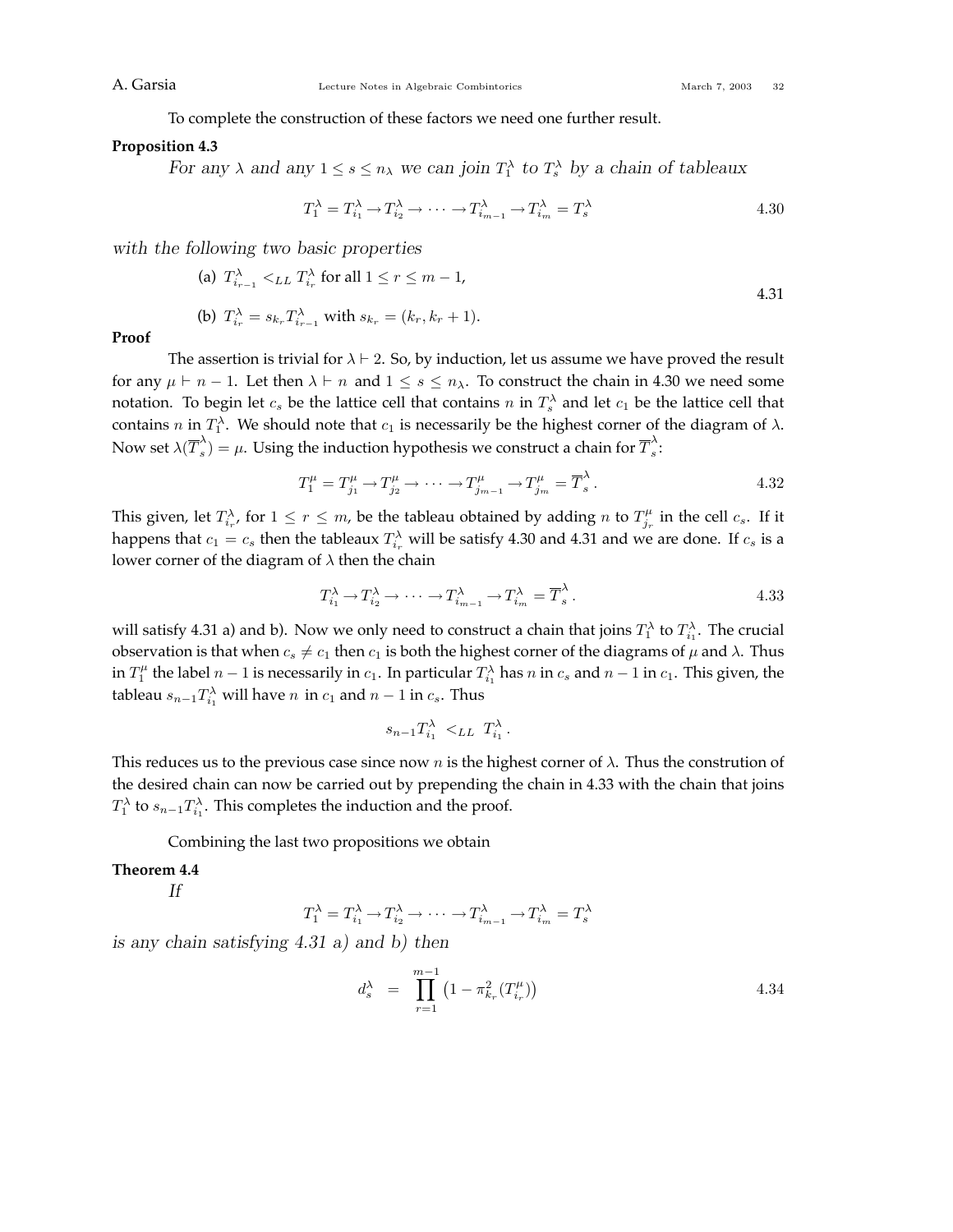#### **Proof**

Clearly, 4.34 follows by succesive applications of 4.27.

#### **5. Murphy elements and conjugacy classes**

We should point out that the name "*Murphy elements*" may be a bit unfair. These elements first appeared in a 1971 paper of A. Jucys. In a 1980 paper Murphy's rediscovers these elements (presumably) independently of Jucys work. Murphy's fundamental contribution is discovering their connection with Young's seminormal units. However, in a remarkable 1972 paper Jucys goes on to show that that every class function of  $S_n$  may be expressed as a symmetric polynomial in *m*2*, m*3*,...,mn*. Jucys' development was basically existential. The purpose of this section is to reestablish Jucys' results in a constructive manner and obtain explicit expressions for the characters of *S<sup>n</sup>* as well as the conjugacy classes. We should mention that such a constructive approach was adopted in a joint paper by P. Diaconis and C. Greene [1] where a number of explicit formulas were derived in special cases. We also solve here a number of problems posed in the Diaconis-Greene paper.

To begin we shall derive two separate proofs of the following basic fact.

## **Theorem 5.1**

*If*  $Q(y_2, y_3, \ldots, y_n)$  *is a symmetric polynomial in its arguments then the group algebra element*

$$
Q(m_2, m_3, \ldots, m_n) \tag{5.1}
$$

*is a class function of*  $S_n$ .

**1st Proof**

The result follows if we prove that

$$
\sigma Q(m_2, m_3, \dots, m_n) \sigma^{-1} = Q(m_2, m_3, \dots, m_n) \quad (\forall \sigma \in S_n)
$$

Since the simple transpositions  $s_1, s_2, \ldots, s_{n-1}$  generate  $S_n$  we need only check the identities

$$
s_k Q(m_2, m_3, \dots, m_n) s_k = Q(m_2, m_3, \dots, m_n) \quad (\forall k = 1, 2, \dots, n-1)
$$
 5.3

Moreover, since every symmetric polynomial in  $y_2, y_3, \ldots, y_n$  is a polynomial in the elementary symmetric functions

$$
e_1(y_2, y_3, \ldots, y_n), e_2(y_2, y_3, \ldots, y_n), \ldots, e_{n-1}(y_2, y_3, \ldots, y_n),
$$
 5.4

and products of class functions are class function we need only verify 5.2 when *Q* is one of the elementaries in 5.4.

Now we can do this all at once by showing 5.3 for

$$
Q(y_2, y_3, \ldots, y_n) = \sum_{r=1}^{n-1} t^r e_r(y_2, y_3, \ldots, y_n) = \prod_{h=2}^n (1 + t y_h)
$$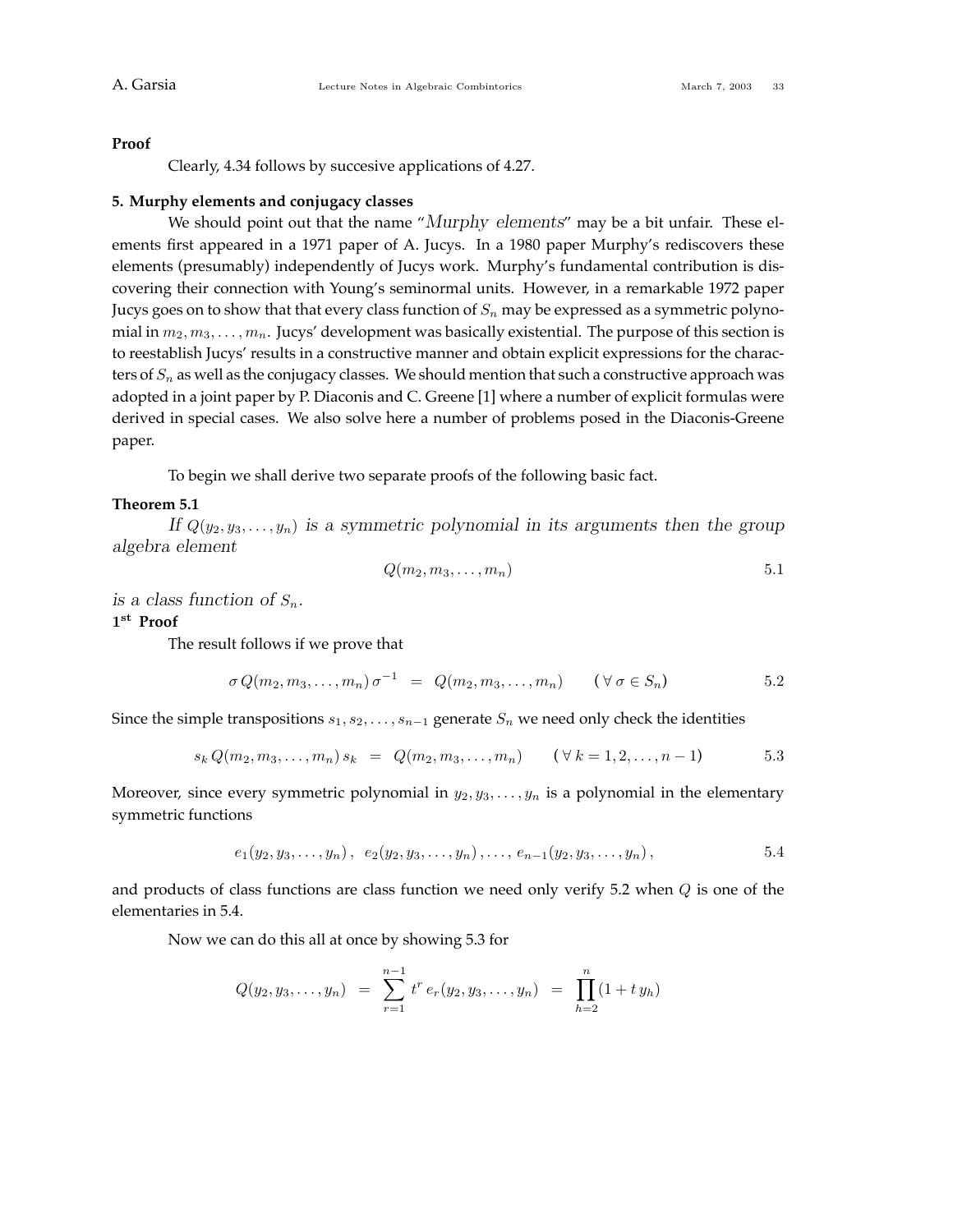To this end note that the relations in 3.2 b) give us

$$
s_k \left( \prod_{h=2}^n (1 + t \, m_h) \right) s_k \ = \ \left( \prod_{\substack{h=2 \\ h \neq k, k-1}}^n (1 + t \, m_h) \right) s_k \left( 1 + t \, m_k \right) (1 + t \, m_{k+1}) s_k \,. \tag{5.5}
$$

But from 3.2 c) and d) we then obtain

$$
s_k (1 + t m_k) (1 + t m_{k+1}) s_k = s_k (1 + t m_k) s_k s_k (1 + t m_{k+1}) s_k
$$
  
= (1 + t m\_{k+1} - t s\_k) (1 + t m\_k + t s\_k)  
= (1 + t m\_{k+1} - t s\_k + t m\_k + t s\_k + t^2 (m\_{k+1} - s\_k) (m\_k + s\_k)  
= (1 + t m\_{k+1} + t m\_k + t^2 (m\_{k+1} m\_k + m\_{k+1} s\_k - s\_k m\_k - 1)

Now note that right multiplication of 3.2 c) by *s<sup>k</sup>* also gives

$$
m_{k+1}s_k - s_k m_k - 1 = 0
$$

Substituting this in 5.6 reduces it to

$$
s_k (1 + t m_k) (1 + t m_{k+1}) s_k = (1 + t m_{k+1} + t m_k + t^2 (m_{k+1} m_k))
$$
  
= (1 + t m\_k) (1 + t m\_{k+1})

Using this relation in 5.5 finally yields the desired identity

$$
s_k \left( \prod_{h=2}^n (1 + t \, m_h) \right) s_k \ = \ \left( \prod_{h=2}^n (1 + t \, m_h) \right)
$$

completing our first proof.

We have seen that the seminormal units  $e(T)$  may be expressed as polynomials in the Murphy elements. We need to do the reverse here and express the Murphy elements in terms of the seminormal units. More precisely

## **Theorem 5.2**

*For*  $k \leq n$  *we have* 

$$
m_k = \sum_{T \in ST(n)} c_T(k) e(T) \tag{5.7}
$$

*where the symbol "* $T \in ST(n)$ *" is to indicate that the sum is to be carried out over all standard tableaux with n cells.*

## **Proof**

Formula 2.4 with  $f = m_k$  gives

$$
m_k = \sum_{\lambda \vdash n} h_{\lambda} \sum_{i,j=1}^{n_{\lambda}} m_k e_{ji}^{\lambda} |_{\epsilon} e_{ij}^{\lambda}
$$
 5.8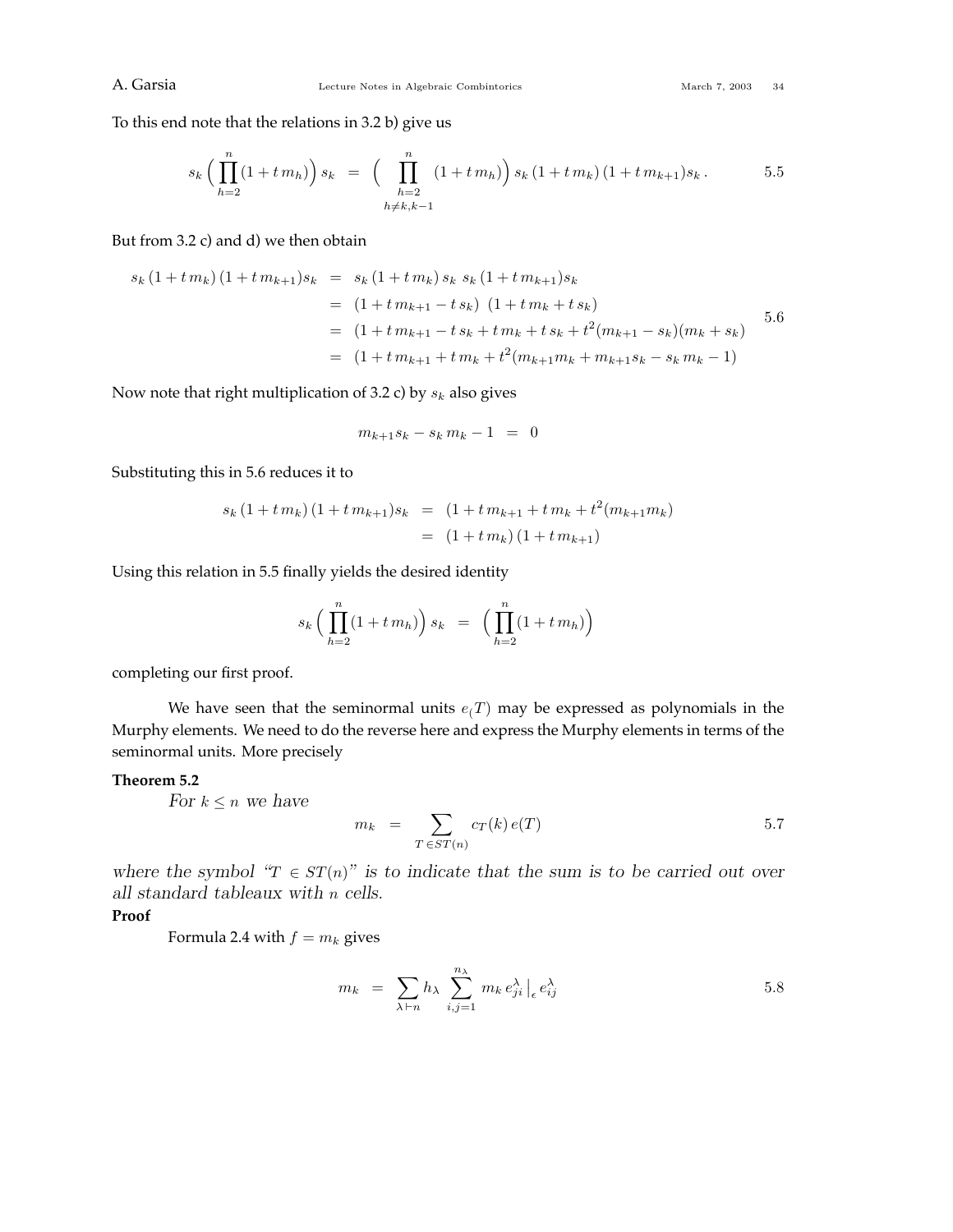However from the relations in 2.22 we derive that

$$
m_k e_{ji}^{\lambda} = m_k e_{jj}^{\lambda} e_{ji}^{\lambda}
$$
  
(by 3.12 a)) =  $c_{T_j^{\lambda}}(k) e_{jj}^{\lambda} e_{ji}^{\lambda} = c_{T_j^{\lambda}}(k) e_{ji}^{\lambda},$ 

and 2.26 gives

$$
m_k e_{ji}^{\lambda} \Big|_{\epsilon} = c_{T_j^{\lambda}}(k) e_{ji}^{\lambda} \Big|_{\epsilon} = \begin{cases} 0 & \text{if } i \neq j \\ c_{T_j^{\lambda}}(k) / h_{\lambda} & \text{if } i = j \end{cases}
$$

Using this in 5.8 reduces it to

$$
m_k = \sum_{\lambda \vdash n} \sum_{j=1}^{n_{\lambda}} c_{T_j^{\lambda}}(k) e_j^{\lambda}.
$$

This completes our proof since this identity is simply another way of writing 5.7.

We are now ready to give our

## **2nd Proof of Theorem 5.1**.

From 5.7 and the orthogonality relations in 2.20 we derive that

$$
m_{k_1} m_{k_2} \cdots m_{k_l} = \sum_{T \in St(n)} c_T(k_1) c_T(k_2) \cdots c_T(k_l) e(T).
$$

It thus follows that for any polynomial  $Q(y_2, y_2, \ldots, y_n)$  we must also have

$$
Q(m_2 m_3 \cdots m_n) = \sum_{T \in St(n)} Q(c_T(2), c_T(3), \cdots, c_T(n)) e(T).
$$
 5.9

Now if  $Q(y_2, y_2, \ldots, y_n)$  is a symmetric function in its arguments, the order in which the quantities  $c_T(2), c_T(3), \cdots, c_T(n)$  are substituted in  $Q(y_2, y_2, \ldots, y_n)$  is immaterial and by grouping terms where  $Q(c_{T}(2), c_{T}(3), \cdots, c_{T}(n))$  takes the same value, formula 5.9 may be rewritten in the form

$$
Q(m_2 m_3 \cdots m_n) = \sum_{\lambda \vdash n} Q(c_{\lambda}(2), c_{\lambda}(3), \cdots, c_{\lambda}(n)) \sum_{T \in ST(\lambda)} e(T).
$$
 5.10

where the quantities  $c_{\lambda}(2), c_{\lambda}(3), \dots, c_{\lambda}(n)$  represent the contents of the cells of the diagram of  $\lambda$ in some preferred order and the symbol " $T \in ST(\lambda)$ " represents that the sum is to be carried out over all standard tableaux of shape *λ*. Now 5.10 would complete the proof once we realize that the summand

$$
U^{\lambda} = \sum_{T \in ST(\lambda)} e(T) = \sum_{i=1}^{n_{\lambda}} e_{ii}^{\lambda}
$$
 5.11

is none other than the character  $\chi^{\lambda}$ . However, all we need here is to show that the  $U^{\lambda}$  are class functions, and for that we need only verify that they commute with all the seminormal units  $e^{\mu}_{rs}$ . However this is an immediate consequence of the relations in 2.22.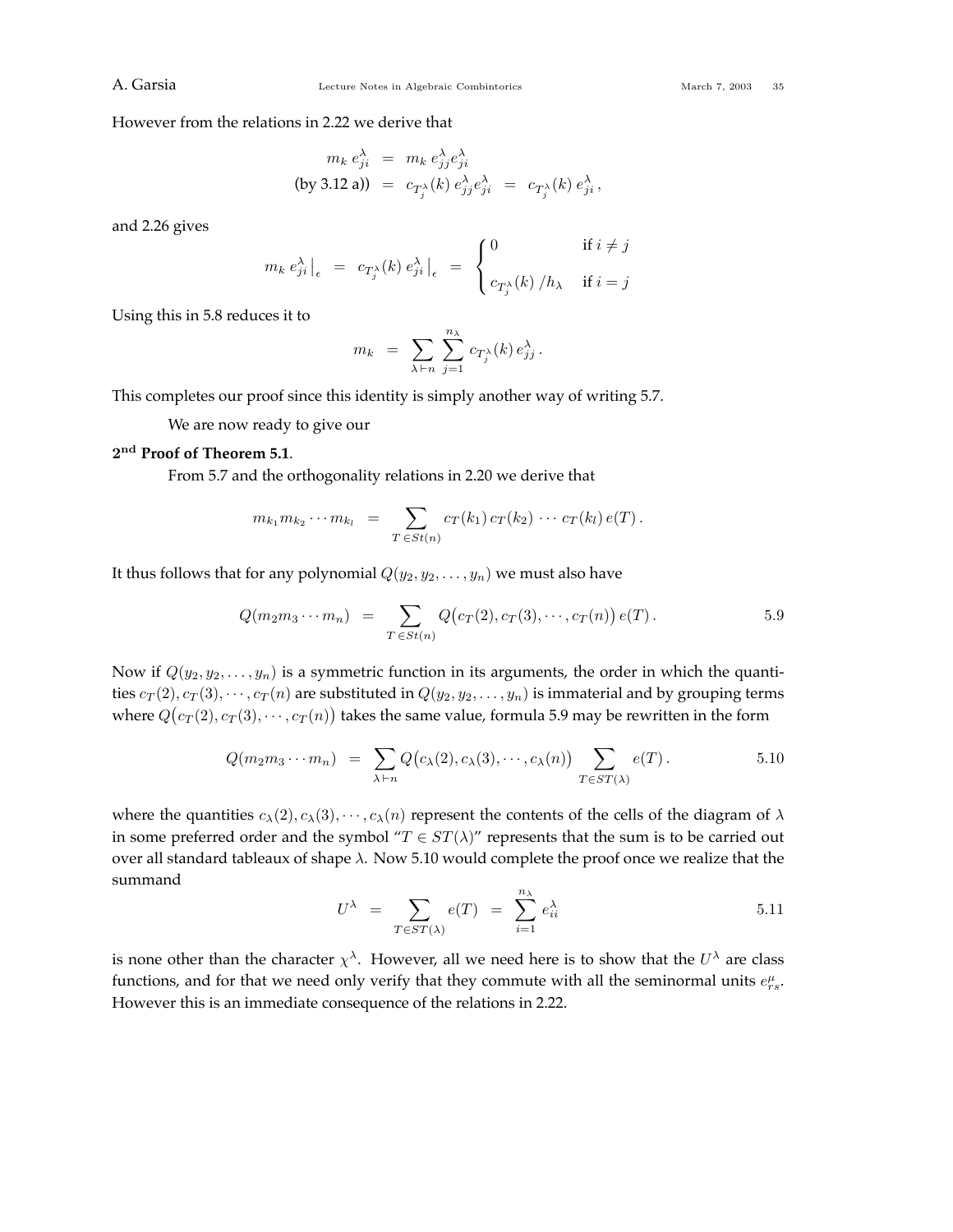To show the converse of Theorem 5.1 we need only show that the irreducible characters *χ<sup>λ</sup>* may be expressed as symmetric polynomials in the Murphy elements. To see where this leads us, suppose that for each partition  $\lambda$  we have a symmetric polynomial

$$
Q_{\lambda}(x_2, x_3, \ldots, x_n) \tag{5.12}
$$

such that

$$
\chi^{\lambda} = Q_{\lambda}(m_2, m_3, \dots, m_n) \tag{5.13}
$$

Now it follows immediately from Proposition 2.2 and 2.33 that

$$
\chi^{\lambda} = h_{\lambda} \sum_{i=1}^{n_{\lambda}} e_{ii}^{\lambda}.
$$
 5.14

Using the identities in 2.22 we then immediately derive that

$$
\chi^{\lambda} \chi^{\mu} = \begin{cases} 0 & \text{if } \mu \neq \lambda, \\ h_{\lambda} \chi^{\lambda} & \text{if } \mu = \lambda. \end{cases}
$$
 5.15

These are the well known orthogonality relations satisfied by the irreducible characters. Combining 5.13 with 5.15 we derive that we must have

$$
Q_{\lambda}(m_2, m_3, \dots, m_n) \chi^{\mu} = \begin{cases} 0 & \text{if } \mu \neq \lambda, \\ h_{\lambda} \chi^{\lambda} & \text{if } \mu = \lambda. \end{cases}
$$
 5.16

However, from 3.12 a) and the symmetry of *Q<sup>λ</sup>* it follows (as in the 2*nd* proof of Theorem 5.1) that

$$
Q_{\lambda}(m_2, m_3, \ldots, m_n) e_{ii}^{\mu} = Q_{\lambda}(c_{\mu}(2), c_{\mu}(3), \ldots, c_{\mu}(n)) e_{ii}^{\mu}
$$

and thus we also have

$$
Q_{\lambda}(m_2, m_3, \dots, m_n) \chi^{\mu} = Q_{\lambda}(c_{\mu}(2), c_{\mu}(3), \dots, c_{\mu}(n)) \chi^{\mu} \qquad 5.17
$$

Comparing with 5.16 we derive that the polynomial  $Q_\lambda$  must satisfy the identities

$$
Q_{\lambda}(c_{\mu}(2), c_{\mu}(3), \dots, c_{\mu}(n)) = \begin{cases} 0 & \text{if } \mu \neq \lambda, \\ h_{\lambda} & \text{if } \mu = \lambda. \end{cases}
$$
 5.17

Experimenting with special cases shows that these equations do not uniquely determine  $Q_\lambda$ . Nevertheless, all we need here is a systematic way of constructing one particular solution for each *λ*. Now it develops that we may in fact, produce *Q<sup>λ</sup>* in terms of a symmetric polynomial which first appears in an exercise of Macdonald (see [4] ex. 5, 6 and 7 p. 117).

Let us recall that the symbol  $(x)$ <sub>*a*</sub> represents the "*lower factorial polynomial*" that is

$$
(x)_a = x(x-1)(x-2)\cdots(x-a+1)
$$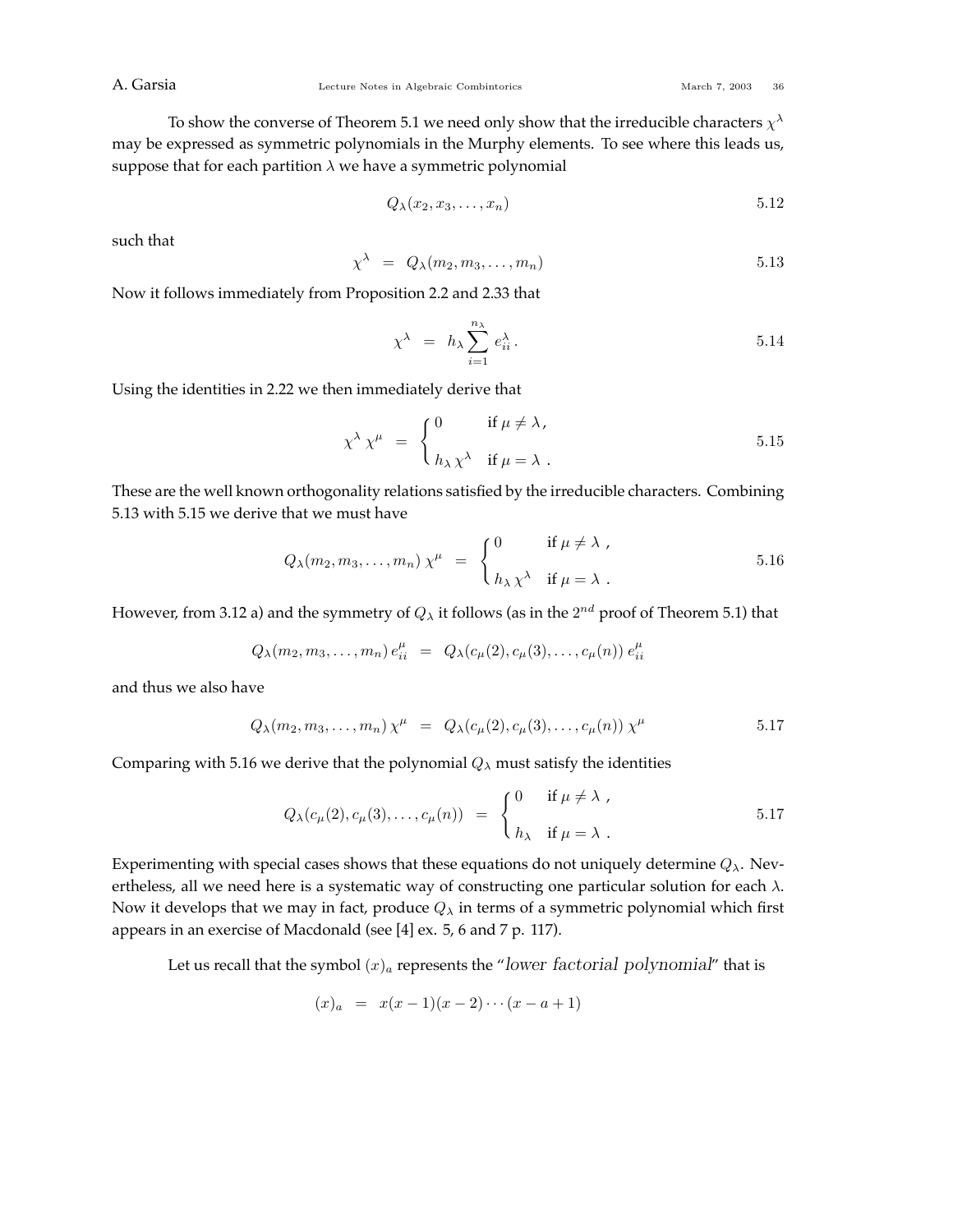This given, our starting point is the following remarkable result.

## **Proposition 5.1**

*For a given integer vector*  $a = (a_1 > a_2 > \ldots > a_n \geq 0)$  *set* 

$$
\Xi_a(y) = \Xi_a(y_1, y_2, \dots, y_n) = \frac{\det \|(y_i)_{a_j}\|_{1 \le i, j \le n}}{\prod_{1 \le i < j \le n} (y_i - y_j)}.
$$
\n5.18

*then for all*  $b = (b_1 > b_2 > ... > b_n \ge 0)$  *we have* 

$$
\Xi_a[b] = \begin{cases} \frac{a_1! a_2! \cdots a_n!}{\prod_{1 \le i < j \le n} (a_i - a_j)} & \text{if } b = a, \\ 0 & \text{if } |b| \le |a| \ \& b \ne a. \end{cases} \tag{5.19}
$$

## **Proof**

By the definition of determinant we have

$$
det||(y_i)_{a_j}||_{1 \le i,j \le n} = \sum_{\sigma \in S_n} sign(\sigma) (y_1)_{a_{\sigma_1}} (y_2)_{a_{\sigma_2}} \cdots (y_n)_{a_{\sigma_n}}
$$
\n
$$
\qquad \qquad 5.20
$$

Now note that for an integer *x* we have

$$
(x)_a = \frac{x!}{(x-a)!}
$$

Thus with the replacements  $y_i \rightarrow b_i$  we may rewrite 5.20 in the form

$$
det||(b_i)_{a_j}||_{1\leq i,j\leq n} = b_1!b_2!\cdots b_n! \sum_{\sigma \in S_n} sign(\sigma) \frac{1}{(b_1 - a_{\sigma_1})!(b_2 - a_{\sigma_2})!\cdots (b_n - a_{\sigma_n})!}
$$
 5.21

Now for the summand corresponding to  $\sigma$  to survive we must have

$$
b_1 \geq a_{\sigma_1} , b_2 \geq a_{\sigma_2} , \ldots , b_n \geq a_{\sigma_n} ,
$$

and this gives

$$
b_1 + b_2 + \dots + b_n \ge a_1 + a_2 + \dots + a_n
$$

Thus when  $|b| \le |a|$  all terms in 5.20 do vanish unless  $b = a$ . But in this case only the identity term fails to vanish, and 5.21 reduces to

$$
det||(a_i)_{a_j}||_{1\leq i,j\leq n} = a_1!a_2!\cdots a_n!.
$$

This implies 5.19 precisely as stated.

(†) Recall that for a vector  $y = (y_1, y_2, ..., y_n)$  we set  $|y| = y_1 + y_2 + ... + y_n$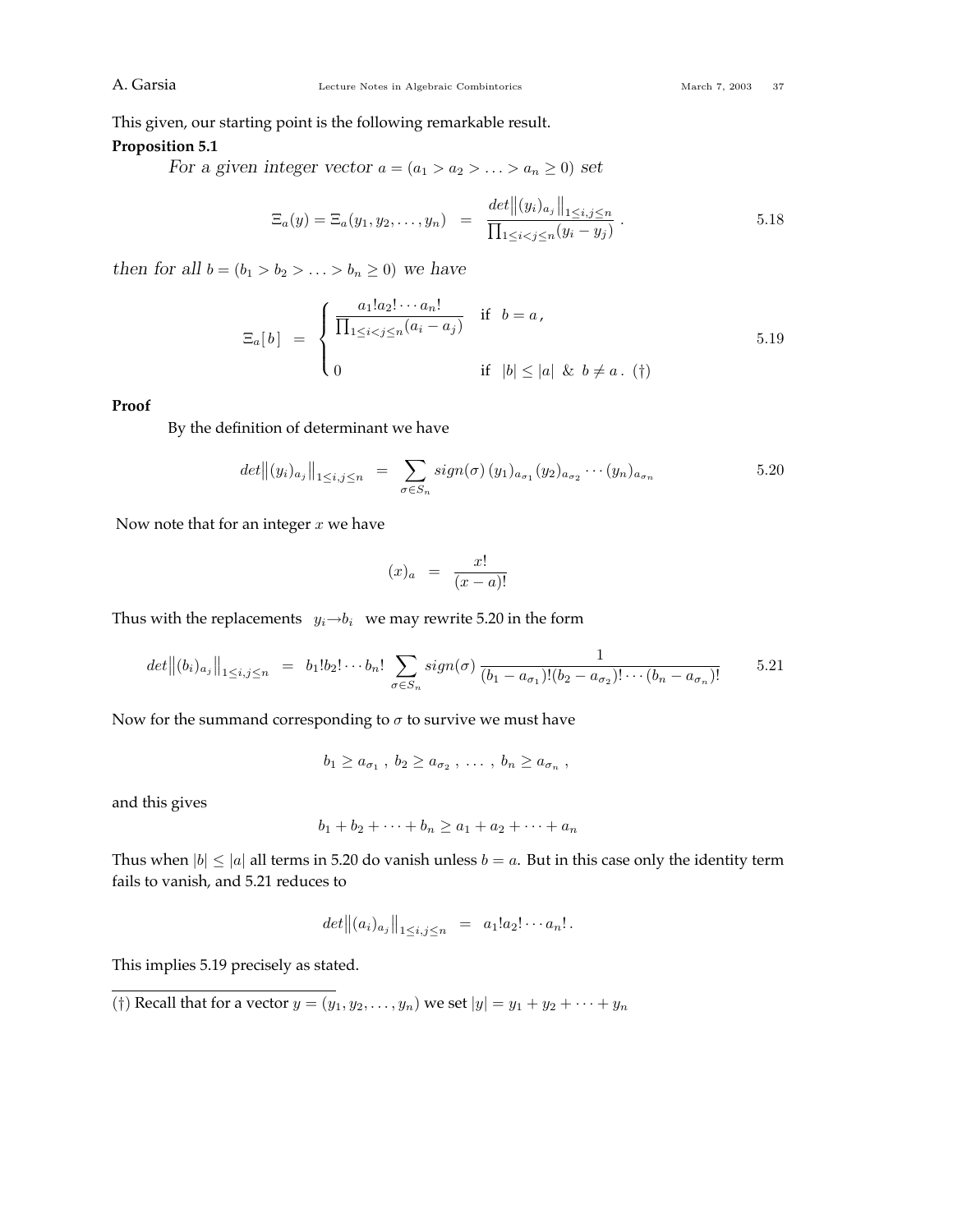The identities in 5.19 strongly suggest that we should be able to use the polynomial Ξ*a*(*y*) in the construction of *Qλ*. This is prescisely what we will do. However to carry this out we need some notation and a few auxiliary facts.

For a pair of integers  $m, k \geq 0$  set

$$
\Sigma_k(m) = \sum_{s=1}^m i^k , \qquad \qquad 5.22
$$

with the understanding that

$$
\Sigma_0(m) = m. \tag{5.23}
$$

The following result is well known

## **Proposition 5.2**

The sequence of polynomials  $R_k(x)$  with generating function

$$
\sum_{k\geq 0} \frac{u^k}{k!} R_k(x) = e^u \frac{e^{ux} - 1}{e^u - 1}
$$
 5.24

*yields all the integer sums in 5.22. More precisely we have*

$$
\Sigma_k(m) = R_k(m) \qquad \forall \, k, m \ge 0 \tag{5.25}
$$

**Proof**

We have

$$
\sum_{k\geq 0} \frac{u^k}{k!} \Sigma_k(m) = \sum_{k\geq 0} \frac{u^k}{k!} \sum_{i=1}^m i^k
$$
  
= 
$$
\sum_{i=1}^m \sum_{k\geq 0} \frac{(iu)^k}{k!} = \sum_{i=1}^m e^{iu}
$$
  
= 
$$
e^u + e^{2u} + \cdots + e^{mu}
$$
  
= 
$$
e^u \frac{e^{mu} - 1}{e^u - 1}.
$$

This proves 5.25.

It will be good to see here a few of these polynomials. We should mention that they were computed with MAPLE directly from 5.24:

$$
R_1(x) = \frac{1}{2}x(x+1)
$$

$$
R_2(x) = \frac{1}{6}x(x+1)(2x+1)
$$

$$
R_3(x) = \frac{1}{4}x^2(x+1)^2
$$

$$
R_4(x) = \frac{1}{30}x(2x+1)(x+1)(3x^2+3x-1)
$$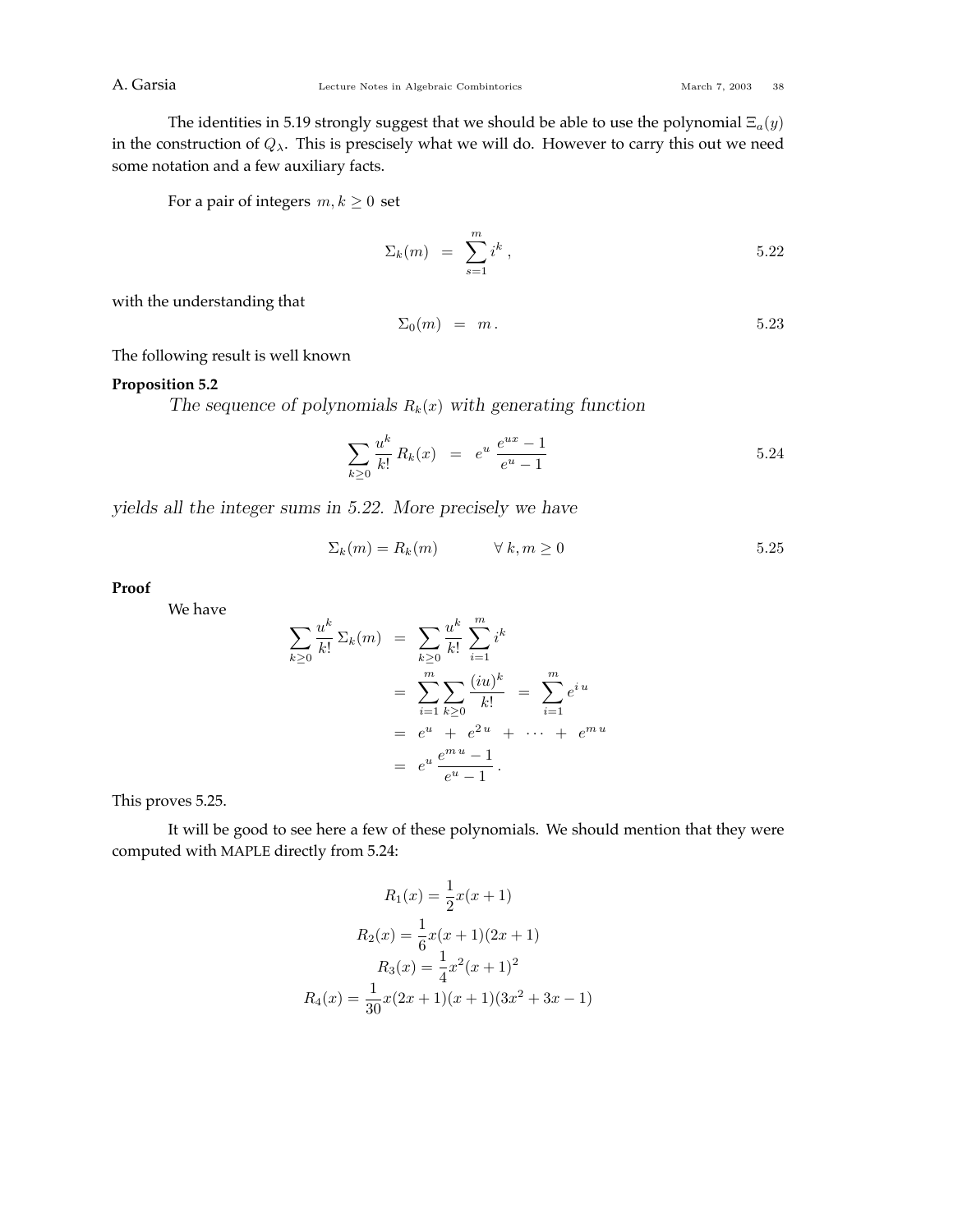$$
R_5(x) = \frac{1}{12}x^2(2x^2 + 2x - 1)(x + 1)^2
$$
  

$$
R_6(x) = \frac{1}{42}x(2x + 1)(x + 1)(3x^4 + 6x^3 - 3x + 1)
$$

If  $\lambda = (\lambda_1 \geq \lambda_2 \geq \cdots \geq \lambda_m \geq 0)$  is a partition we set  $l(\lambda) = m$  and call it the "length of *λ* ". This given if  $l(λ) ≤ n$  we set

$$
\lambda(n) = (\lambda_1(n), \lambda_2(n), \ldots, \lambda_n(n))
$$

with

$$
\lambda_i(n) = \begin{cases} \lambda_i + n - 1 & \text{if } 1 \le i \le l(\lambda) \\ n - i & \text{if } l(\lambda) < i \le n \end{cases}
$$

It will also be convenient here and after to denote by " $\mathcal{C}(\lambda)$ " the sequence of contents of the diagram of a partition  $\lambda$ , in some order.

Recalling that we denote by  $p_k(x_1, x_2, \ldots, x_n)$  the "power sum" symmetric function

$$
p_k(x) = p_k(x_1, x_2, \dots, x_n) = x_1^k + x_2^k + \dots + x_n^k
$$

we have the following basic fact

## **Theorem 5.3**

*The symmetric polynomial*

$$
\pi_{n,k}(x) = R_k(n-1) + \sum_{s=1}^k {k \choose s} (n^s - (n-1)^s) p_{k-s}(x)
$$
 5.26

*yields the identities*

$$
p_k[\lambda(n)] = \pi_{n,k}[\mathcal{C}(\lambda)] \qquad \text{for all } \lambda \vdash n \qquad 5.27
$$

**Proof**

If  $l(\lambda) < n$  set

$$
\lambda_i = 0 \qquad \text{for all } i > l(\lambda).
$$

From the definition of contents we then get that

$$
p_k[\mathcal{C}(\lambda)] = \sum_{i=1}^n \sum_{j=1}^{\lambda_i} (j-i)^k
$$
  
= 
$$
\sum_{i=1}^n \sum_{j=1}^{\lambda_i} \sum_{a=0}^k {k \choose a} (-i)^{k-a} j^a
$$
  
= 
$$
\sum_{i=1}^n \sum_{a=0}^k {k \choose a} (-i)^{k-a} R_a(\lambda_i)
$$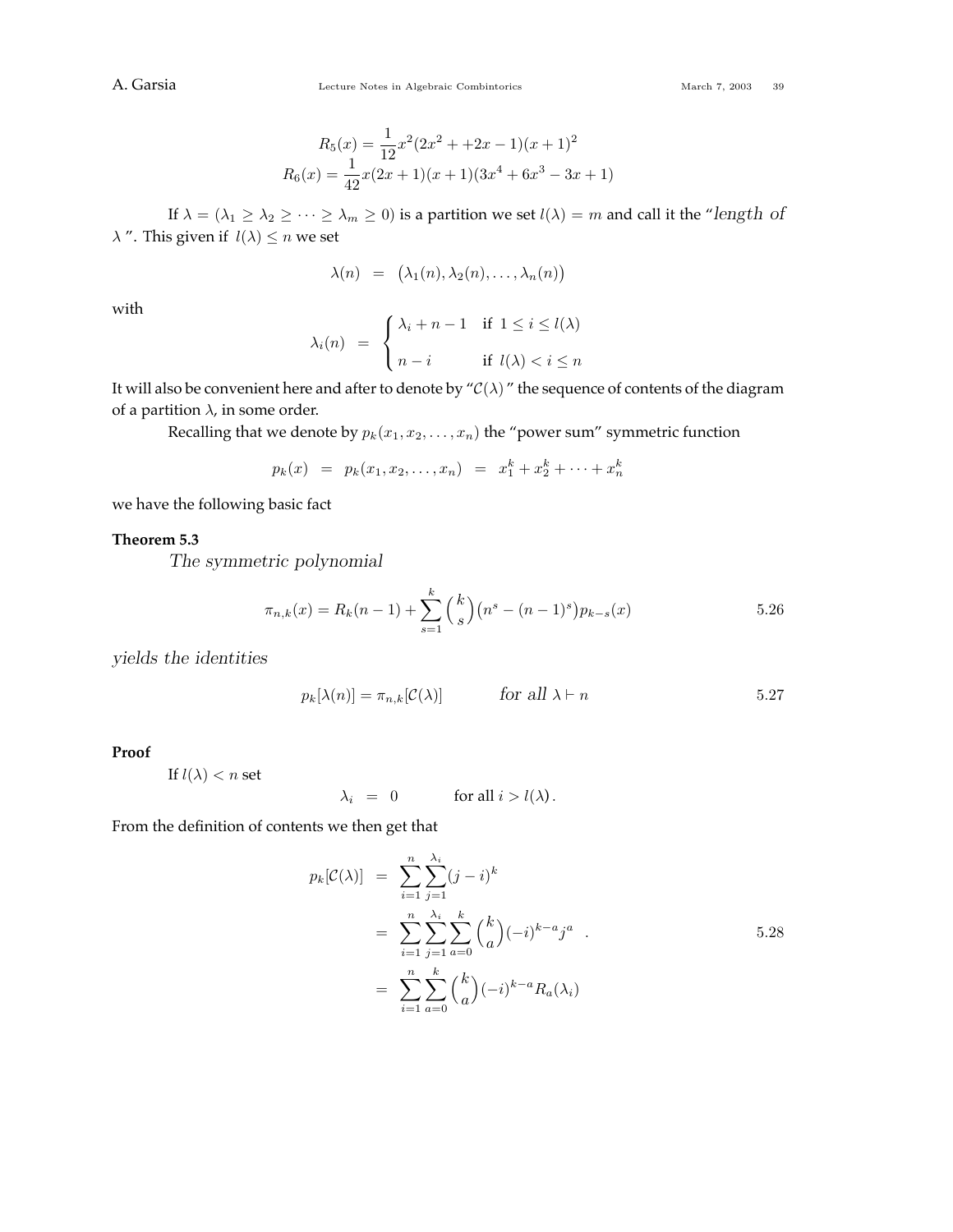Note that this formula remains valid for  $k = 0$  provided we adopt the convention of setting

$$
p_o[\mathcal{C}(\lambda)] = n \quad \text{for all } \lambda \vdash n. \tag{5.29}
$$

In fact, setting  $k = 0$ , the last line of 5.28 reduces to

$$
\sum_{i=1}^n R_o(\lambda_i)
$$

and 5.23 gives

$$
\sum_{i=1}^n R_o(\lambda_i) = \sum_{i=1}^n \lambda_i = n.
$$

This given, we derive that

$$
\sum_{k\geq 0} \frac{p_k[\mathcal{C}(\lambda)]}{k!} u^k = \sum_{i=1}^n \sum_{a\geq 0} \frac{R_a(\lambda_i)}{a!} u^a \sum_{k\geq a} \frac{(-i)^{k-a}}{(k-a)!} u^{k-a}
$$
\n
$$
\text{(using 5.25)} = \sum_{i=1}^n \frac{e^u}{e^u - 1} (e^{\lambda_i u} - 1) e^{-iu}
$$
\n
$$
= \frac{1}{1 - e^{-u}} \sum_{i=1}^n (e^{(\lambda_i - i)u} - e^{-iu})
$$
\n
$$
= \frac{e^{-nu}}{1 - e^{-u}} \sum_{i=1}^n (e^{(\lambda_i + n - i)u} - e^{(n - i)u})
$$
\n
$$
= \frac{e^{-nu}}{1 - e^{-u}} \sum_{i=1}^n \sum_{k\geq 1} (\lambda_i^k(n) - (n - i)^k) \frac{u^k}{k!}
$$
\n
$$
= \frac{e^{-nu}}{1 - e^{-u}} \sum_{k\geq 1} (p_k[\lambda(n)] - R_k(n - 1)) \frac{u^k}{k!}.
$$

Now this may be inverted to

$$
\sum_{k\geq 1} p_k[\lambda(n)] \frac{u^k}{k!} = \sum_{k\geq 1} R_k(n-1) \frac{u^k}{k!} + (e^{n \cdot u} - e^{(n-1)u}) \sum_{k\geq 0} p_k[\mathcal{C}(\lambda)] \frac{u^k}{k!}.
$$

Equating coefficients of  $u^k$  in this equality gives

$$
p_k[\lambda(n)] = R_k(n-1) + \sum_{s=1}^k {k \choose s} (n^s - (n-1)^s) p_{k-s}[\mathcal{C}(\lambda)].
$$

and this proves 5.27 with  $\pi_{n,k}$  given by 5.26, precisely as asserted.

This result has the following immediate corollary.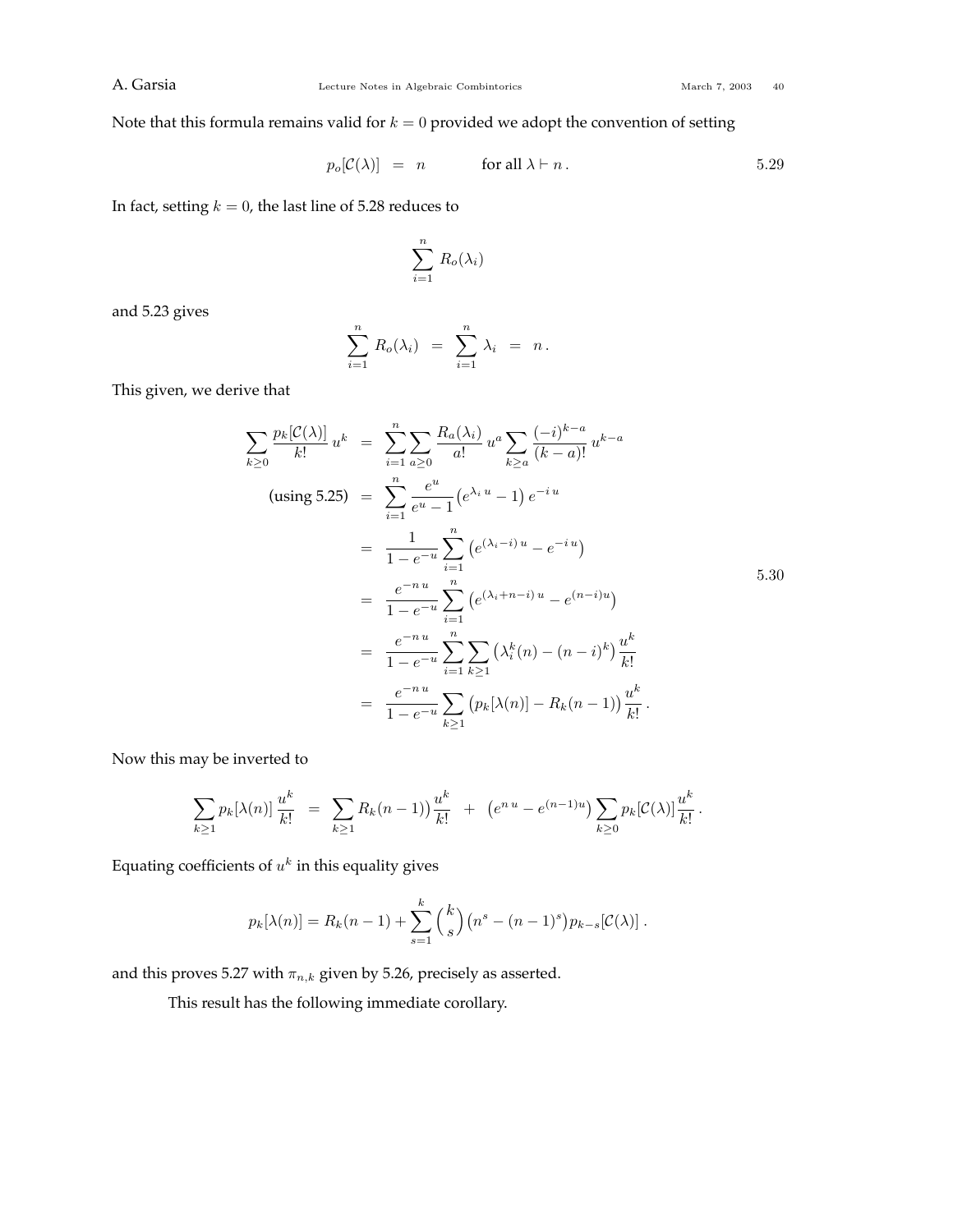### **Theorem 5.4**

Let *P* be a symmetric polynomial in  $(x_1, \ldots, x_n)$  and let

$$
P = H(p_1, p_2, \cdots, p_n) = \sum_{\rho} c_{\rho} p_{\rho}
$$

*be its expansion in terms of the power symmetric function basis. Then the symmetric polynomial*

$$
\pi_n P = H(p_1, p_2, \cdots, p_n) \Big|_{p_k \to \pi_{n,k}}
$$

*yields the identities*

$$
(\pi_n P) [C(\lambda)] = P [\lambda(n)] \qquad \forall \lambda \vdash n
$$

Now we need only one more fact to obtain our polynomial *Qλ*, Namely the following classical formula.

## **Lemma 5.1**

*The number of standard tableaux of shape*  $\lambda \vdash n$  *is given by the ratio* 

$$
f_{\lambda} = \frac{n!}{\lambda_1(n)!\lambda_2(n)!\cdots\lambda_n(n)!} \prod_{1 \leq i < j \leq n} (\lambda_i(n) - \lambda_j(n)) \tag{5.31}
$$

In particular we get that

$$
h_{\lambda} = \frac{n!}{f_{\lambda}} = \frac{\lambda_1(n)! \lambda_2(n)! \cdots \lambda_n(n)!}{\prod_{1 \le i < j \le n} (\lambda_i(n) - \lambda_j(n))} \tag{5.32}
$$

## **Proof**

It is well known (see [4] p. 114) that for any  $\rho \vdash n$  we have the Schur function expansion

$$
p_{\rho} \;\; = \;\; \sum_{\lambda \vdash n} \chi_{\rho}^{\lambda} \, S_{\lambda}
$$

since we also have

$$
S_{\lambda}(x_1,\ldots,x_n) = \frac{\det \|x_i^{\lambda_j+n-j}\|_{i,j=1}^n}{\det \|x_i^{n-j}\|_{i,j=1}^n}
$$

we see that

$$
\chi_{\rho}^{\lambda} = p_{\rho} \det ||x_{i}^{n-j}||_{i,j=1}^{n} \Big|_{x_{1}^{\lambda_{1}(n)} x_{2}^{\lambda_{2}(n)} \cdots x_{n}^{\lambda_{n}(n)}}.
$$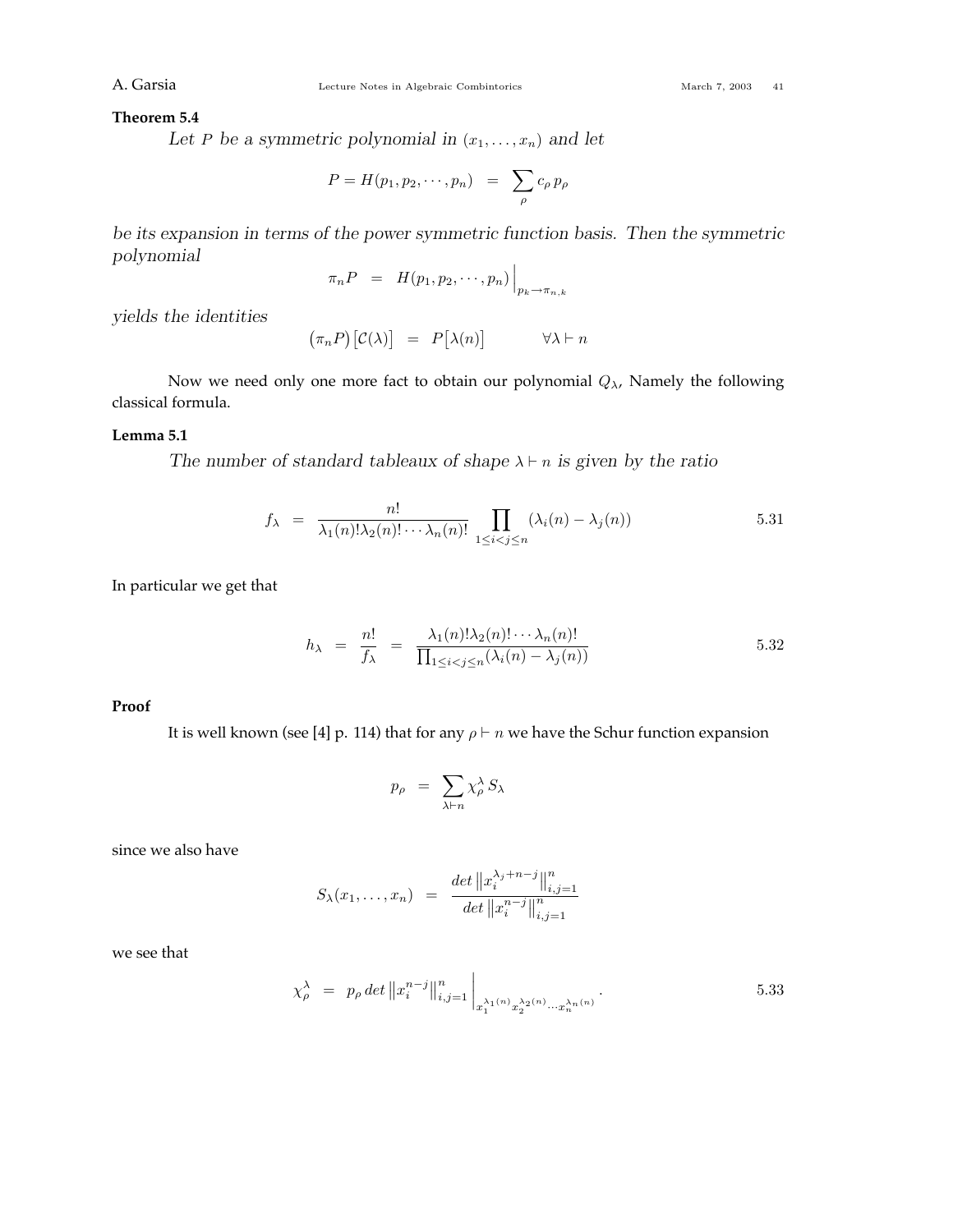In the particular case that  $\rho = 1^n$  this gives

$$
f_{\lambda} = \sum_{\sigma \in S_n} sign(\sigma) \sum_{\alpha_1 + \alpha_2 + \dots + \alpha_n = n} \frac{n!}{\alpha_1! \alpha_2! \cdots \alpha_n!} x_1^{\alpha_1 + n - \sigma_1} x_2^{\alpha_2 + n - \sigma_2} \cdots x_n^{\alpha_n + n - \sigma_n} \Big|_{x_1^{\lambda_1(n)} x_2^{\lambda_2(n)} \cdots x_n^{\lambda_n(n)}}.
$$
  
\n
$$
= n! \sum_{\sigma \in S_n} sign(\sigma) \frac{1}{(\lambda_1(n) + \sigma_1 - n)! (\lambda_2(n) + \sigma_2 - n)! \cdots (\lambda_n(n) + \sigma_n - n)!}
$$
  
\n
$$
= \frac{n!}{\lambda_1(n)! \lambda_2(n)! \cdots \lambda_n(n)!} \sum_{\sigma \in S_n} sign(\sigma) (\lambda_1(n))_{n - \sigma_1} (\lambda_2(n))_{n - \sigma_2} \cdots (\lambda_n(n))_{n - \sigma_n}
$$
  
\n
$$
= \frac{n!}{\lambda_1(n)! \lambda_2(n)! \cdots \lambda_n(n)!} det ||(\lambda_i(n))_{n - j}||_{i, j = 1}^n
$$
  
\n5.34

This yields the desired formula 5.31 since the determinant in 5.34 can be reduced by simple column manipulations to the Vandermonde determinant evaluated at  $\lambda_1(n), \lambda_2(n), \ldots, \lambda_n(n)$ ,.

We can now finally state the main result of this section

### **Theorem 5.5**

*For*  $\lambda \vdash n$  *set* 

$$
Q_{\lambda}[y_1, y_2, \dots, y_n] = \pi_n \ \Xi_{\lambda(n)}[y_1, y_2, \dots, y_n] \tag{5.35}
$$

*then for*  $\mu \vdash n$  *we have* 

$$
Q_{\lambda}[\mathcal{C}(\mu)] = \begin{cases} h_{\lambda} & \text{if } \mu = \lambda \\ 0 & \text{if } \mu \neq \lambda \end{cases} \qquad 5.36
$$

*In particular we must also have*

$$
\chi^{\lambda} = Q_{\lambda}[0, m_2, \dots, m_n] \qquad 5.37
$$

## **Proof**

Since the numerator in 5.18 is clearly an alternating polynomial in  $y_1, y_2, \ldots, y_n$ , the Vandermonde determinant factors out and the ratio evaluates to a symmetric polynomial. We can thus apply Theorem 5.4 and derive that

$$
Q_{\lambda}[\mathcal{C}(\mu)] = \Xi_{\lambda(n)}[\mu(n)].
$$

Since

$$
\sum_{i=1}^{n} \lambda_i(n) = {n \choose 2} + n = \sum_{i=1}^{n} \mu_i(n)
$$

we can apply Proposition 5.1 and derive that

$$
Q_{\lambda}[\mathcal{C}(\mu)] = \begin{cases} \frac{\lambda_1(n)! \lambda_2(n)! \cdots \lambda_n(n)!}{\prod_{1 \leq i < j \leq n} \left(\lambda_i(n) - \lambda_j(n)\right)} & \text{if } \mu \neq \lambda, \\ 0 & \text{if } \mu = \lambda. \end{cases}
$$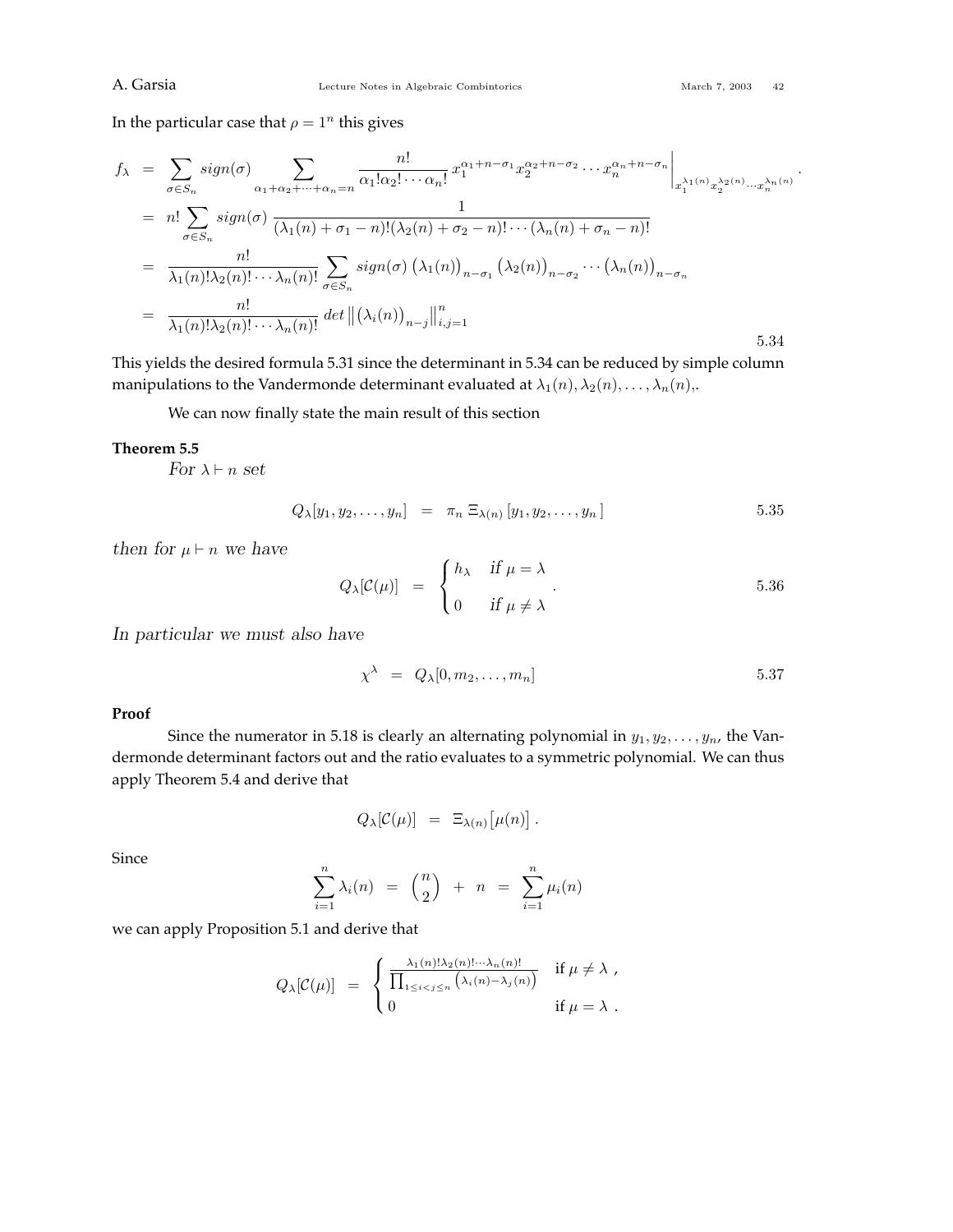and 5.36 immediately follows from the identity in 5.32.

Now note that combining 5.36 with 3.12 we get for any standard tableau *T* of shape *µ*

$$
Q_{\lambda}[0, m_2,..., m_n] e(T) = Q_{\lambda}(\mathcal{C}(\mu)) e(T) = \begin{cases} h_{\lambda} e(T) & \text{if } \mu = \lambda \\ 0 & \text{if } \mu \neq \lambda. \end{cases}
$$
 5.38

Since

$$
\chi^{\mu} = \sum_{\lambda(T)=\mu} e(T)
$$

from 5.38 we get that

$$
Q_{\lambda}[0, m_2,..., m_n] \chi^{\mu} = \begin{cases} h_{\lambda} \chi^{\lambda} & \text{if } \mu = \lambda ,\\ 0 & \text{if } \mu \neq \lambda . \end{cases}
$$

Subtracting from this result the well known identities

$$
\chi^{\lambda} \chi^{\mu} = \begin{cases} h_{\lambda} \chi^{\lambda} & \text{if } \mu = \lambda , \\ 0 & \text{if } \mu \neq \lambda . \end{cases}
$$

yields

$$
\left(Q_{\lambda}[0,m_2,\ldots,m_n] - \chi^{\lambda}\right)\chi^{\mu} = 0, \quad \text{for all } \mu \vdash n. \tag{5.39}
$$

Since Theorem 5.1 guarantees that the group algebra element

$$
Q_{\lambda}[0, m_2, \ldots, m_n] - \chi^{\lambda}
$$

is a class function, the identities in 5.39 are sufficient to guarantee that this difference must identically vanish. This completes our proof.

It develops that these polynomials are quite remarkable in their relative simplicity. To begin with, computer experimentation reveals that the polynomial  $\Xi_{\lambda(n)}[y_1, y_2, \ldots, y_n]$  may be quite monstruous even for small partitions. Of course that should be expected. When expressed in terms of the power basis it may still take a few lines of print even for  $\lambda \vdash 4$ . However, surprisingly, the replacement  $p_k \rightarrow \pi_{n,k}$  produces drammatic simplifications so that the resulting polynomials end up containing only a few terms. For instance for the partitions of 4 we obtain

$$
Q_{1111} = 1 + 4p_1 - p_2/2 + p_1^2/2 - p_3
$$
  
\n
$$
Q_{211} = -3 - 6p_1 + 3p_2/2 - p_1^2/2 + p_3
$$
  
\n
$$
Q_{22} = 20 + p_1 - 4p_2
$$
  
\n
$$
Q_{31} = -3 + 6p_1 + 3p_2/2 - p_1^2/2 - p_3
$$
  
\n
$$
Q_4 = 1 - 4p_1 - p_2/2 + p_1^2/2 + p_3
$$

Even for partitions of 6 these polynomials contain only a few terms. For instance we get

$$
Q_{321} = 161 - 22p_2 - 8p_1^2 - p_2^2 + 6p_4.
$$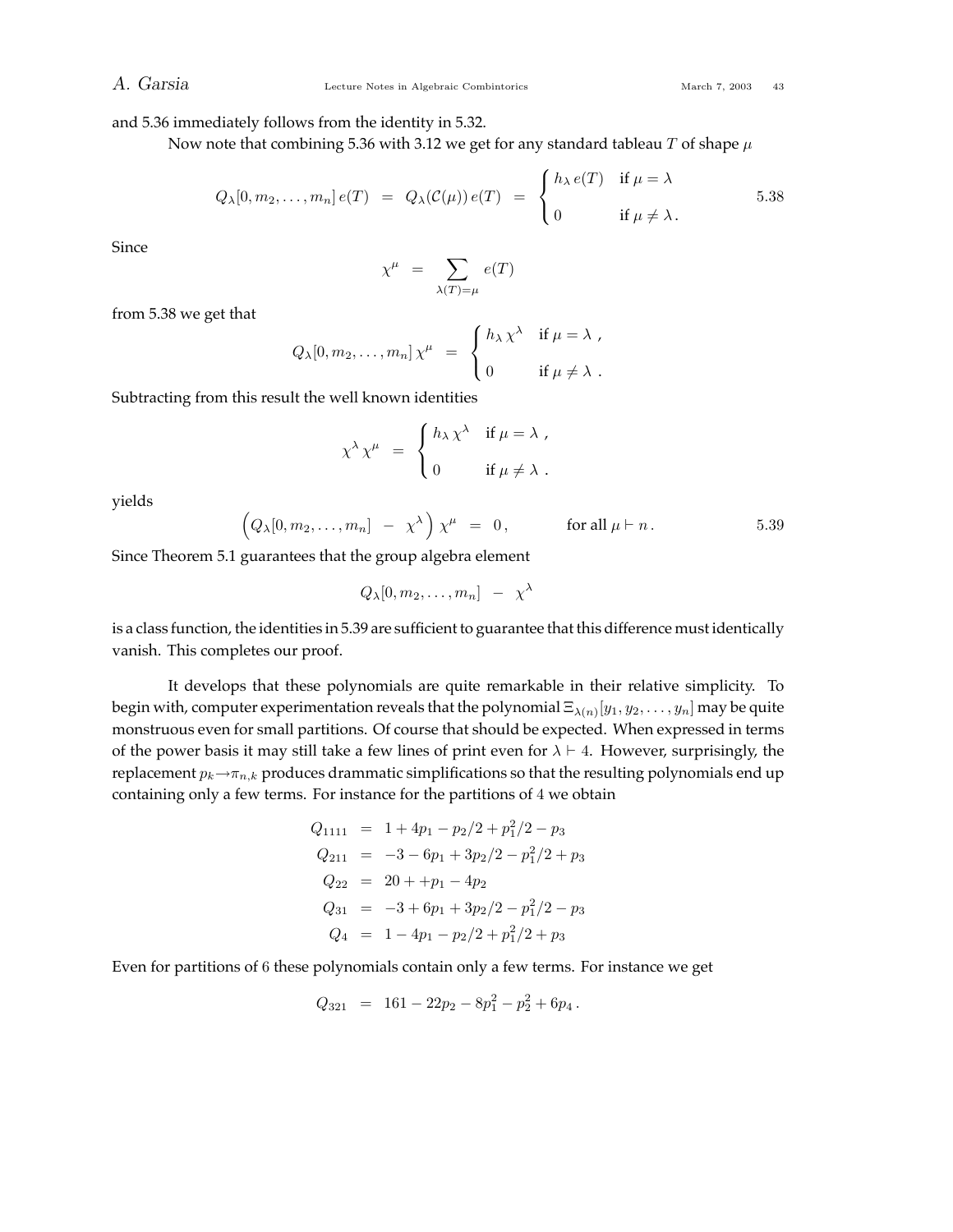Theorem 5.5 has two corollaries that are worth stating at this point.

## **Theorem 5.6**

*The polynomial*

$$
H_n[y_1, y_2, \ldots, y_n] = \sum_{\lambda \vdash n} Q_{\lambda}[y_1, y_2, \ldots, y_n]
$$

*satisfies the identities*

$$
H_n[\mathcal{C}(\mu)] = h_\mu \qquad \text{for all } \mu \vdash n \tag{5.40}
$$

## **Proof**

This is an immediate consequence of 5.36.

Again these polynomials are surprisingly simple. For instance up to  $n = 6$  we obtain

$$
H_3(y) = 1 + p_2
$$
  
\n
$$
H_4(y) = 16 - 2p_2 + p_1^2
$$
  
\n
$$
H_5(y) = p_4 - 6p_2 - p_1^2 + 46
$$
  
\n
$$
H_6(y) = -9p_4 + 2p_2^2 + 14p_2 + 12p_1^2 + 11
$$

## **Theorem 5.7**

*For*  $\rho \vdash n$  *set* 

$$
\mathcal{Z}_{\rho}[y_1, y_2, \dots, y_n] = \sum_{\lambda \vdash n} Q_{\lambda}[y_1, y_2, \dots, y_n] \chi_{\rho}^{\lambda}/z_{\rho} \qquad 5.41
$$

*where for*  $\rho = 1^{\alpha_1} 2^{\alpha_2} \cdots n^{\alpha_n}$  *as customary we set* 

$$
z_{\rho} = 1^{\alpha_1} 2^{\alpha_2} \cdots n^{\alpha_n} \alpha_1! \alpha_2! \cdots \alpha_n!
$$

*then*

$$
\mathcal{Z}_{\rho}[\mathcal{C}(\mu)] = h_{\mu} \chi_{\rho}^{\mu}/z_{\rho} \qquad 5.43
$$

*and the conjugacy class*  $C_p$  (as an element of the group algebra of  $S_n$ ) is given by the *formula*

$$
C_{\rho} = \mathcal{Z}_{\rho}[0, m_2, \dots, m_n] \qquad 5.44
$$

## **Proof**

The identity in 5.43 follows immediately from 5.36. Next, recall that the class function *Cρ*, in terms of the characters, has the expansion

$$
C_{\rho} = \sum_{\lambda \vdash n} \chi^{\lambda} \chi^{\lambda}_{\rho}/z_{\rho}
$$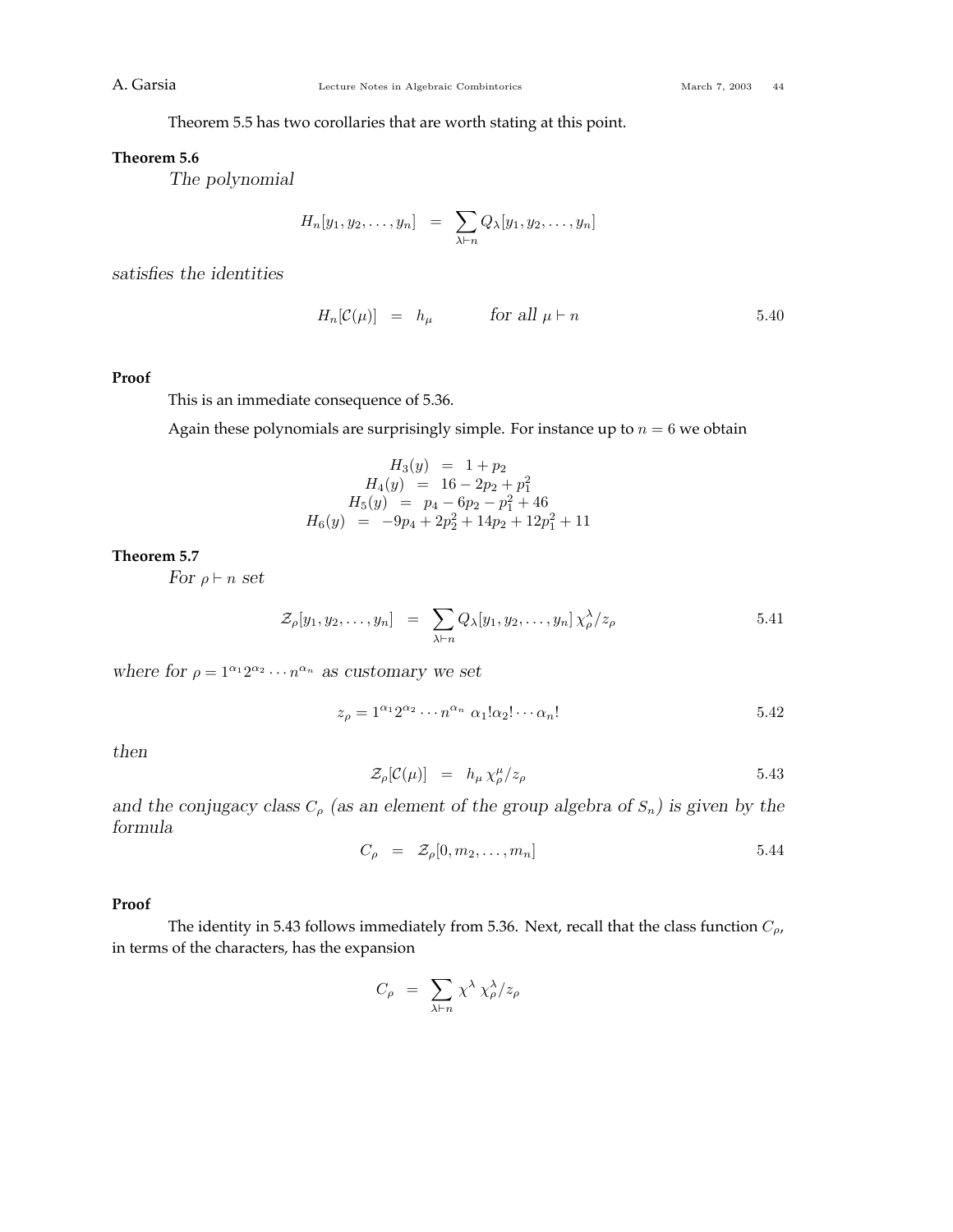Thus 5.44 is an immediate consequence of 5.37.

We give below a few samples we obtained from formula 5.41

$$
\mathcal{Z}_{[2,2]}(y) = \frac{1}{2}p_1^2 - \frac{3}{2}p_2
$$
  

$$
\mathcal{Z}_{[3,2]}(y) = 12p_1 + p_1p_2 - 4p_3
$$
  

$$
\mathcal{Z}_{[3,3]}(y) = -30 + 6p_2 + 3p_1^2 + 6p_2 + \frac{1}{2}p_2^2 - \frac{5}{2}p_4
$$

In a recent paper [2] A. Goupil et al, endevour to express the central parameter

$$
\omega_{\rho}^{\lambda} = \chi_{\rho}^{\lambda} h_{\lambda}/z_{\rho} \tag{5.45}
$$

as polynomial depending on  $\rho$  evaluated at  $C(\lambda)$ . The results they obtain are interesting in the present context since their polynomials yield alternate versions of the polynomails Z*ρ*.

More precisely one of their results may be stated as follows

## **Theorem 5.7** (Goupil et al [2])

*For each partition of n of the form*

$$
\gamma, 1^{n-r} \qquad \text{with } \gamma \vdash r
$$

*we can construct a symmetric polynomial*

$$
G_{\gamma} = \sum_{|\rho| \le r} c_{\rho}^{\gamma}(n) p_{\rho} \qquad \text{with } c_{\rho}(n) \in \mathbb{Q}[n] \qquad 5.46
$$

*satisfying*

$$
G_{\gamma}[\mathcal{C}(\lambda)] = \sum_{|\rho| \le r} c_{\rho}^{\gamma}(n) p_{\rho}[\mathcal{C}(\lambda)] = \omega_{\gamma,1^{n-r}}^{\lambda} \qquad (\text{for all } \lambda \vdash n) \qquad 5.47
$$

The polynomials *G<sup>γ</sup>* constructed by Goupil et al are also relatively simple when expressed in terms of power sums. The proof of Theorem 5.7 by Goupil et al is algorithmic, but the resulting algorithm is of considerable complexity. Our aim here is to obtain an alternate algorithm.

It develops that the crucial idea in carrying this out stems from a calculation initiated by Macdonald in the same previously quoted exercise (†). In fact, the aim of Macdonald in that exercise is to obtain a formula for  $\omega^{\lambda}_{k,1^{n-k}}$ . Extending Macdonald's idea to its most general form naturally leads us to the following remarkable result.

<sup>(</sup>†) Ex. 7, page 117 of [4].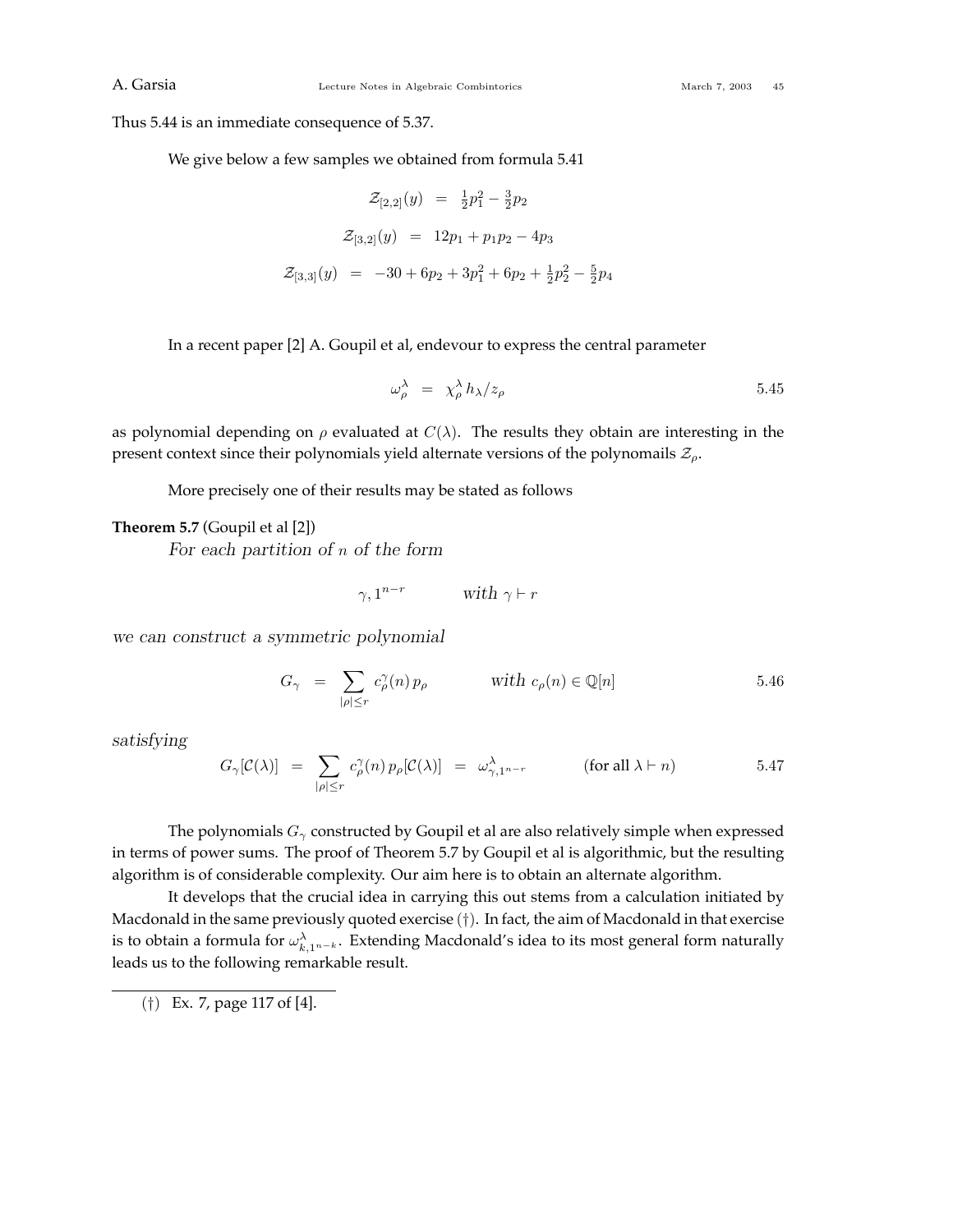## **Theorem 5.8**

Let  $\gamma$  be a partition of *m* all of whose parts are  $> 1$  and set

$$
\Psi_{\gamma,n}(y) = \frac{1}{z_{\gamma}} \sum_{\alpha \vdash r} \chi_{\gamma}^{\alpha} \Xi_{\alpha(n)}(y) \qquad 5.48
$$

*then the polynomial*

$$
\Phi_{\gamma,n}(y) = \pi_n \Psi_{\gamma,n}(y) \tag{5.49}
$$

*yields the identities*

$$
\Phi_{\gamma,n}\left[\mathcal{C}(\lambda)\right] = w_{\gamma,1^{n-r}}^{\lambda} \qquad (\forall \lambda \vdash n) \qquad 5.50
$$

## **Proof**

From the well known formula

$$
\chi_{\rho}^{\lambda} = p_{\rho} \det \|x_i^{n-j}\|_{i,j=1}^n \Big|_{x_1^{\lambda_1+n-1} x_2^{\lambda_2+n-2} \cdots x_n^{\lambda_n+n-n}}
$$

using our notation, we get for  $\rho = \gamma, 1^{n-r}$ 

$$
\chi^{\lambda}_{\gamma,1^{n-r}} = p_1^{n-r} p_\gamma \det \|x_i^{n-j}\|_{i,j=1}^n \Big|_{x_1^{\lambda_1(n)} x_2^{\lambda_2(n)} \cdots x_n^{\lambda_n(n)}}
$$

Expanding  $p_{\gamma}$  in terms of Schur functions we get

$$
\chi_{\gamma,1^{n-r}}^{\lambda} = \sum_{\alpha \vdash r} \chi_{\gamma}^{\alpha} p_1^{n-r} S_{\alpha}(x_1,\ldots,x_n) \Delta_n(x_1,\ldots,x_n) \Big|_{x_1^{\lambda_1(n)} x_2^{\lambda_2(n)} \cdots x_n^{\lambda_n(n)}}
$$
  
\n
$$
= \sum_{\alpha \vdash r} \chi_{\gamma}^{\alpha} p_1^{n-r} \det \|x_i^{\alpha_j(n)}\|_{i,j=1}^n \Big|_{x_1^{\lambda_1(n)} x_2^{\lambda_2(n)} \cdots x_n^{\lambda_n(n)}}
$$
  
\n
$$
= \sum_{\alpha \vdash r} \chi_{\gamma}^{\alpha} p_1^{n-r} \sum_{\sigma \in S_n} sign(\sigma) x_1^{\alpha_{\sigma_1}(n)} x_2^{\alpha_{\sigma_2}(n)} \cdots x_n^{\alpha_{\sigma_n}(n)} \Big|_{x_1^{\lambda_1(n)} x_2^{\lambda_2(n)} \cdots x_n^{\lambda_n(n)}}
$$

Following Macdonald we use the multinomial expansion of  $p_1^{n-r}$  and obtain

$$
\chi_{\gamma,1^{n-r}}^{\lambda} = \sum_{\alpha \vdash r} \chi_{\gamma}^{\alpha} \sum_{\sigma \in S_n} sign(\sigma) \sum_{p_1+p_2+\cdots+p_n=n-r} \frac{(n-r)!}{p_1!p_2! \cdots p_n!} x_1^{\alpha_{\sigma_1}(n)+p_1} x_2^{\alpha_{\sigma_2}(n)+p_2} \cdots x_n^{\alpha_{\sigma_n}(n)+p_n} \Big|_{x_1^{\lambda_1(n)} x_2^{\lambda_2(n)} \cdots x_n^{\lambda_n(n)}}
$$
  
=  $(n-r)!\sum_{\alpha \vdash r} \chi_{\gamma}^{\alpha} \sum_{\sigma \in S_n} sign(\sigma) \frac{1}{(\lambda_1(n)-\alpha_{\sigma_1}(n)!(\lambda_2(n)-\alpha_{\sigma_2}(n)!\cdots(\lambda_n(n)-\alpha_{\sigma_n}(n))!} \frac{1}{(\lambda_1(n)-\alpha_{\sigma_1}(n)!(\lambda_2(n)-\alpha_{\sigma_2}(n)!\cdots(\lambda_n(n)-\alpha_{\sigma_n}(n))!} \Big|_{x_1^{\lambda_1(n)} x_2^{\lambda_2(n)} \cdots x_n^{\lambda_n(n)}}$ 

Since all the parts of  $\gamma$  are  $> 1$  we have that  $z_{\gamma,1^{n-r}} = z_{\gamma}(n-r)!$  thus 5.45 with  $\rho = \gamma, 1^{n-r}$  and 5.32 give

$$
\omega_{\gamma,1^{n-r}}^{\lambda} = \chi_{\gamma,1^{n-r}}^{\lambda} \frac{h_{\lambda}}{z_{\gamma}(n-r)!} = \frac{\chi_{\gamma,1^{n-r}}^{\lambda} \lambda_1(n)! \lambda_2(n)! \cdots \lambda_n(n)!}{z_{\gamma}(n-r)!} \frac{\lambda_1(n)! \lambda_2(n)! \cdots \lambda_n(n)!}{\prod_{1 \leq i < j \leq n} (\lambda_i(n)! - \lambda_j(n)!)}
$$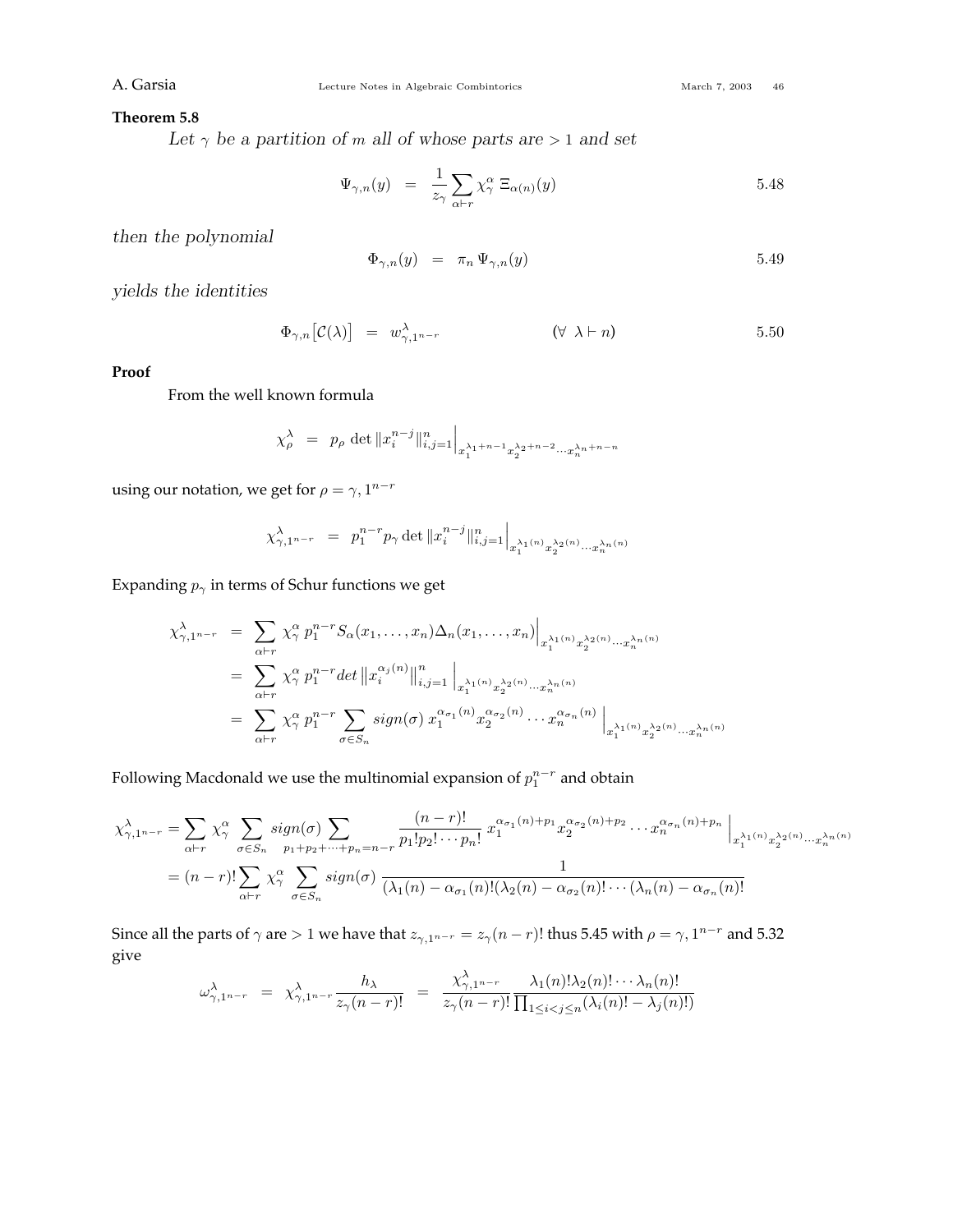Using this in our previous relation we obtain

$$
w_{\gamma,1^{n-r}}^{\lambda} = \frac{1}{z_{\gamma} \prod_{1 \leq i < j \leq n} (\lambda_i(n)! - \lambda_j(n)!)} \sum_{\alpha \vdash r} \chi_{\gamma}^{\alpha} \sum_{\sigma \in S_n} sign(\sigma) \frac{\lambda_1(n)! \lambda_2(n)! \cdots \lambda_n(n)!}{(\lambda_1(n) - \alpha_{\sigma_1}(n)! (\lambda_2(n) - \alpha_{\sigma_2}(n)! \cdots (\lambda_n(n) - \alpha_{\sigma_n}(n)!))}
$$
\n
$$
= \frac{1}{z_{\gamma}} \sum_{\alpha \vdash r} \chi_{\gamma}^{\alpha} \frac{\sum_{\sigma \in S_n} sign(\sigma) (\lambda_1(n))_{\alpha_{\sigma_1}} (\lambda_2(n))_{\alpha_{\sigma_2}} \cdots (\lambda_n(n))_{\alpha_{\sigma_n}}}{\prod_{1 \leq i < j \leq n} (\lambda_i(n)! - \lambda_j(n)!)}
$$
\n
$$
= \frac{1}{z_{\gamma}} \sum_{\alpha \vdash r} \chi_{\gamma}^{\alpha} \Xi_{\alpha(n)}[\lambda(n)]. \tag{5.51}
$$

Now, from 5.49 and Theorem 5.4 we get that

$$
\Phi_{\gamma,n}\big[\mathcal{C}(\lambda)\big] \;\;=\;\; \Psi_{\gamma,n}\big[\mu(\lambda)\big]
$$

and 5.51 together with the definition in 5.48 gives 5.50 and completes the proof of the theorem.

Formulas 5.48 and 5.49 combined are not sufficient to render explicit the dependence on *n*. To achieve this and obtain expansions similar to 5.47 for the polynomials Φ*γ,n* we need one further step. This is provided by the following basic identity.

## **Proposition 5.3**

*For*  $\alpha \vdash m < n$  *let* 

$$
R_{\alpha}[x_1, x_2, \cdots, x_n; n] = \Xi_{\alpha(n)}[x(n)], \qquad \qquad 5.52
$$

*where for convenience we have set*

$$
x(n) = (x_1(n), x_2(n), \dots, x_n(n)) \qquad (with \ x_i(n) = x_i + n - i),
$$

*then*

$$
R_{\alpha}[x_1, x_2, \cdots, x_n; n] \Big|_{x_n=0} = R_{\alpha}[x_1, x_2, \cdots, x_{n-1}; n-1]
$$
 5.53

## **Proof**

Note that if  $a_j \geq 1$  we may write

$$
(y_i)_{a_j} = y_i (y_i - 1)_{a_j - 1}
$$
 for  $i = 1, ..., n$ .

Thus

$$
\det \left\| (y_i)_{a_j} \right\|_{i,j=1}^n \Big|_{\substack{y_n=0 \ a_n=0}} = y_1 y_2 \cdots y_{n-1} \det \begin{bmatrix} (y_1 - 1)_{a_1-1} & \cdots & (y_1 - 1)_{a_{n-1}-1} & 1 \\ (y_2 - 1)_{a_1-1} & \cdots & (y_2 - 1)_{a_{n-1}-1} & 1 \\ \vdots & \vdots & \ddots & \vdots & \vdots \\ (y_{n-1} - 1)_{a_1-1} & \cdots & (y_{n-1} - 1)_{a_{n-1}-1} & 1 \\ 0 & \cdots & 0 & 1 \end{bmatrix}
$$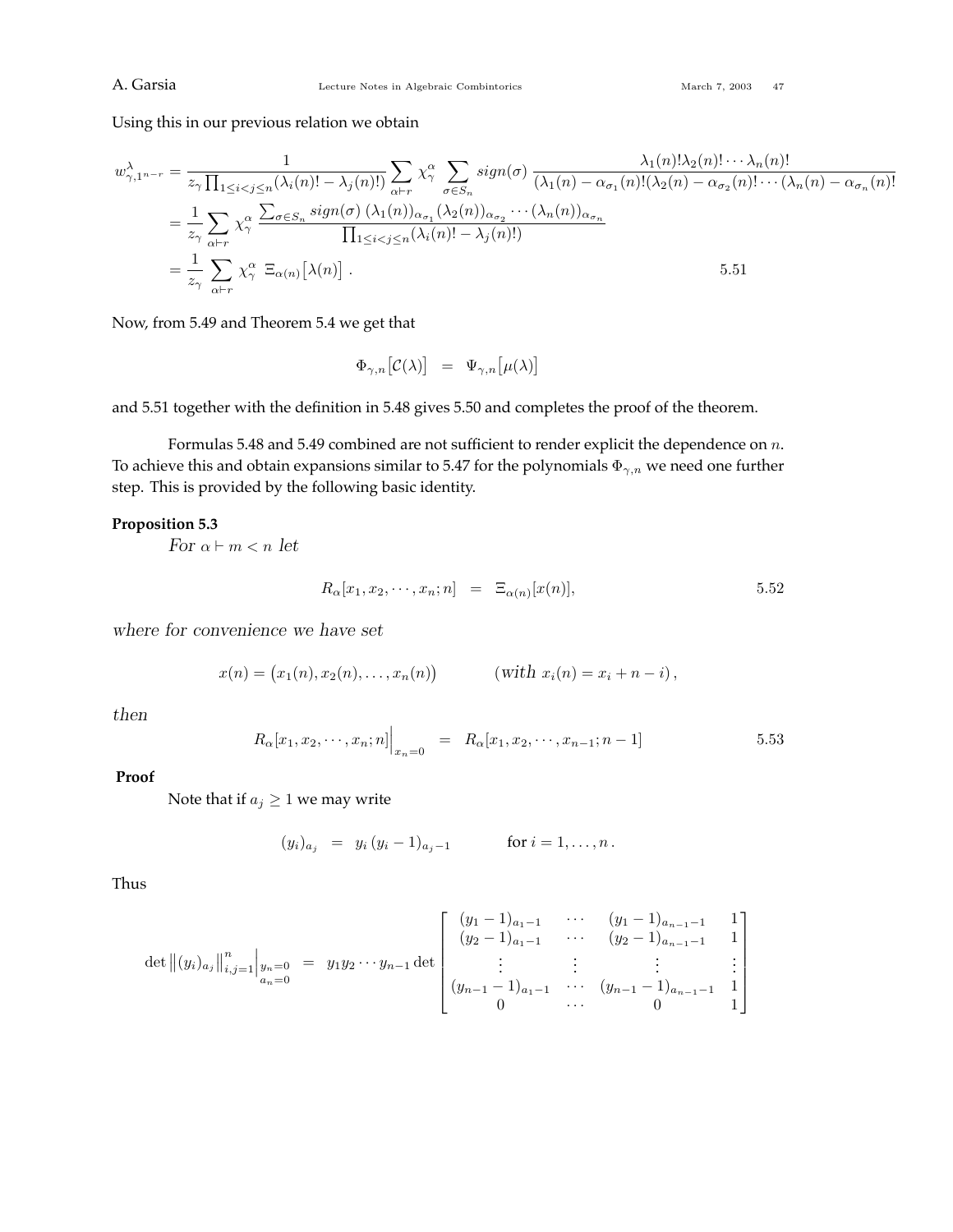Thus from the definition in 5.18 we get that

$$
\Xi_a[y_1, y_2, \dots, y_n]_{\substack{y_n=0 \ a_n=0}} = \det \begin{bmatrix} (y_1 - 1)_{a_1-1} & \cdots & (y_1 - 1)_{a_{n-1}-1} \\ (y_2 - 1)_{a_1-1} & \cdots & (y_2 - 1)_{a_{n-1}-1} \\ \vdots & \cdots & \vdots \\ (y_{n-1} - 1)_{a_1-1} & \cdots & (y_{n-1} - 1)_{a_{n-1}-1} \end{bmatrix} / \prod_{1 \le i < j \le n-1} (y_i - y_j)
$$
\n5.54

Note that for  $l(\alpha) < n$  we have  $\alpha_n(n) = 0$  and  $\alpha_i(n) \geq 1$  for all  $i < n$ . Moreover, we also have

 $x_i(n) - 1 = x_i + n - i - 1 = x_i(n - 1)$  (for  $i = 1, ..., n - 1$ )

and

$$
\alpha_i(n) - 1 = \alpha_i + n - i - 1 = \alpha_i(n - 1) \quad (\text{for } i = 1, ..., n - 1)
$$

Thus, setting  $y_i = x_i(n)$  and  $a_i = \alpha_i(n)$ , in 5.54 immediately gives 5.53 precisely as asserted.

Proposition 5.3 has the following remarkable corollary

### **Proposition 5.4**

*If*  $\alpha \vdash m$  *then for any*  $n \geq m$  *we have the power basis expansion* 

$$
\Xi_{\alpha(n)}(y_1, y_2, \dots, y_n) = \sum_{|\rho| \leq m} c^{\alpha}_{\rho}(n) p_{\rho}(y_1, y_2, \dots, y_n).
$$
 5.55

*This given, define the coefficients*  $d_{\rho}^{\alpha}(n)$  *through the equation* 

$$
\sum_{|\rho| \le m} c_{\rho}^{\alpha}(n) p_{\rho} \Big|_{p_{k} \to R_{k}(n-1)+ \sum_{s=1}^{k} {k \choose s} (n^{s} - (n-1)^{s}) q_{s}} = \sum_{|\rho| \le m} d_{\rho}^{\alpha}(n) q_{\rho} \qquad 5.56
$$

*where*  $q_1, q_2, \ldots, q_m$  *are indeterminates and for*  $\rho = 1^{k_1} 2^{k_2} \cdots m^{k_m}$  *we set* 

$$
q_{\rho} = q_1^{k_1} q_2^{k_2} \cdots q_m^{k_m}
$$

*then for all*  $n \geq m$  *we have* 

$$
d_{\rho}^{\alpha}(n) = d_{\rho}^{\alpha}(m) \qquad (\text{for all } |\rho| \le m). \qquad 5.57
$$

#### **Proof**

It is easily seen from the definition in 5.18 that Ξ*<sup>α</sup>* is a polynomial of degree

$$
a_1 + a_2 + \dots + a_n - \binom{n}{2}
$$

thus it follows that, when  $\alpha \vdash m$ , the polynomial in the left hand side of 5.55 is of degree *m*. Thus the power sum expansion of  $\Xi_{\alpha(n)}(y_1, y_2, \ldots, y_n)$  must necessarily be of the form given in 5.55.

For convenience set for all  $k \geq 1$ 

$$
q_k(x_1, x_2, \dots, x_n) = \sum_{i=1}^n \sum_{s=0}^k {k \choose s} (-i)^{k-a} R_a(x_i)
$$
 5.58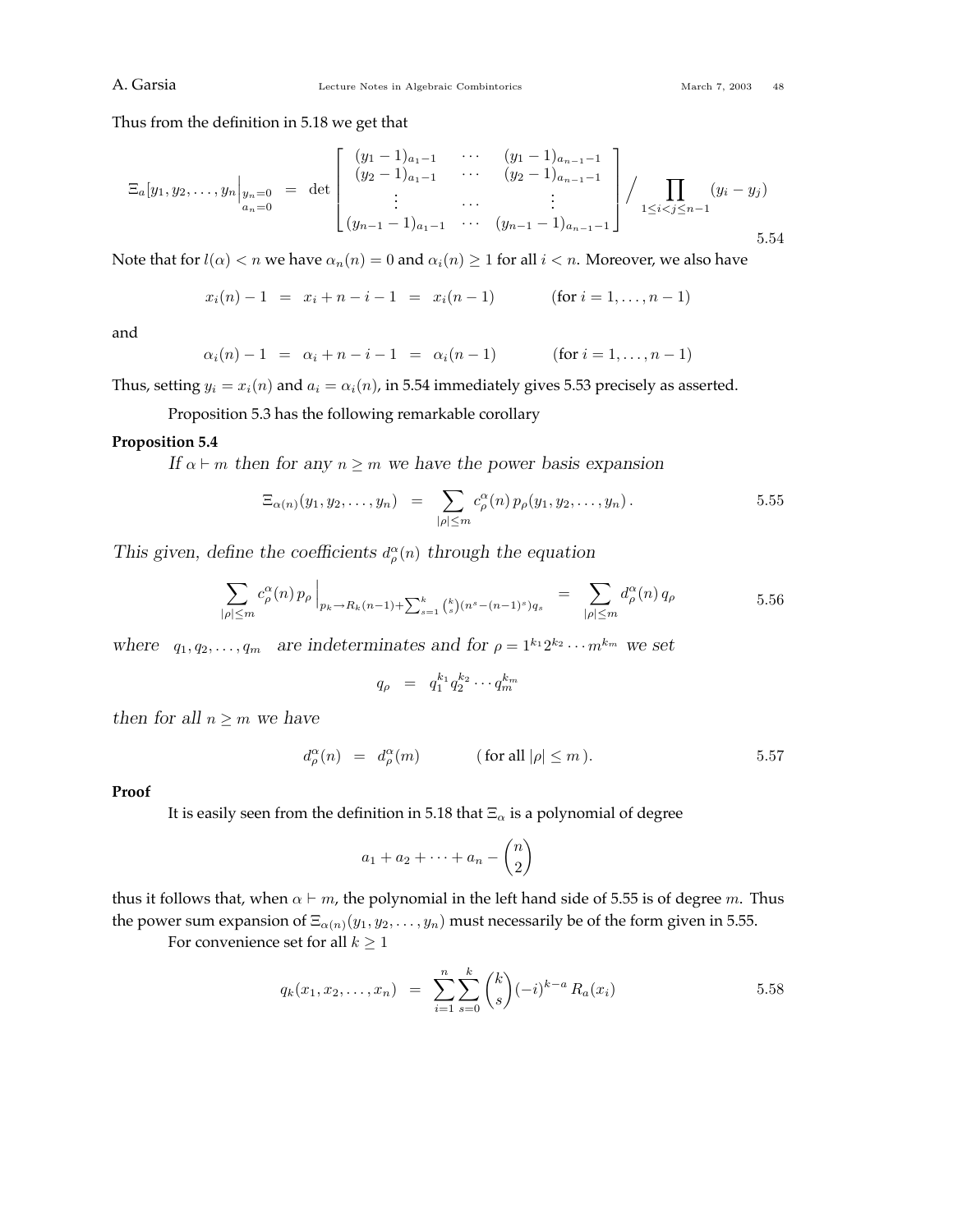Note that by combining 5.26, 5.27 and 5.28 we derive that,

$$
p_k(x_1(n), x_2(n), \dots, x_n(n)) = R_k(n-1) + \sum_{s=1}^k {k \choose s} (n^s - (n-1)^s) q_s(x_1, x_2, \dots, x_n) \qquad 5.59
$$

Then it follows from the definition in 5.52 that

$$
R_{\alpha}[x_1, x_2, \dots, x_n; n] = \sum_{|\rho| \le m} c_{\rho}^{\alpha}(n) p_{\rho}(x_1(n), x_2(n), \dots, x_n(n)).
$$
  
(by 5.56) = 
$$
\sum_{|\rho| \le m} d_{\rho}^{\alpha}(n) q_{\rho}(x_1, x_2, \dots, x_n)
$$

where for  $\rho = 1^{k_1} 2^{k_2} \cdots m^{k_m}$  we set

$$
q_{\rho}(x_1, x_2, \ldots, x_n) = q_1^{k_1}(x_1, x_2, \ldots, x_n) q_2^{k_2}(x_1, x_2, \ldots, x_n) \cdots q_m^{k_m}(x_1, x_2, \ldots, x_n)
$$

Note next that Proposition 5.3 gives

$$
R_{\alpha}[x_1, x_2, \dots, x_n; n] \Big|_{x_{m+1} = x_{m+2} = \dots = x_n = 0} = R_{\alpha}[x_1, x_2, \dots, x_m; m]
$$
  
(by 5.60 for  $m = n$ ) =  $\sum_{|\rho| \le m} d_{\rho}^{\alpha}(m) q_{\rho}(x_1, x_2, \dots, x_m)$  5.61

On the other hand 6.60 itself gives

$$
R_{\alpha}[x_1, x_2, \dots, x_n; n] \Big|_{x_{m+1} = x_{m+2} = \dots = x_n = 0} = \sum_{|\rho| \le m} d_{\rho}^{\alpha}(n) q_{\rho}(x_1, x_2, \dots, x_n) \Big|_{x_{m+1} = x_{m+2} = \dots = x_n = 0}.
$$

But we plainly see from 5.58 that for all  $k \geq 0$  we have

$$
q_k(x_1, x_2,..., x_n)\Big|_{x_{m+1}=x_{m+2}=...=x_n=0} = q_k(x_1, x_2,..., x_m).
$$
 5.63

Combining 5.61, 5.62 and 5.63 gives

$$
\sum_{|\rho| \leq m} d_{\rho}^{\alpha}(m) q_{\rho}(x_1, x_2, \dots, x_m) = \sum_{|\rho| \leq m} d_{\rho}^{\alpha}(n) q_{\rho}(x_1, x_2, \dots, x_m)
$$

and this forces 5.57, completing the proof.

### **Theorem 5.9**

Let  $\gamma$  be a partition of *m* all of whose parts are  $> 1$  and set

$$
W_{\gamma}(p_1, p_2, \dots, p_m; n) = \frac{1}{z_{\gamma}} \sum_{\alpha \vdash m} \chi^{\alpha}_{\gamma} \sum_{|\rho| \leq m} d^{\alpha}_{\rho}(m) p_{\rho} \Big|_{p_0 \to n}
$$
 5.64

*then for all*  $\lambda \vdash n$  *we have* 

$$
W_{\gamma}(p_1, p_2, \dots, p_m; n) \Big|_{p_k \to p_k[\mathcal{C}(\lambda)]} = \omega_{\gamma, 1^{n-m}} \tag{5.65}
$$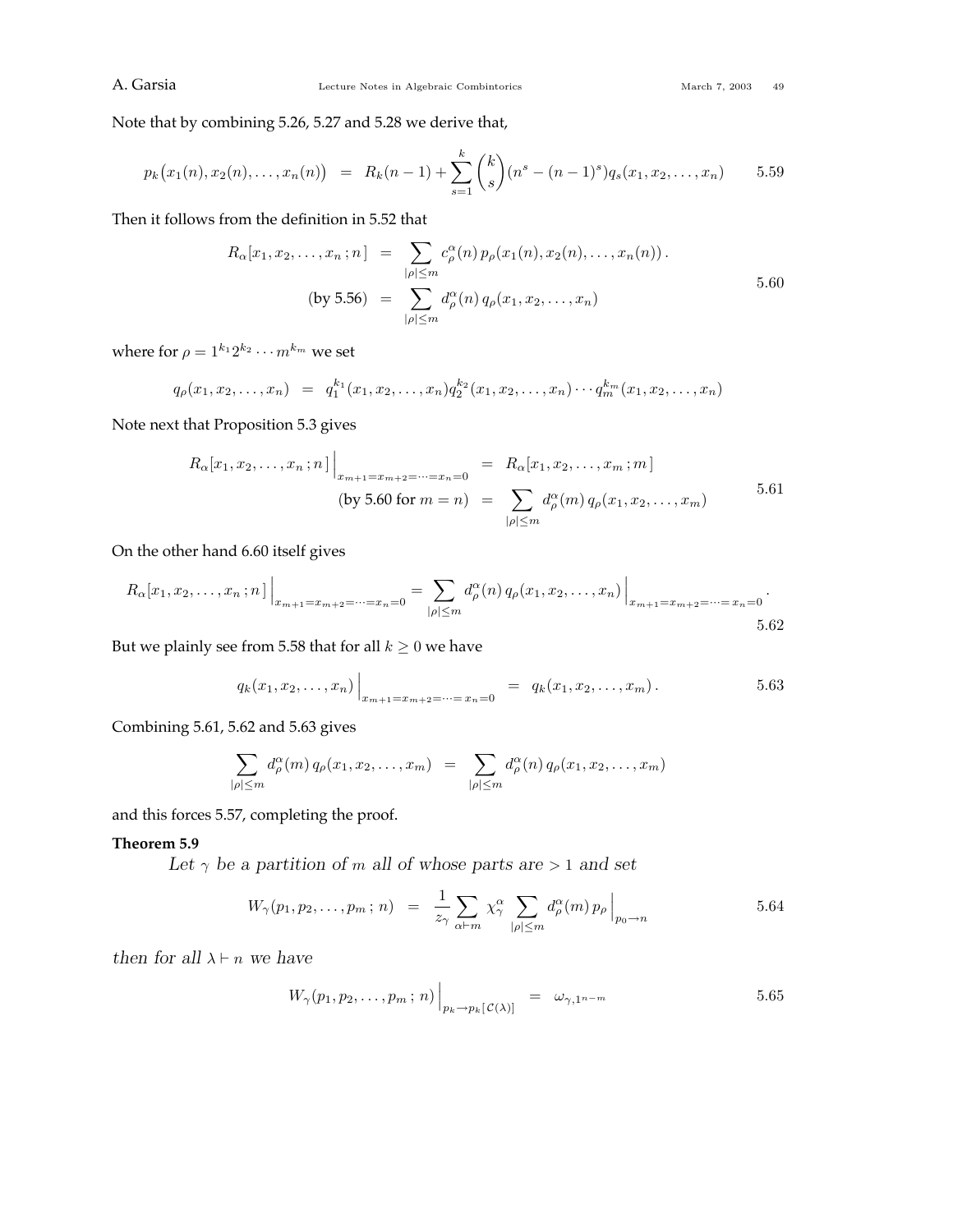*In particular the conjugacy class*  $C_{\gamma,1^{n-m}} \in \mathcal{A}(S_n)$  *is given by the formula* 

$$
C_{\gamma,1^{n-m}} = W_{\gamma}(p_1,p_2,\ldots,p_m;n) \Big|_{p_k \to p_k[m_2,m_2,\ldots,m_n]}.
$$

**Proof**

It follows from Proposition 5.4 that, for  $\gamma \vdash m$ , the polynomial

$$
\Phi_{\gamma,n} \;\; = \;\; \pi_n \, \Psi_{\gamma,n}
$$

defined in 5.49, may also be written in the form

$$
\Phi_{\gamma,n} = \frac{1}{z_{\gamma}} \sum_{\alpha \vdash m} \chi^{\alpha}_{\gamma} \sum_{|\rho| \leq m} d^{\alpha}_{\rho}(m) p_{\rho}
$$

We should note however that the definition 5.56 yields that some powers of  $q_0$  will necessarily occur in the expansion on the right hand side of 5.56. Since for any  $\lambda \vdash n$ , we have  $p_0[\mathcal{C}(\lambda)] = n$ , we see that in making the replacement  $q_k \rightarrow p_k[\mathcal{C}(\lambda)]$ , the variable  $q_0$  will necessarily be replaced by *n*. Thus 5.65 follows by combining Theorems 5.8 and 5.9. Formula 5.66 can then be derived from 5.65 the same way we derived 5.37 from 5.36.

The reader may find interesting to observe the remarkable simplicity of some of our polynomials  $W_\gamma$  given in the tables which follow.

## $W_2 = p_1$

$$
W_3 = 1/2 n (n - 1) + p_2
$$

$$
\mathbf{W}_4 = -(-3 + 2 n)\mathbf{p}_1 + \mathbf{p}_3
$$
  

$$
\mathbf{W}_{22} = 1/2 n (n - 1) + 1/2 {\mathbf{p}_1}^2 - 3/2 {\mathbf{p}_2}
$$

$$
\mathbf{W}_5 = 1/6 n (n - 1) (5 n - 19) + \mathbf{p}_4 - (-10 + 3 n) \mathbf{p}_2 - 2 \mathbf{p}_1^2
$$
  

$$
\mathbf{W}_{32} = -1/2 (16 - 13 n + n^2) \mathbf{p}_1 - 4 \mathbf{p}_3 + \mathbf{p}_2 \mathbf{p}_1
$$

$$
\mathbf{W}_6 = 2 (3n-4)(n-5) \mathbf{p}_1 + \mathbf{p}_5 - (-25+4n) \mathbf{p}_3 - 6 \mathbf{p}_2 \mathbf{p}_1
$$
  
\n
$$
\mathbf{W}_{42} = -4/3n (n-1) (2n-7) - 5 \mathbf{p}_4 + (-35+12n) \mathbf{p}_2 + \mathbf{p}_3 \mathbf{p}_1 - (-11+2n) \mathbf{p}_1^2
$$
  
\n
$$
\mathbf{W}_{33} = 1/8n (n-1) (n^2 - 13n + 34) - 5/2 \mathbf{p}_4 + 1/2 \mathbf{p}_2^2 - 1/2 (n-3) (n-10) \mathbf{p}_2 + 3 \mathbf{p}_1^2
$$
  
\n
$$
\mathbf{W}_{222} = 1/2 (10-9n+n^2) \mathbf{p}_1 + 10/3 \mathbf{p}_3 + 1/6 \mathbf{p}_1^3 - 3/2 \mathbf{p}_2 \mathbf{p}_1
$$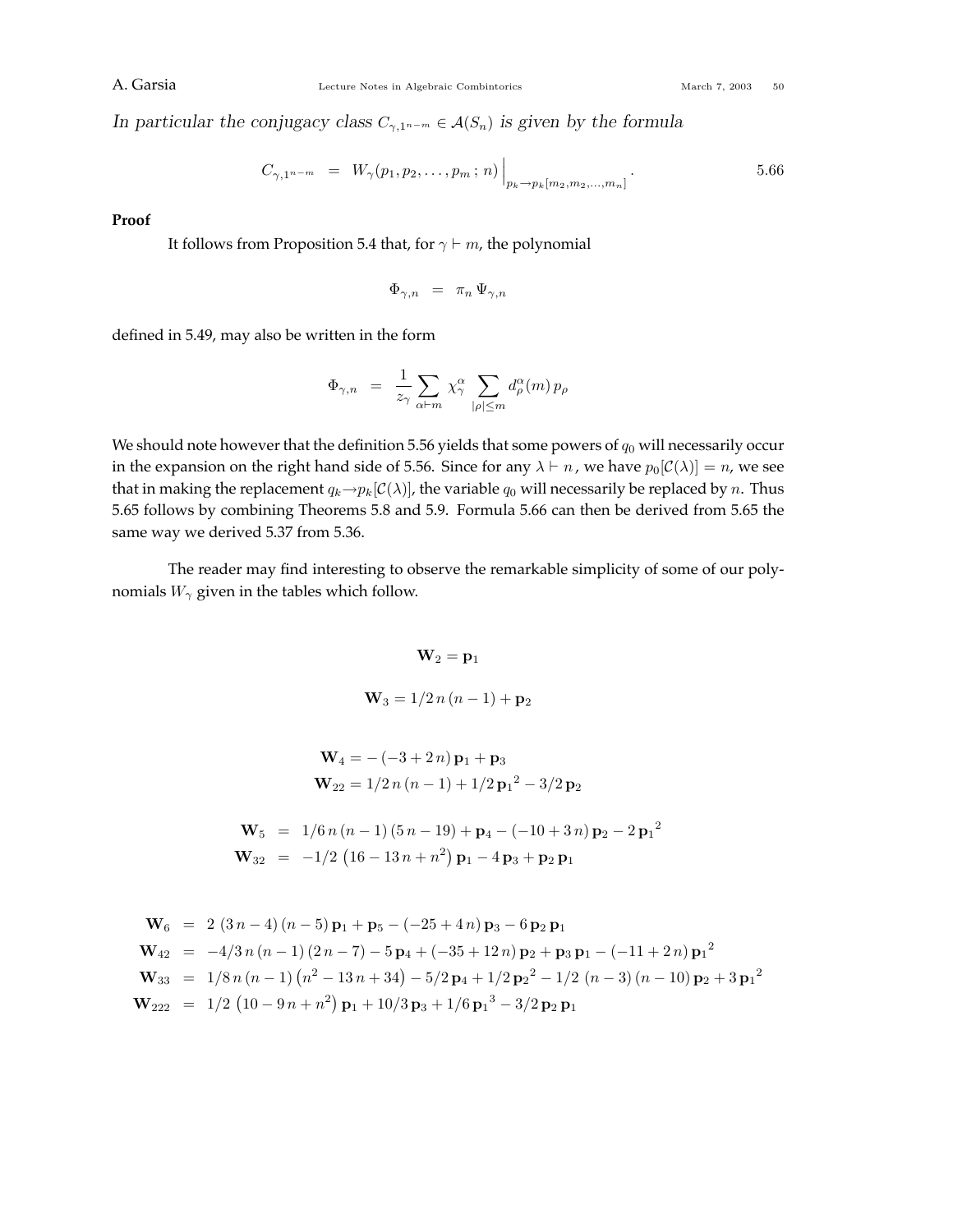$$
\mathbf{W}_{7} = -1/24 n (n - 1) (49 n^{2} - 609 n + 1502) - 9/2 p_{2}^{2} - 8 p_{3} p_{1} + 2 (-36 + 7 n) p_{1}^{2}
$$
  
+ 1/2 (504 + 21 n<sup>2</sup> - 241 n) p<sub>2</sub> - 5/2 (2n - 21) p<sub>4</sub> + p<sub>6</sub>  

$$
\mathbf{W}_{52} = 10 (-11 + 2 n) p_{3} + 1/6 (-174 n^{2} + 889 n - 864 + 5 n^{3}) p_{1}
$$
  
- (3n - 40) p<sub>2</sub>p<sub>1</sub> + p<sub>4</sub>p<sub>1</sub> - 6 p<sub>5</sub> - 2 p<sub>1</sub><sup>3</sup>  

$$
\mathbf{W}_{43} = -1/2 (n - 5) (n - 36) p_{3} + 1/2 (-240 - 53 n^{2} + 251 n + 2 n^{3}) p_{1}
$$
  
- (27 + 2 n) p<sub>2</sub>p<sub>1</sub> - 6 p<sub>5</sub> + p<sub>3</sub>p<sub>2</sub>  

$$
\mathbf{W}_{322} = -1/4 (n - 1) (n^{2} - 25 n + 72) n + 1/2 p_{2} p_{1}^{2} - 3/2 p_{2}^{2} - 4 p_{3} p_{1}
$$
  
- 1/4 (n<sup>2</sup> - 25 n + 104) p<sub>1</sub><sup>2</sup> + 5/4 (n<sup>2</sup> - 25 n + 60) p<sub>2</sub> + 15 p<sub>4</sub>  

$$
\mathbf{W}_{8} = 1/3 (48 n^{2} + 3283 - 918 n) p_{3} - 4/3 (-264 n^{2} - 945 + 1058 n + 16 n^{3}) p_{1}
$$
  
+ 2 (24n - 197) p<sub>2</sub>p<sub>1</sub> - 2 (-49 + 3 n) p<sub>5</sub> +  $\frac{32}{3}$  p<sub>1</sub><sup>3</sup> - 12 p<sub>3</sub>p<sub>2</sub> + p<

These notes would not be complete without the evaluation of the elementary symmetric functions at the Murphy elements. This can be stated as follows

## **Theorem 5.10**

*For*  $s = 1, 2, \ldots, n$  *we have* 

$$
e_s(m_2, m_3, \dots, m_n) = \sum_{l(\rho)=n-s} \mathcal{C}_{\rho} \qquad 6.66
$$

## **Proof**

Remarkably, this identity is equivalent to a formula giving the principal specialization of Schur functions. This is shown by a purely combinatorial argument by Diaconis and Greene in [1].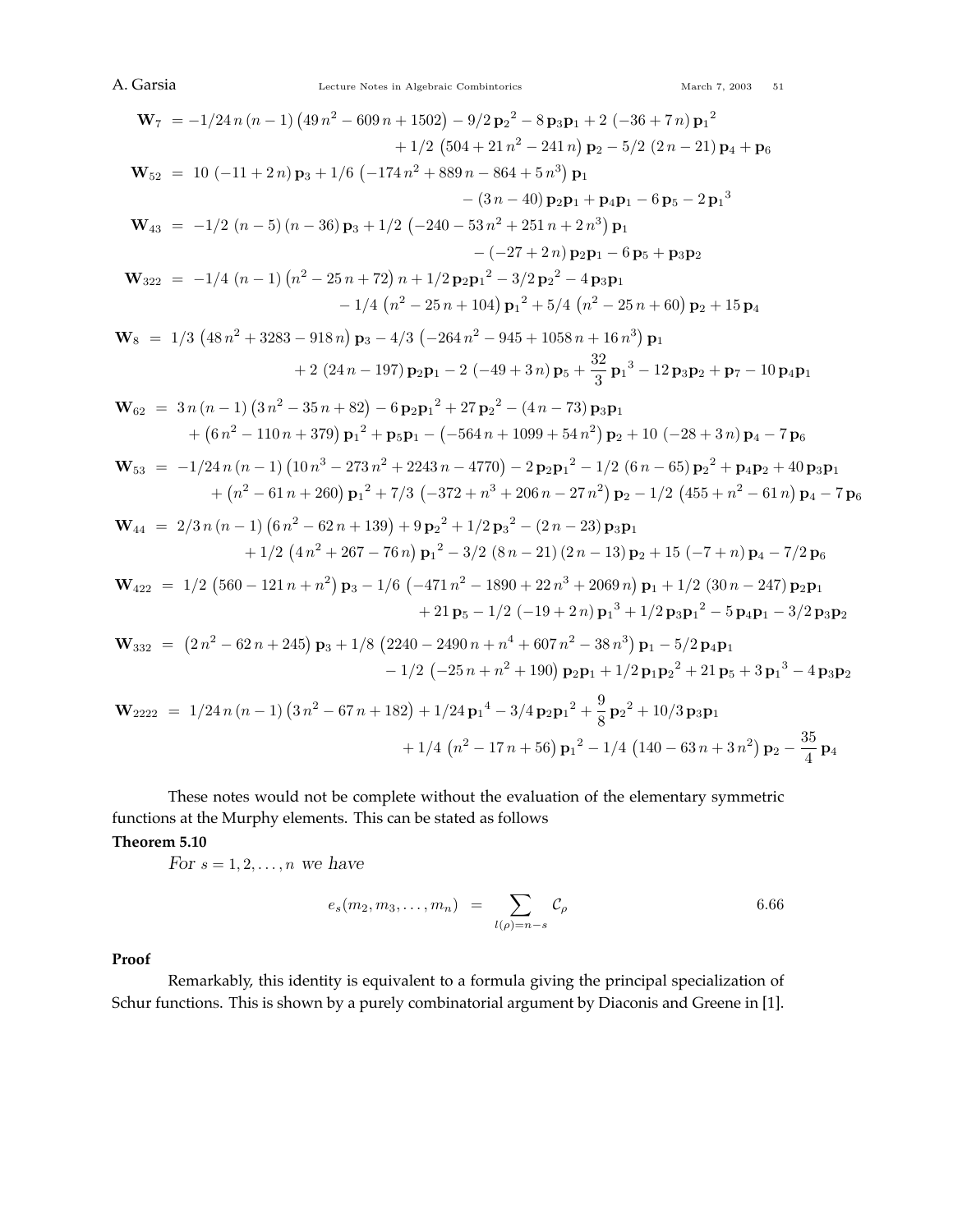We shall reverse the cart here and derive it from the Schur function identity. To be precise it is shown in [4] (ex. 4 p. 45) that for  $\lambda \vdash n$  and for all  $N \geq n$  we have

$$
S_{\lambda}(x_1,\ldots x_N)\Big|_{x_1=\cdots=x_N=1} = \frac{1}{h_{\lambda}} \prod_{(i,j)\in\lambda} (N+j-i)
$$
6.67

On the other hand, Frobenius formula gives

$$
S_{\lambda}(x_1,...x_N)\Big|_{x_1=\dots=x_N=1} = \sum_{\rho \vdash n} \frac{\chi_{\rho}^{\lambda}}{z_{\rho}} p_{\rho}(x_1,...x_N)\Big|_{x_1=\dots=x_N=1} = \sum_{\rho \vdash n} \frac{\chi_{\rho}^{\lambda}}{z_{\rho}} N^{l(\rho)}
$$

Clearly the validity of 6.67 and 6.68 for all *N* implies the polynomial equality

$$
\sum_{\rho \vdash n} \frac{\chi_{\rho}^{\lambda}}{z_{\rho}} t^{l(\rho)} = \frac{1}{h_{\lambda}} \prod_{(i,j) \in \lambda} (t + j - i)
$$

Thus it follows from Theorem 3.3 that

$$
\prod_{k=2}^{n} (t + m_k) \chi^{\lambda} = \left( \sum_{\rho \vdash n} \frac{\chi_{\rho}^{\lambda}}{z_{\rho}} h_{\lambda} t^{l(\rho)} \right) \chi^{\lambda}
$$

and equating coefficients of *t <sup>n</sup>*−*<sup>s</sup>* we finally obtain

$$
e_s(m_2, m_3, \dots, m_n) \chi^{\lambda} = \left( \sum_{l(\rho)=n-s} \frac{\chi_{\rho}^{\lambda}}{z_{\rho}} h_{\lambda} \right) \chi^{\lambda}
$$

$$
= \left( \sum_{l(\rho)=n-s} C_{\rho} \right) \chi^{\lambda}
$$

and the validity of this for all  $\lambda \vdash n$  proves 6.66.